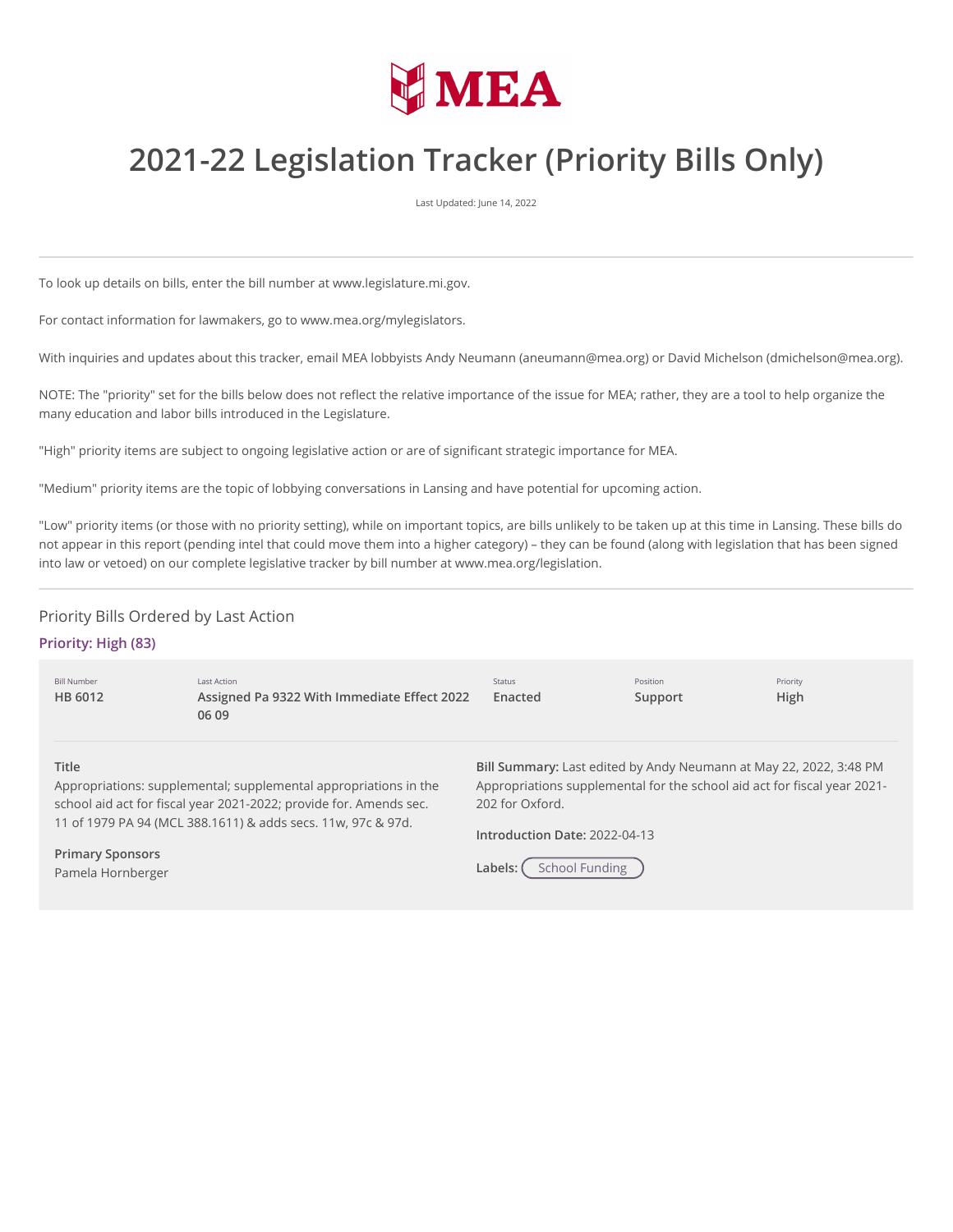| <b>Bill Number</b><br><b>HB 5686</b>                                                 | <b>Last Action</b><br>Placed On Order Of Third Reading With<br>Substitute S 1 2022 06 09                                                                                                           | Status<br>In Senate                                                                                                                                                                                                                                                                                                                                                                           | Position<br>Oppose  | Priority<br>High |
|--------------------------------------------------------------------------------------|----------------------------------------------------------------------------------------------------------------------------------------------------------------------------------------------------|-----------------------------------------------------------------------------------------------------------------------------------------------------------------------------------------------------------------------------------------------------------------------------------------------------------------------------------------------------------------------------------------------|---------------------|------------------|
| <b>Title</b><br>(MCL 388.1618).<br><b>Primary Sponsors</b><br>Pamela Hornberger      | Education: other; changes to the pupil accounting and auditing<br>manual; require legislative approval. Amends sec. 18 of 1979 PA 94                                                               | Bill Summary: Last edited by Andy Neumann at Feb 6, 2022, 6:45 PM<br>Would amend the State School Aid Act to require that changes to the<br>pupil accounting manual (PAM) and pupil membership auditing manual<br>(PMAM) of the Michigan Department of Education (MDE) must be<br>approved by the legislature before taking effect.<br>Introduction Date: 2022-01-25<br>Labels:<br>Attendance |                     |                  |
| <b>Bill Number</b><br>HB 5190                                                        | <b>Last Action</b><br>Presented To The Governor 06 09 2022 12 47<br>Pm 2022 06 09                                                                                                                  | <b>Status</b><br><b>Passed Senate</b>                                                                                                                                                                                                                                                                                                                                                         | Position<br>Monitor | Priority<br>High |
| Title<br>(MCL 380.1278a & 380.1278b).<br><b>Primary Sponsors</b><br>Diana Farrington | Education: curriculum; requirements for Michigan merit<br>curriculum; modify. Amends secs. 1278a & 1278b of 1976 PA 451                                                                            | Bill Summary: Last edited by Andy Neumann at Jul 15, 2021, 8:42 PM<br>This bill would add one credit of a CTE class to the Michigan Merit<br>Curriculum.<br>Introduction Date: 2021-07-01<br>Merit Curriculum<br>Labels:                                                                                                                                                                      |                     |                  |
| <b>Bill Number</b><br><b>HB 5366</b>                                                 | <b>Last Action</b><br>Motion To Discharge Committee Rejected 2022<br>06 08                                                                                                                         | Status<br>In House                                                                                                                                                                                                                                                                                                                                                                            | Position<br>Oppose  | Priority<br>High |
| <b>Title</b><br>BAR WITH: HB 5367'21<br><b>Primary Sponsors</b><br>Beau LaFave       | Crimes: weapons; prohibition on carrying a concealed pistol;<br>eliminate. Amends secs. 227 & 230 of 1931 PA 328 (MCL 750.227 &<br>750.230) & repeals sec. 231a of 1931 PA 328 (MCL 750.231a). TIE | Bill Summary: Last edited by Andy Neumann at Nov 2, 2021, 1:57 PM<br>A bill to allow individuals that have a concealed weapons permit to carry<br>a concealed weapon in an area that is now designated as a pistol free<br>zones, including a school or school property, and a dormitory or<br>classroom of a community college, college, or university.<br>Introduction Date: 2021-10-05     |                     |                  |
| <b>Bill Number</b><br><b>HB 5097</b>                                                 | Last Action<br>Referred To Committee Of The Whole 2022 06<br>08                                                                                                                                    | Status<br>In Senate                                                                                                                                                                                                                                                                                                                                                                           | Position<br>Oppose  | Priority<br>High |
| Title<br><b>Primary Sponsors</b><br>Andrew Beeler                                    | Education: curriculum; state board model core academic<br>curriculum content standards; modify requirements concerning.<br>Amends sec. 1278 of 1976 PA 451 (MCL 380.1278).                         | Bill Summary: Last edited by Andy Neumann at Sep 28, 2021, 1:43 PM<br>This bill would bar teaching about race, ethnic groups and gender.<br>Introduction Date: 2021-06-23                                                                                                                                                                                                                     |                     |                  |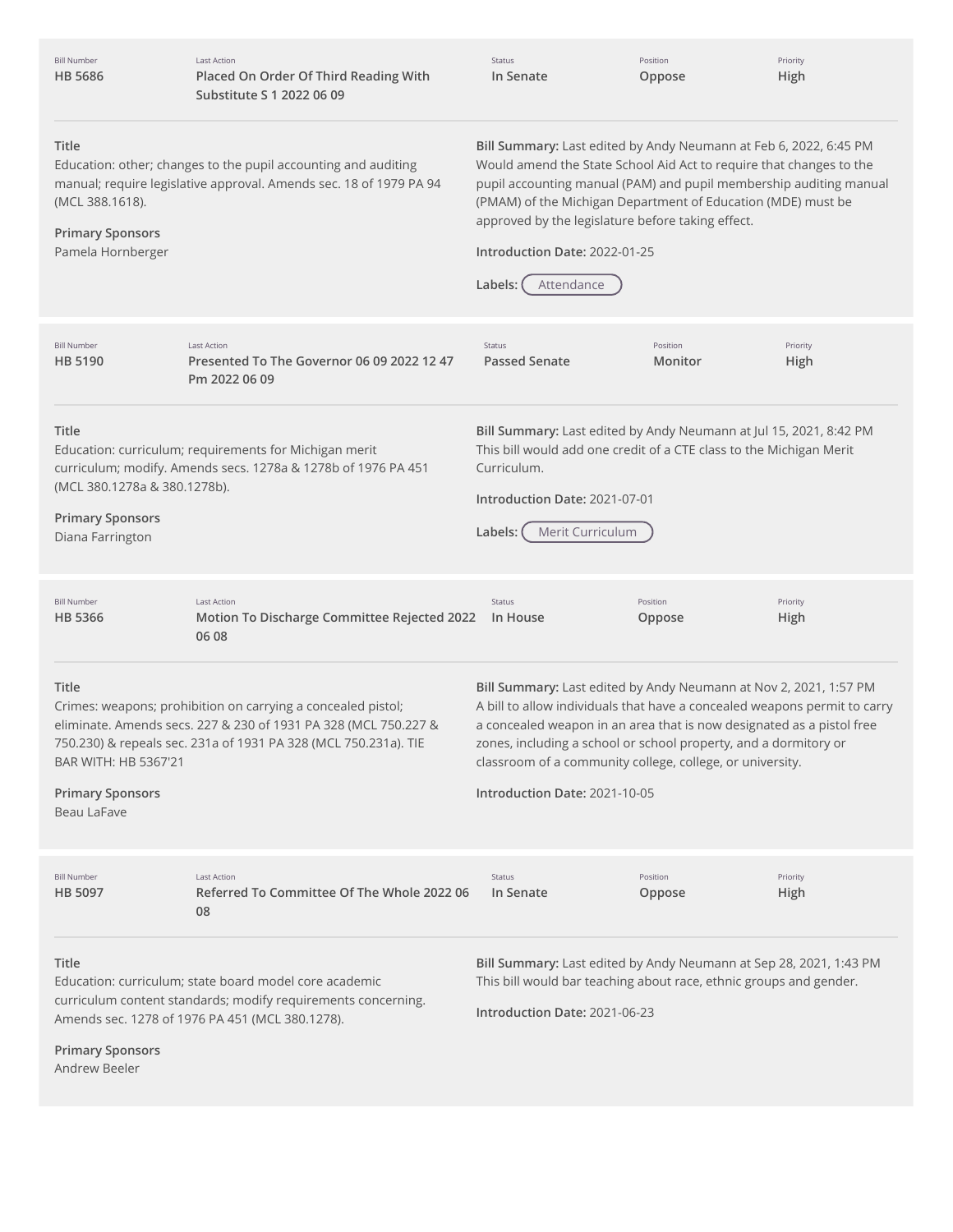| <b>Bill Number</b><br><b>HB 5859</b>                                                   | Last Action<br>Roll Call Roll Call 282 Yeas 51 Nays 56 Excused<br>0 Not Voting 3 2022 06 07                                                                                                                      | Status<br>In House                                                                                                                                                                                                                                                                                                                                                                        | Position<br>Monitor | Priority<br>High |
|----------------------------------------------------------------------------------------|------------------------------------------------------------------------------------------------------------------------------------------------------------------------------------------------------------------|-------------------------------------------------------------------------------------------------------------------------------------------------------------------------------------------------------------------------------------------------------------------------------------------------------------------------------------------------------------------------------------------|---------------------|------------------|
| <b>Title</b><br>create. Creates new act.<br><b>Primary Sponsors</b><br>Julie Alexander | School aid: categoricals; learning loss recovery grant program;                                                                                                                                                  | Bill Summary: Last edited by Andy Neumann at Mar 6, 2022, 10:24 PM<br>A bill to create a learning loss recovery grant program.<br>Introduction Date: 2022-02-24                                                                                                                                                                                                                           |                     |                  |
| <b>Bill Number</b><br><b>HB 5364</b>                                                   | <b>Last Action</b><br>Notice Given To Discharge Committee 2022 06<br>07                                                                                                                                          | Status<br>In House                                                                                                                                                                                                                                                                                                                                                                        | Position<br>Oppose  | Priority<br>High |
| <b>Title</b><br>777.11b).<br><b>Primary Sponsors</b><br>Andrew Beeler                  | Criminal procedure: sentencing guidelines; reference in sentencing<br>guidelines; update. Amends sec. 11b, ch. XVII of 1927 PA 175 (MCL                                                                          | Bill Summary: Last edited by Andy Neumann at Nov 2, 2021, 1:58 PM<br>A bill to allow individuals that have a concealed weapons permit to carry<br>a concealed weapon in an area that is now designated as a pistol free<br>zones, including a school or school property, and a dormitory or<br>classroom of a community college, college, or university.<br>Introduction Date: 2021-10-05 |                     |                  |
| <b>Bill Number</b><br><b>HB 5365</b>                                                   | Last Action<br>Notice Given To Discharge Committee 2022 06<br>07                                                                                                                                                 | Status<br>In House                                                                                                                                                                                                                                                                                                                                                                        | Position<br>Oppose  | Priority<br>High |
| Title<br><b>Primary Sponsors</b><br>Greg Markkanen                                     | Weapons: concealed; natural resources and environmental<br>protection act; update references. Amends sec. 43510 of 1994 PA<br>451 (MCL 324.43510). TIE BAR WITH: HB 5367'21                                      | Bill Summary: Last edited by Andy Neumann at Nov 2, 2021, 1:57 PM<br>A bill to allow individuals that have a concealed weapons permit to carry<br>a concealed weapon in an area that is now designated as a pistol free<br>zones, including a school or school property, and a dormitory or<br>classroom of a community college, college, or university.<br>Introduction Date: 2021-10-05 |                     |                  |
| <b>Bill Number</b><br><b>HB 5367</b>                                                   | Last Action<br>Notice Given To Discharge Committee 2022 06<br>07                                                                                                                                                 | Status<br>In House                                                                                                                                                                                                                                                                                                                                                                        | Position<br>Oppose  | Priority<br>High |
| Title<br><b>Primary Sponsors</b><br>Beau LaFave                                        | Weapons: concealed; concealed pistol license for individuals to<br>carry concealed pistols in pistol-free zones; require. Amends secs.<br>5a, 5b, 5c, 5f, 5o, 12, 12a & 15 of 1927 PA 372 (MCL 28.425a et seq.). | Bill Summary: Last edited by Andy Neumann at Nov 2, 2021, 1:56 PM<br>A bill to allow individuals that have a concealed weapons permit to carry<br>a concealed weapon in an area that is now designated as a pistol free<br>zones, including a school or school property, and a dormitory or<br>classroom of a community college, college, or university.<br>Introduction Date: 2021-10-05 |                     |                  |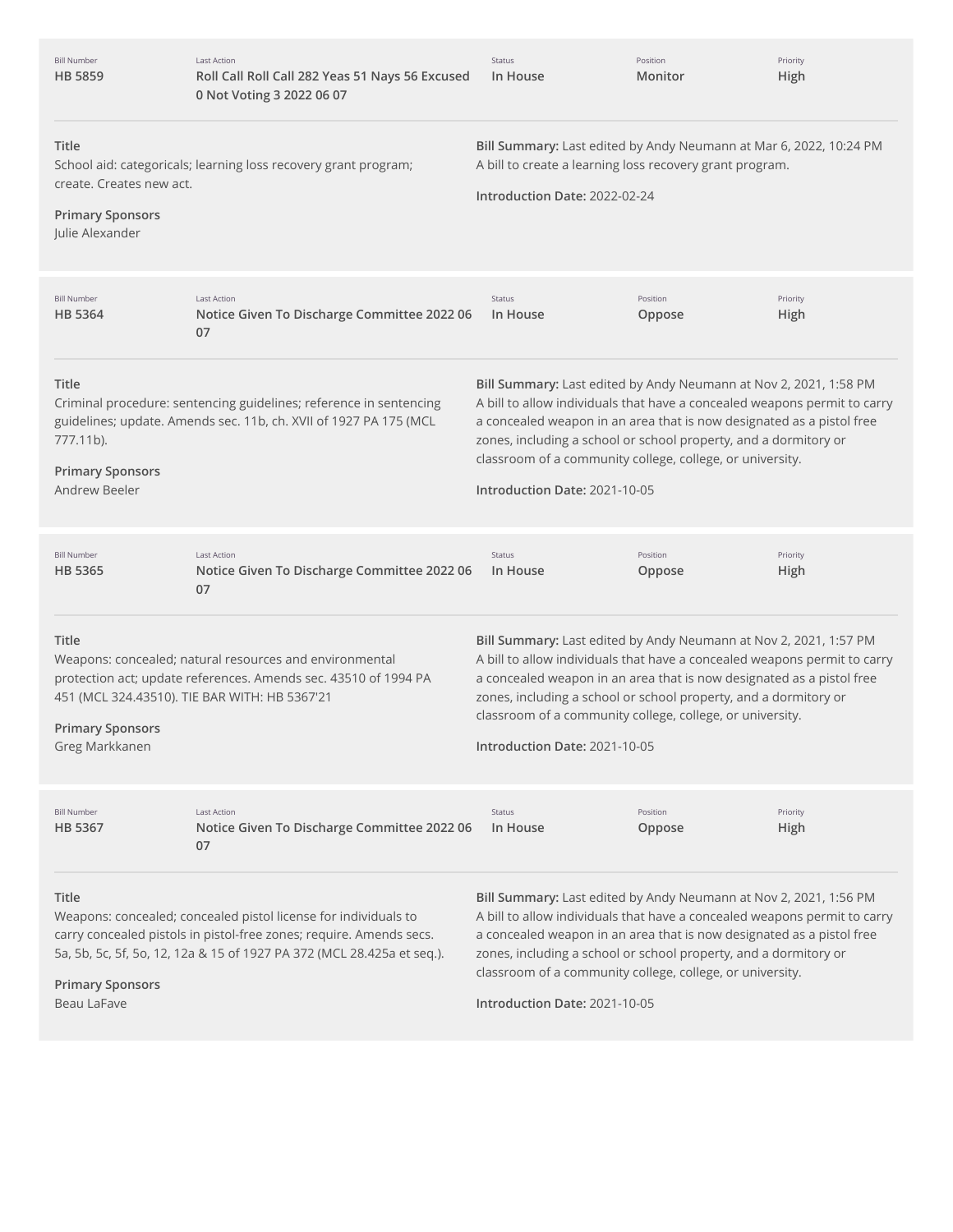| <b>Bill Number</b><br>HB 4953                                                                                                                                                                                                                                                                                                                                                                                       | <b>Last Action</b><br>Assigned Pa 8822 2022 05 26                                                                                | Status<br>Enacted                                                                                                                                                                                                                                                                                                                                         | Position<br>Monitor | Priority<br>High |
|---------------------------------------------------------------------------------------------------------------------------------------------------------------------------------------------------------------------------------------------------------------------------------------------------------------------------------------------------------------------------------------------------------------------|----------------------------------------------------------------------------------------------------------------------------------|-----------------------------------------------------------------------------------------------------------------------------------------------------------------------------------------------------------------------------------------------------------------------------------------------------------------------------------------------------------|---------------------|------------------|
| Title<br>Education: other; informational packet including certain<br>information regarding postsecondary education; require the<br>department of education to develop and update and provide to<br>school districts, intermediate school districts, public school<br>academies, and nonpublic schools. Amends 1976 PA 451 (MCL<br>380.1 - 380.1852) by adding sec. 1293.<br><b>Primary Sponsors</b><br>David Martin |                                                                                                                                  | Bill Summary: Last edited by Andy Neumann at Jun 2, 2021, 12:21 PM<br>This bill would require the department of education to develop and<br>update and provide to school districts, intermediate school districts, and<br>public school academies a packet on certain information regarding post<br>secondary education.<br>Introduction Date: 2021-06-01 |                     |                  |
| <b>Bill Number</b><br>SB 832                                                                                                                                                                                                                                                                                                                                                                                        | <b>Last Action</b><br>Senate Named Conferees 05 24 2022 Sens<br>Wayne A Schmidt Jim Stamas Rosemary Bayer<br>2022 05 24          | Status<br><b>Passed House</b>                                                                                                                                                                                                                                                                                                                             | Position<br>Monitor | Priority<br>High |
| Title<br>388.1611 & 388.1617b).<br><b>Primary Sponsors</b><br>Wayne Schmidt                                                                                                                                                                                                                                                                                                                                         | Appropriations: school aid; appropriations for fiscal year 2022-<br>2023; provide for. Amends secs. 11 & 17b of 1979 PA 94 (MCL  | Bill Summary: Last edited by Andy Neumann at Feb 6, 2022, 7:54 PM<br>School aid appropriations.<br>Introduction Date: 2022-01-20<br><b>School Funding</b><br>Labels:                                                                                                                                                                                      |                     |                  |
| <b>Bill Number</b><br>SB 833                                                                                                                                                                                                                                                                                                                                                                                        | <b>Last Action</b><br>Senate Named Conferees 05 24 2022 Sens<br>Wayne A Schmidt Jim Stamas Rosemary Bayer<br>2022 05 24          | <b>Status</b><br><b>Passed House</b>                                                                                                                                                                                                                                                                                                                      | Position<br>Monitor | Priority<br>High |
| Title<br><b>Primary Sponsors</b><br>Wayne Schmidt                                                                                                                                                                                                                                                                                                                                                                   | Appropriations: education; appropriations for fiscal year 2022-<br>2023; provide for. Creates appropriation act.                 | Bill Summary: Last edited by Andy Neumann at May 22, 2022, 4:09 PM<br>Supplemental appropriations School Aid Fund.<br>Introduction Date: 2022-01-20<br><b>School Funding</b><br>Labels: (                                                                                                                                                                 |                     |                  |
| <b>Bill Number</b><br>SB 842                                                                                                                                                                                                                                                                                                                                                                                        | <b>Last Action</b><br>Senate Named Conferees 05 24 2022 Sens<br>Kimberly Lasata Jim Stamas Jeff Irwin 2022 05<br>24              | Status<br><b>Passed House</b>                                                                                                                                                                                                                                                                                                                             | Position<br>Monitor | Priority<br>High |
| Title<br>(MCL 388.1836 & 388.1841).<br><b>Primary Sponsors</b><br>Kim LaSata                                                                                                                                                                                                                                                                                                                                        | Appropriations: higher education; appropriations for fiscal year<br>2022-2023; provide for. Amends secs. 236 & 241 of 1979 PA 94 | Bill Summary: Last edited by Andy Neumann at Feb 6, 2022, 7:56 PM<br>Higher Ed Appropriations.<br>Introduction Date: 2022-01-20<br><b>School Funding</b><br>Labels:                                                                                                                                                                                       |                     |                  |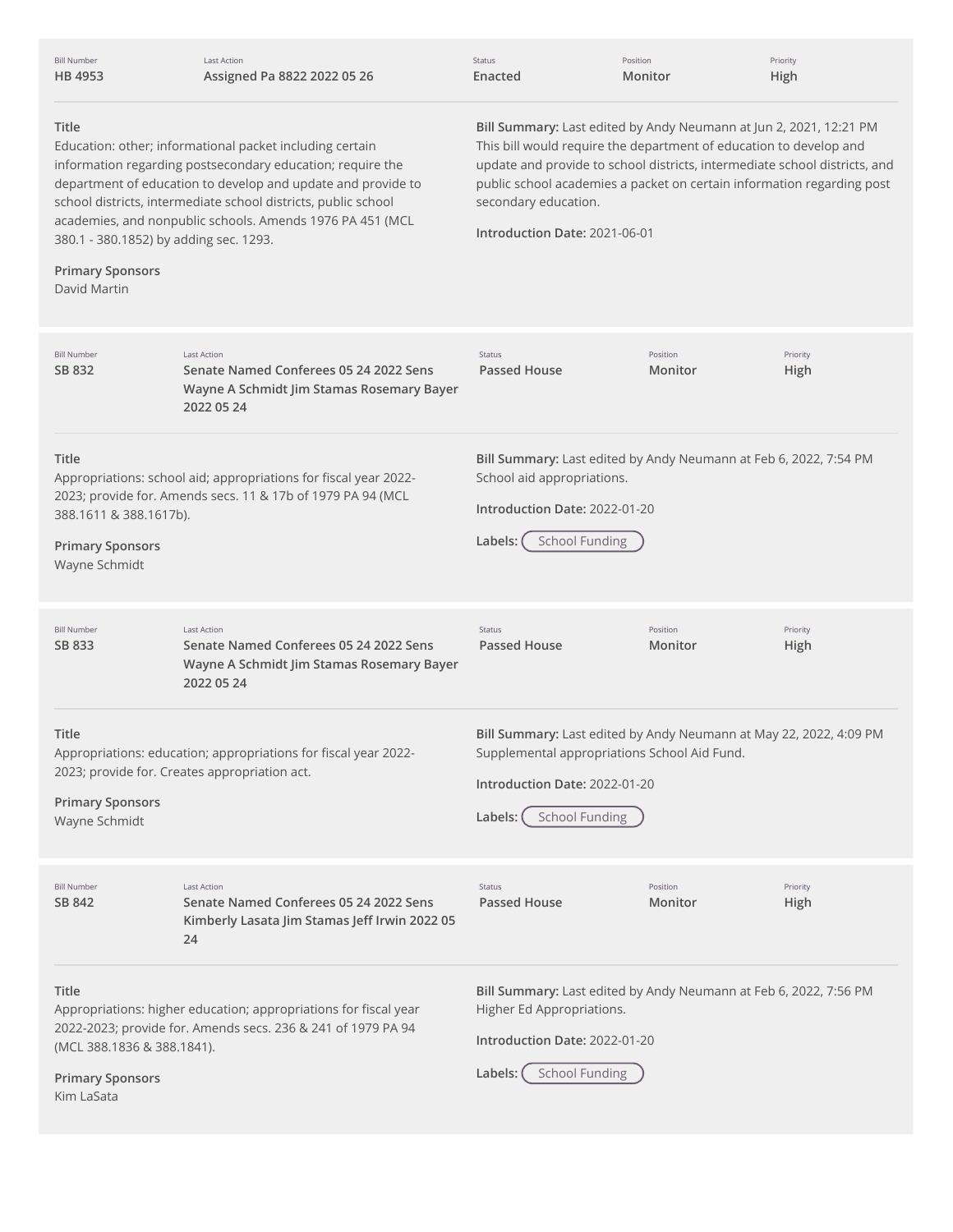| <b>Bill Number</b><br>SB 843                                                           | <b>Last Action</b><br>Senate Named Conferees 05 24 2022 Sens<br>Kimberly Lasata Jim Stamas Jeff Irwin 2022 05<br>24                | <b>Status</b><br>Passed House                                                                                                                                                                             | Position<br>Support | Priority<br>High |
|----------------------------------------------------------------------------------------|------------------------------------------------------------------------------------------------------------------------------------|-----------------------------------------------------------------------------------------------------------------------------------------------------------------------------------------------------------|---------------------|------------------|
| Title<br>(MCL 388.1801 & 388.1806).<br><b>Primary Sponsors</b><br>Kim LaSata           | Appropriations: community colleges; appropriations for fiscal year<br>2022-2023; provide for. Amends secs. 201 & 206 of 1979 PA 94 | Bill Summary: Last edited by Andy Neumann at May 22, 2022, 4:12 PM<br>Appropriations for Community Colleges for fiscal year 2022-23.<br>Introduction Date: 2022-01-20<br><b>School Funding</b><br>Labels: |                     |                  |
| <b>Bill Number</b><br>HB 5779                                                          | <b>Last Action</b><br>Roll Call Roll Call 235 Yeas 0 Nays 106 Excused<br>0 Not Voting 4 2022 05 19                                 | <b>Status</b><br>Passed Senate                                                                                                                                                                            | Position<br>Support | Priority<br>High |
| Title<br>(MCL 388.1801 & 388.1806).<br><b>Primary Sponsors</b><br><b>Ben Frederick</b> | Appropriations: community colleges; appropriations for fiscal year<br>2022-2023; provide for. Amends secs. 201 & 206 of 1979 PA 94 | Bill Summary: Last edited by Andy Neumann at May 22, 2022, 3:51 PM<br>Community colleges appropriations for fiscal year 2022-2023.<br>Introduction Date: 2022-02-23<br><b>School Funding</b><br>Labels:   |                     |                  |
| <b>Bill Number</b><br>HB 5781                                                          | <b>Last Action</b><br>Roll Call Roll Call 237 Yeas 0 Nays 106 Excused<br>0 Not Voting 4 2022 05 19                                 | <b>Status</b><br><b>Passed Senate</b>                                                                                                                                                                     | Position<br>Monitor | Priority<br>High |
| <b>Title</b><br><b>Primary Sponsors</b><br><b>Brad Paquette</b>                        | Appropriations: education; appropriations for fiscal year 2022-<br>2023; provide for. Creates appropriation act.                   | Bill Summary: Last edited by Andy Neumann at May 22, 2022, 4:04 PM<br>Appropriations School Aid Fund for fiscal year 2022-2023<br>Introduction Date: 2022-02-23<br><b>School Funding</b><br>Labels:       |                     |                  |
| <b>Bill Number</b><br>HB 5785                                                          | <b>Last Action</b><br>Roll Call Roll Call 240 Yeas 1 Nays 105 Excused<br>0 Not Voting 4 2022 05 19                                 | <b>Status</b><br><b>Passed Senate</b>                                                                                                                                                                     | Position<br>Support | Priority<br>High |
| Title<br>(MCL 388.1836 & 388.1841).<br><b>Primary Sponsors</b><br><b>Ben Frederick</b> | Appropriations: higher education; appropriations for fiscal year<br>2022-2023; provide for. Amends secs. 236 & 241 of 1979 PA 94   | Bill Summary: Last edited by Andy Neumann at Mar 8, 2022, 12:16 AM<br>Appropriations higher education for fiscal year 2022-2023.<br>Introduction Date: 2022-02-23<br><b>School Funding</b><br>Labels:     |                     |                  |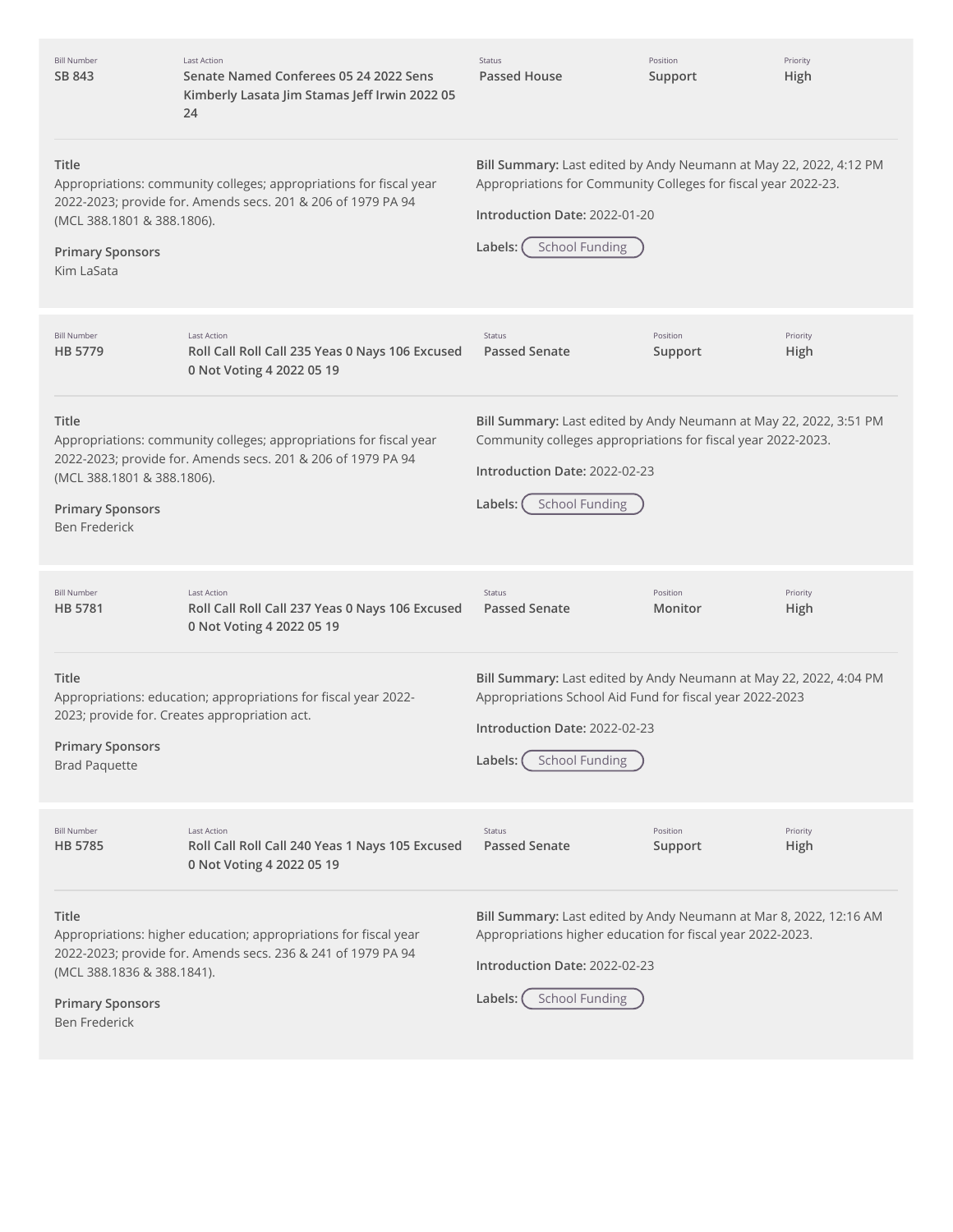| <b>Bill Number</b><br>HB 4538                                                                 | <b>Last Action</b><br>Referred To Committee Of The Whole With<br>Substitute S 2 2022 05 18                                                                                                                                                                                                                                                      | Status<br>In Senate                                                                                                                                                                                                                                                                                                                                | Position<br>Support | Priority<br>High |
|-----------------------------------------------------------------------------------------------|-------------------------------------------------------------------------------------------------------------------------------------------------------------------------------------------------------------------------------------------------------------------------------------------------------------------------------------------------|----------------------------------------------------------------------------------------------------------------------------------------------------------------------------------------------------------------------------------------------------------------------------------------------------------------------------------------------------|---------------------|------------------|
| Title<br><b>Primary Sponsors</b><br>Darrin Camilleri                                          | Education: examinations; WorkKeys examinations; allow as an opt-<br>in option for school districts. Amends sec. 104 of 1979 PA 94 (MCL<br>388.1704) & adds sec. 11b. TIE BAR WITH: HB 4037'21                                                                                                                                                   | Bill Summary: Last edited by Andy Neumann at Mar 23, 2021, 1:58 PM<br>A bill to create a fund from money not used to hold WorkKeys testing,<br>that would be used to reimburse districts that do administer the<br>WorkKeys assessment or a similar assessment.<br>Introduction Date: 2021-03-18                                                   |                     |                  |
| <b>Bill Number</b><br><b>HB 4375</b>                                                          | <b>Last Action</b><br>Referred To Committee Of The Whole With<br>Substitute S 2 2022 05 18                                                                                                                                                                                                                                                      | Status<br>In Senate                                                                                                                                                                                                                                                                                                                                | Position<br>Oppose  | Priority<br>High |
| Title<br>of 1980 PA 300 (MCL 38.1361).<br><b>Primary Sponsors</b><br>Steven Johnson           | Retirement: public school employees; requirement that reporting<br>unit pay unfunded actuarial accrued liability associated with<br>employment of a retired substitute teacher; eliminate, and extend<br>sunset for certain retirees reemployed by or at a reporting unit<br>without forfeiting his or her retirement allowance. Amends sec. 61 | Bill Summary: Last edited by Andy Neumann at Mar 9, 2021, 5:00 PM<br>This bill would eliminate the requirement to pay unfunded actuarial<br>accrued liability associated with employment of a retired substitute<br>teacher and extend sunset for certain retirees reemployed to 2031.<br>Introduction Date: 2021-02-25<br><b>RET</b><br>Labels: ( |                     |                  |
| <b>Bill Number</b><br>HB 4037                                                                 | <b>Last Action</b><br>Referred To Committee Of The Whole 2022 05<br>18                                                                                                                                                                                                                                                                          | Status<br>In Senate                                                                                                                                                                                                                                                                                                                                | Position<br>Support | Priority<br>High |
| Title<br>388.1704b). TIE BAR WITH: HB 4038'21<br><b>Primary Sponsors</b><br>Pamela Hornberger | School aid: fiscal year appropriations; requirement for certain<br>assessments; eliminate. Amends sec. 104b of 1979 PA 94 (MCL                                                                                                                                                                                                                  | Bill Summary: Last edited by Doug Pratt at Mar 3, 2021, 12:29 AM<br>Eliminates requirement for WorkKeys test.<br>Introduction Date: 2021-01-27                                                                                                                                                                                                     |                     |                  |
| <b>Bill Number</b><br><b>HB4038</b>                                                           | Last Action<br>Referred To Committee Of The Whole With<br>Substitute S 1 2022 05 18                                                                                                                                                                                                                                                             | Status<br>In Senate                                                                                                                                                                                                                                                                                                                                | Position<br>Support | Priority<br>High |
| <b>Title</b><br><b>Primary Sponsors</b><br>John Reilly                                        | Education: examinations; administration of certain assessments;<br>prohibit certain state agencies from requiring. Amends sec. 1279g<br>of 1976 PA 451 (MCL 380.1279g) & adds sec. 1279i.                                                                                                                                                       | Bill Summary: Last edited by Doug Pratt at Mar 3, 2021, 12:30 AM<br>Eliminates WorkKeys, but makes it an optional test that the state would<br>pay for.<br>Introduction Date: 2021-01-27                                                                                                                                                           |                     |                  |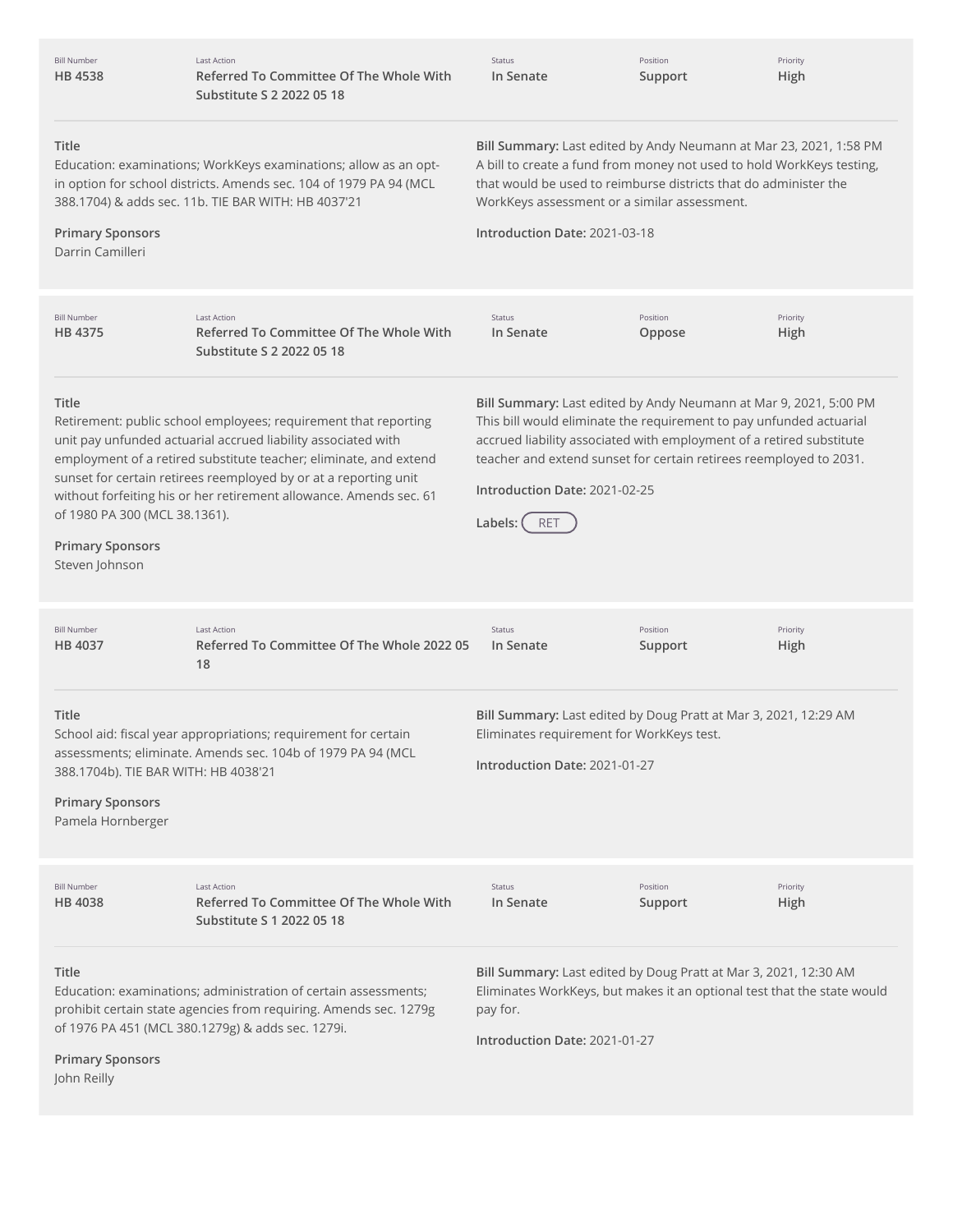| <b>Bill Number</b><br>HB 4263                                                                                                                                                                                                  | <b>Last Action</b><br>Referred To Committee Of The Whole With<br>Substitute S 1 2022 05 12                                                                                                         | Status<br>In Senate                                                                                                                                                                                                                                                                                                                                                                               | Position<br>Monitor                                                                                                     | Priority<br>High                                                                                                                                                                                                        |
|--------------------------------------------------------------------------------------------------------------------------------------------------------------------------------------------------------------------------------|----------------------------------------------------------------------------------------------------------------------------------------------------------------------------------------------------|---------------------------------------------------------------------------------------------------------------------------------------------------------------------------------------------------------------------------------------------------------------------------------------------------------------------------------------------------------------------------------------------------|-------------------------------------------------------------------------------------------------------------------------|-------------------------------------------------------------------------------------------------------------------------------------------------------------------------------------------------------------------------|
| Title<br>Retirement: public school employees; calculation of unfunded<br>actuarial accrued liability contributions; modify. Amends sec. 41 of<br>1980 PA 300 (MCL 38.1341).<br><b>Primary Sponsors</b><br><b>Brad Paquette</b> |                                                                                                                                                                                                    | Bill Summary: Last edited by Andy Neumann at Mar 9, 2021, 6:04 PM<br>This bill would adopt layered amortization, reduce the time frame over<br>which a deficiency in the actuarially determined contribution must be<br>paid, and require that the most recent mortality tables provided by the<br>Actuarial Standards Board be used.<br>Introduction Date: 2021-02-18<br>Labels: (<br><b>RET</b> |                                                                                                                         |                                                                                                                                                                                                                         |
| <b>Bill Number</b><br>SB 382                                                                                                                                                                                                   | <b>Last Action</b><br>Referred To Committee On Education 2022 05<br>11                                                                                                                             | Status<br>In House                                                                                                                                                                                                                                                                                                                                                                                | Position<br>Monitor                                                                                                     | Priority<br>High                                                                                                                                                                                                        |
| Title<br>WITH: SB 0380'21, SB 0381'21, SB 0383'21<br><b>Primary Sponsors</b><br>Dayna Polehanki                                                                                                                                | Education: other; certain teacher certification requirements;<br>modify. Amends sec. 1531 of 1976 PA 451 (MCL 380.1531). TIE BAR                                                                   | Introduction Date: 2021-04-22<br><b>Teacher Certification</b><br>Labels:                                                                                                                                                                                                                                                                                                                          | characteristics of dyslexia to get a teaching certificate.                                                              | Bill Summary: Last edited by Andy Neumann at Apr 26, 2021, 10:37 PM<br>This bill would mandate that a three hour class be completed on the                                                                              |
| <b>Bill Number</b><br>SB 383                                                                                                                                                                                                   | <b>Last Action</b><br>Referred To Committee On Education 2022 05<br>11                                                                                                                             | Status<br>In House                                                                                                                                                                                                                                                                                                                                                                                | Position<br>Monitor                                                                                                     | Priority<br>High                                                                                                                                                                                                        |
| Title<br>0380'21, SB 0381'21, SB 0382'21<br><b>Primary Sponsors</b><br>Jim Runestad                                                                                                                                            | Education: other; dyslexia resource guide advisory committee<br>within the department of education; create. Amends 1976 PA 451<br>(MCL 380.1 - 380.1852) by adding sec. 1280h. TIE BAR WITH: SB    | Introduction Date: 2021-04-22<br>Labels:<br>Dyslexia                                                                                                                                                                                                                                                                                                                                              | aid the MDE in developing or adopting and updating the dyslexia<br>resource guide proposed under Senate Bill 380 (S-2). | Bill Summary: Last edited by Andy Neumann at Jun 2, 2022, 7:04 PM<br>Would amend the Revised School Code to require the SPI to appoint 10<br>members to an advisory committee within the MDE that would have to         |
| <b>Bill Number</b><br>SB 380                                                                                                                                                                                                   | <b>Last Action</b><br>Referred To Committee On Education 2022 05<br>11                                                                                                                             | Status<br>In House                                                                                                                                                                                                                                                                                                                                                                                | Position<br>Monitor                                                                                                     | Priority<br>High                                                                                                                                                                                                        |
| Title<br><b>Primary Sponsors</b><br>Jeff Irwin                                                                                                                                                                                 | Education: other; prescreening for dyslexia in public schools;<br>provide for. Amends 1976 PA 451 (MCL 380.1 - 380.1852) by adding<br>sec. 1280i. TIE BAR WITH: SB 0381'21, SB 0382'21, SB 0383'21 | characteristics.<br>Introduction Date: 2021-04-22                                                                                                                                                                                                                                                                                                                                                 |                                                                                                                         | Bill Summary: Last edited by Andy Neumann at Apr 26, 2021, 10:52 PM<br>This bill would require a prescreening for dyslexia for any new k - 3<br>grade students and other grades for certain students exhibiting certain |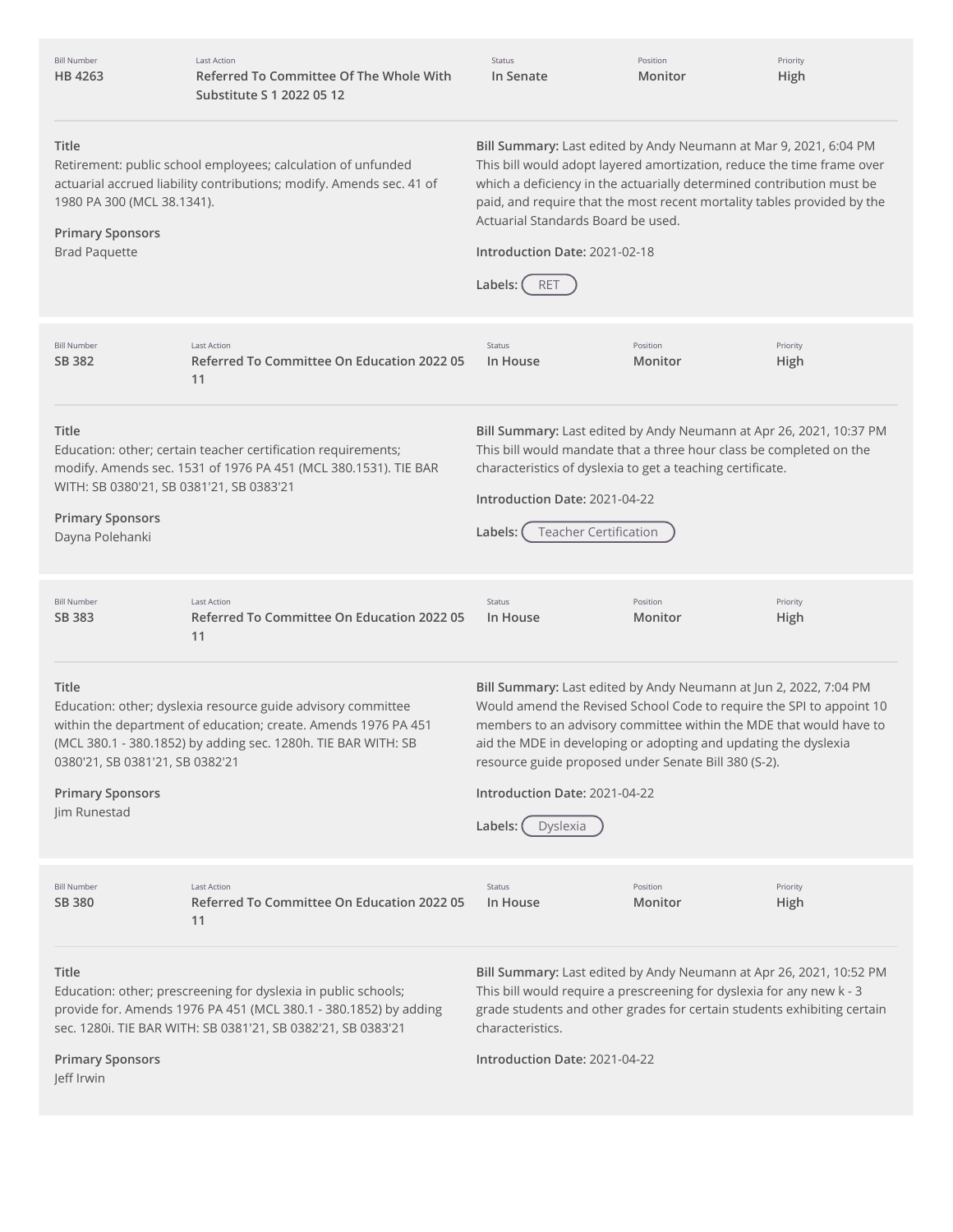| <b>Bill Number</b><br>SB 381                                             | <b>Last Action</b><br>Referred To Committee On Education 2022 05<br>11                                                                                                                                                                                                                                                                    | Status<br>In House                                                                                                                                                                                                                                                                                                                                                                                 | Position<br>Monitor            | Priority<br>High |
|--------------------------------------------------------------------------|-------------------------------------------------------------------------------------------------------------------------------------------------------------------------------------------------------------------------------------------------------------------------------------------------------------------------------------------|----------------------------------------------------------------------------------------------------------------------------------------------------------------------------------------------------------------------------------------------------------------------------------------------------------------------------------------------------------------------------------------------------|--------------------------------|------------------|
| Title<br>0382'21, SB 0383'21<br><b>Primary Sponsors</b><br>Lana Theis    | Education: other; certain requirements for the approval of teacher<br>preparation institutions; create. Amends 1976 PA 451 (MCL 380.1 -<br>380.1852) by adding sec. 1531e. TIE BAR WITH: SB 0380'21, SB                                                                                                                                   | Bill Summary: Last edited by Andy Neumann at Jun 2, 2022, 7:00 PM<br>Require the Michigan Department of Education (MDE) to provide<br>guidance on the development of dyslexia expertise for individuals<br>responsible for supporting the development of certain methods and<br>infrastructures to meet the needs of pupils with dyslexia.<br>Introduction Date: 2021-04-22<br>Labels:<br>Dyslexia |                                |                  |
| <b>Bill Number</b><br>SB 940                                             | <b>Last Action</b><br>Referred To Committee On Education 2022 03<br>24                                                                                                                                                                                                                                                                    | Status<br>In House                                                                                                                                                                                                                                                                                                                                                                                 | Position<br>Support            | Priority<br>High |
| Title<br>388.1606 et seq.).<br><b>Primary Sponsors</b><br>Rosemary Bayer | School aid: conditions; the state school aid membership definition<br>and the day and hour requirement, the attendance percentage<br>requirements, and assessment requirements as conditions for the<br>receipt of school aid funding; modify with regard to an eligible<br>district. Amends secs. 6, 101, 104b & 104c of 1979 PA 94 (MCL | Bill Summary: Last edited by Andy Neumann at Mar 6, 2022, 9:04 PM<br>A bill to waive the day and hour requirement, the attendance percentage<br>requirements, and assessment requirements for certain eligible districts.<br>Introduction Date: 2022-03-02                                                                                                                                         |                                |                  |
| <b>Bill Number</b><br>SB 941                                             | <b>Last Action</b><br>Referred To Committee On Education 2022 03<br>24                                                                                                                                                                                                                                                                    | Status<br>In House                                                                                                                                                                                                                                                                                                                                                                                 | Position<br>Support            | Priority<br>High |
| Title<br><b>Primary Sponsors</b><br>Rosemary Bayer                       | Education: other; certain performance evaluation requirements,<br>assessment requirements, and accountability requirements; waive<br>for an eligible district. Amends secs. 1249, 1249b, 1279g & 1280g of<br>1976 PA 451 (MCL 380.1249) & adds sec. 1280h.                                                                                | Bill Summary: Last edited by Andy Neumann at Mar 6, 2022, 9:06 PM<br>Waive certain performance evaluation requirements, assessment<br>requirements, and accountability requirements for an eligible district.<br>Introduction Date: 2022-03-02<br>Labels:                                                                                                                                          | Teacher and Student Assesments |                  |
| <b>Bill Number</b><br>HB 4074                                            | Last Action<br>Assigned Pa 5422 2022 03 24                                                                                                                                                                                                                                                                                                | Status<br>Enacted                                                                                                                                                                                                                                                                                                                                                                                  | Position<br>Monitor            | Priority<br>High |
| Title<br>adding sec. 1166b.<br><b>Primary Sponsors</b><br>Tommy Brann    | Education: curriculum; program of instruction in free enterprise<br>and entrepreneurship; encourage in school districts and public<br>school academies. Amends 1976 PA 451 (MCL 380.1 - 380.1852) by                                                                                                                                      | Bill Summary: Last edited by Andy Neumann at Mar 31, 2022, 7:05 PM<br>Encourage a program for an entrepreneurship class in schools.<br>Introduction Date: 2021-02-02<br><b>MMC</b><br>Labels:                                                                                                                                                                                                      |                                |                  |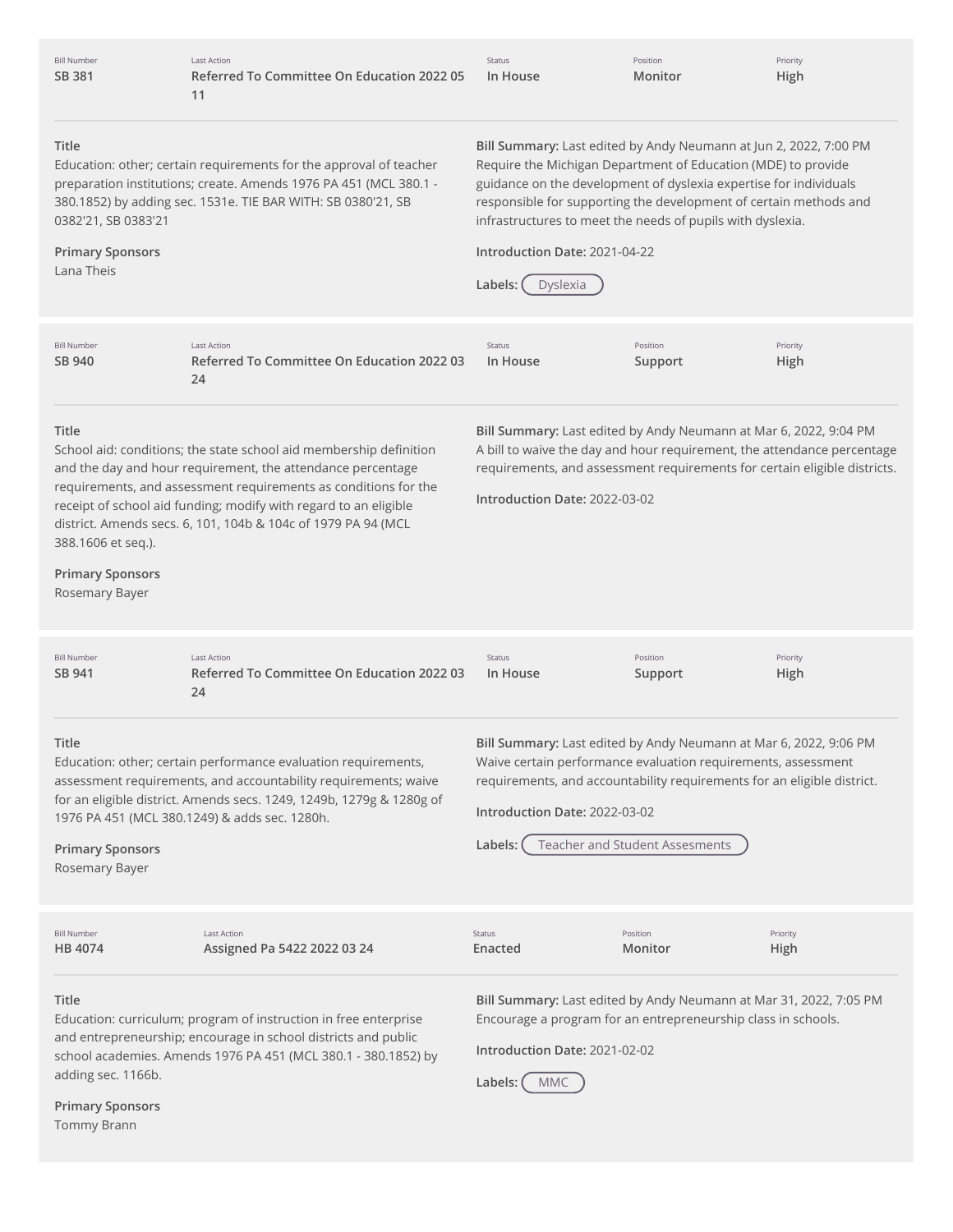| <b>Bill Number</b><br>SB 925                                                   | <b>Last Action</b><br>Referred To Committee Of The Whole With<br>Substitute S 2 2022 03 23                                                                                                              | Status<br>In Senate                                                                                                                                                                                                                                       | Position<br>Monitor | Priority<br>High |
|--------------------------------------------------------------------------------|---------------------------------------------------------------------------------------------------------------------------------------------------------------------------------------------------------|-----------------------------------------------------------------------------------------------------------------------------------------------------------------------------------------------------------------------------------------------------------|---------------------|------------------|
| Title<br>create. Creates new act.<br><b>Primary Sponsors</b><br>John Bizon     | School aid: categoricals; learning loss recovery grant program;                                                                                                                                         | Bill Summary: Last edited by Andy Neumann at Mar 8, 2022, 12:11 AM<br>Create a learning loss recovery grant program.<br>Introduction Date: 2022-02-24<br><b>School Funding</b><br>Labels:                                                                 |                     |                  |
| <b>Bill Number</b><br>HB 4199                                                  | <b>Last Action</b><br>Placed On Third Reading 2022 03 15                                                                                                                                                | Status<br>In House                                                                                                                                                                                                                                        | Position<br>Support | Priority<br>High |
| Title<br>PA 94 (MCL 388.1760).<br><b>Primary Sponsors</b><br>Pamela Hornberger | Education: calendar; restrictions on school start date; eliminate.<br>Amends sec. 1284a of 1976 PA 451 (MCL 380.1284a); repeals sec.<br>1284b of 1976 PA 451 (MCL 380.1284b) & repeals sec. 160 of 1979 | Bill Summary: Last edited by Doug Pratt at Mar 3, 2021, 12:54 AM<br>Eliminate Requirement to Start School After Labor Day<br>Introduction Date: 2021-02-10<br>Labels:<br>EDU                                                                              |                     |                  |
| <b>Bill Number</b><br>SB 801                                                   | <b>Last Action</b><br><b>Reassigned To Committee On Appropriations</b><br>2022 03 02                                                                                                                    | Status<br>In Senate                                                                                                                                                                                                                                       | Position<br>Oppose  | Priority<br>High |
| Title<br>adds sec. 78.<br><b>Primary Sponsors</b><br>Kim LaSata                | School aid: other; funding for pupil transportation; provide for.<br>Amends secs. 3 & 11 of 1979 PA 94 (MCL 388.1603 & 388.1611) &                                                                      | Bill Summary: Last edited by Andy Neumann at Jan 18, 2022, 6:07 PM<br>A bill to provide funding for pupil transportation for students that live<br>outside of the school district.<br>Introduction Date: 2022-01-12<br>Labels: (<br><b>School Funding</b> |                     |                  |
| <b>Bill Number</b><br>SB 777                                                   | <b>Last Action</b><br>Referred To Committee Of The Whole With<br>Substitute S 1 2022 02 23                                                                                                              | Status<br>In Senate                                                                                                                                                                                                                                       | Position<br>Monitor | Priority<br>High |
| Title<br>451 (MCL 380.1311g).<br><b>Primary Sponsors</b><br>Aric Nesbitt       | Education: public school academies; enrollment requirements for<br>strict discipline academies; modify. Amends sec. 1311g of 1976 PA                                                                    | Bill Summary: Last edited by Andy Neumann at Dec 13, 2021, 9:33 PM<br>A bill to modify the enrollment requirements for strict discipline<br>academies.<br>Introduction Date: 2021-12-07<br><b>Strict Discipline Academy</b><br>Labels:                    |                     |                  |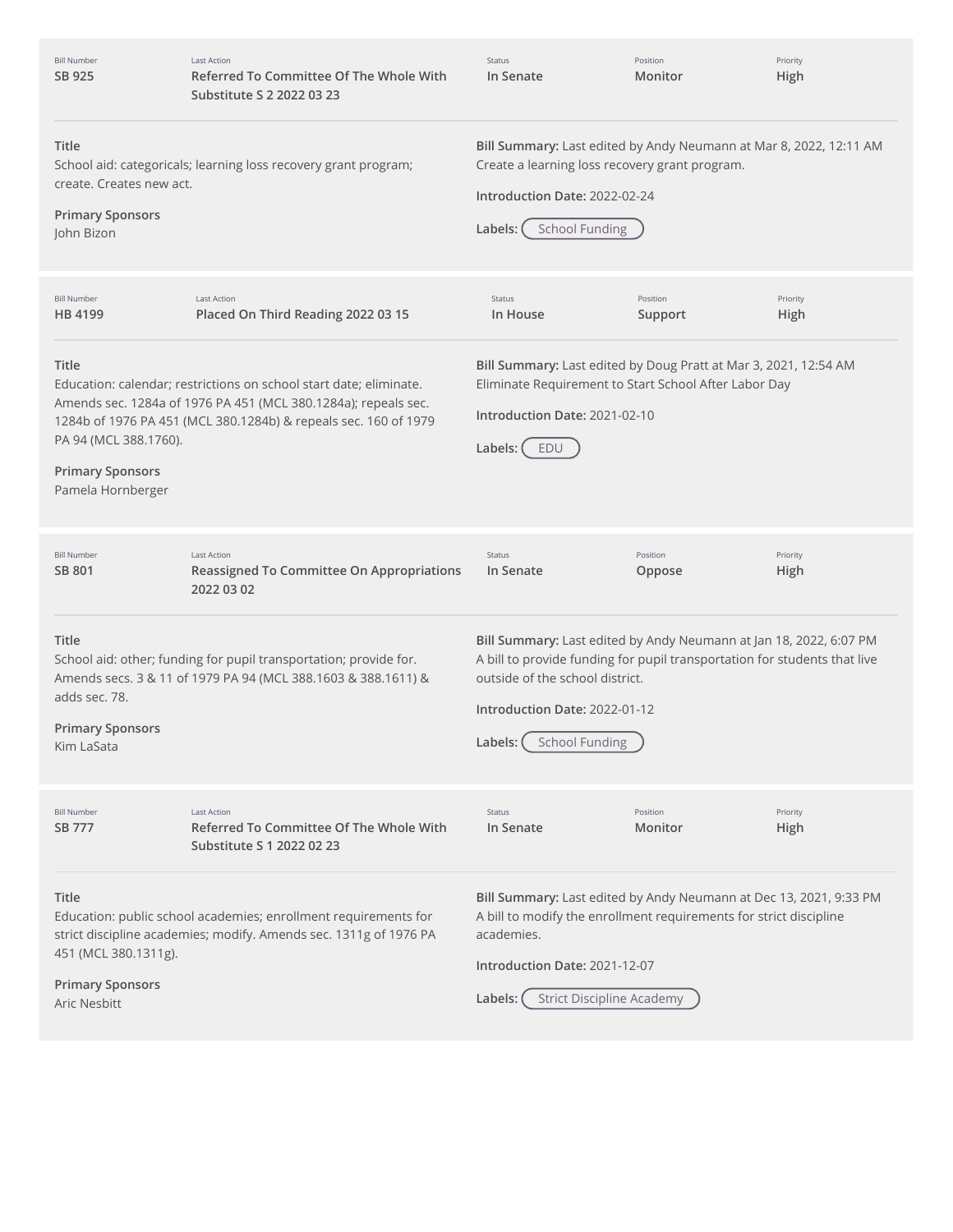| <b>Bill Number</b><br>SB 778                                                          | <b>Last Action</b><br>Referred To Committee Of The Whole 2022 02<br>23                                                                                                                                | Status<br>In Senate                                                                                                                                                                                                                                | Position<br>Monitor | Priority<br>High |
|---------------------------------------------------------------------------------------|-------------------------------------------------------------------------------------------------------------------------------------------------------------------------------------------------------|----------------------------------------------------------------------------------------------------------------------------------------------------------------------------------------------------------------------------------------------------|---------------------|------------------|
| <b>Title</b><br><b>Primary Sponsors</b><br><b>Winnie Brinks</b>                       | Education: public school academies; certain technical changes to<br>the revised school code related to strict discipline academies;<br>provide for. Amends sec. 1311d of 1976 PA 451 (MCL 380.1311d). | Bill Summary: Last edited by Andy Neumann at Dec 13, 2021, 9:34 PM<br>A bill to modify the enrollment requirements for strict discipline<br>academies.<br>Introduction Date: 2021-12-07<br><b>Strict Discipline Academy</b><br>Labels:             |                     |                  |
| <b>Bill Number</b><br>HB 4401                                                         | <b>Last Action</b><br>Rep Ben Frederick Replaced Rep Mark<br>Huizenga As Conferee 01 27 2022 2022 01 27                                                                                               | Status<br><b>Passed Senate</b>                                                                                                                                                                                                                     | Position<br>Monitor | Priority<br>High |
| Title<br>PA 94 (MCL 388.1801 & 388.1806).<br><b>Primary Sponsors</b><br>Mark Huizenga | Appropriations: zero budget; community colleges appropriations;<br>provide for fiscal year 2021-2022. Amends secs. 201 & 206 of 1979                                                                  | Bill Summary: Last edited by Andy Neumann at May 16, 2021, 7:32 PM<br>2021-2022 budget for community colleges. Contains a new funding<br>formula based on student enrollment.<br>Introduction Date: 2021-03-02<br><b>School Funding</b><br>Labels: |                     |                  |
|                                                                                       |                                                                                                                                                                                                       |                                                                                                                                                                                                                                                    |                     |                  |
| <b>Bill Number</b><br>SB 94                                                           | <b>Last Action</b><br>Rep Ben Frederick Replaced Rep Mark<br>Huizenga As Conferee 01 27 2022 2022 01 27                                                                                               | <b>Status</b><br><b>Passed House</b>                                                                                                                                                                                                               | Position<br>Monitor | Priority<br>High |
| Title<br>PA 94 (MCL 388.1801 & 388.1806).<br><b>Primary Sponsors</b><br>Kim LaSata    | Appropriations: zero budget; community colleges appropriations;<br>provide for fiscal year 2021-2022. Amends secs. 201 & 206 of 1979                                                                  | Bill Summary: Last edited by Andy Neumann at May 16, 2021, 7:11 PM<br>Community Colleges 21-22 budget.<br>Introduction Date: 2021-02-02<br>Labels:<br>Funding                                                                                      |                     |                  |
| <b>Bill Number</b><br><b>HB 5685</b>                                                  | <b>Last Action</b><br>Bill Electronically Reproduced 01 25 2022 2022<br>01 26                                                                                                                         | Status<br>In House                                                                                                                                                                                                                                 | Position<br>Monitor | Priority<br>High |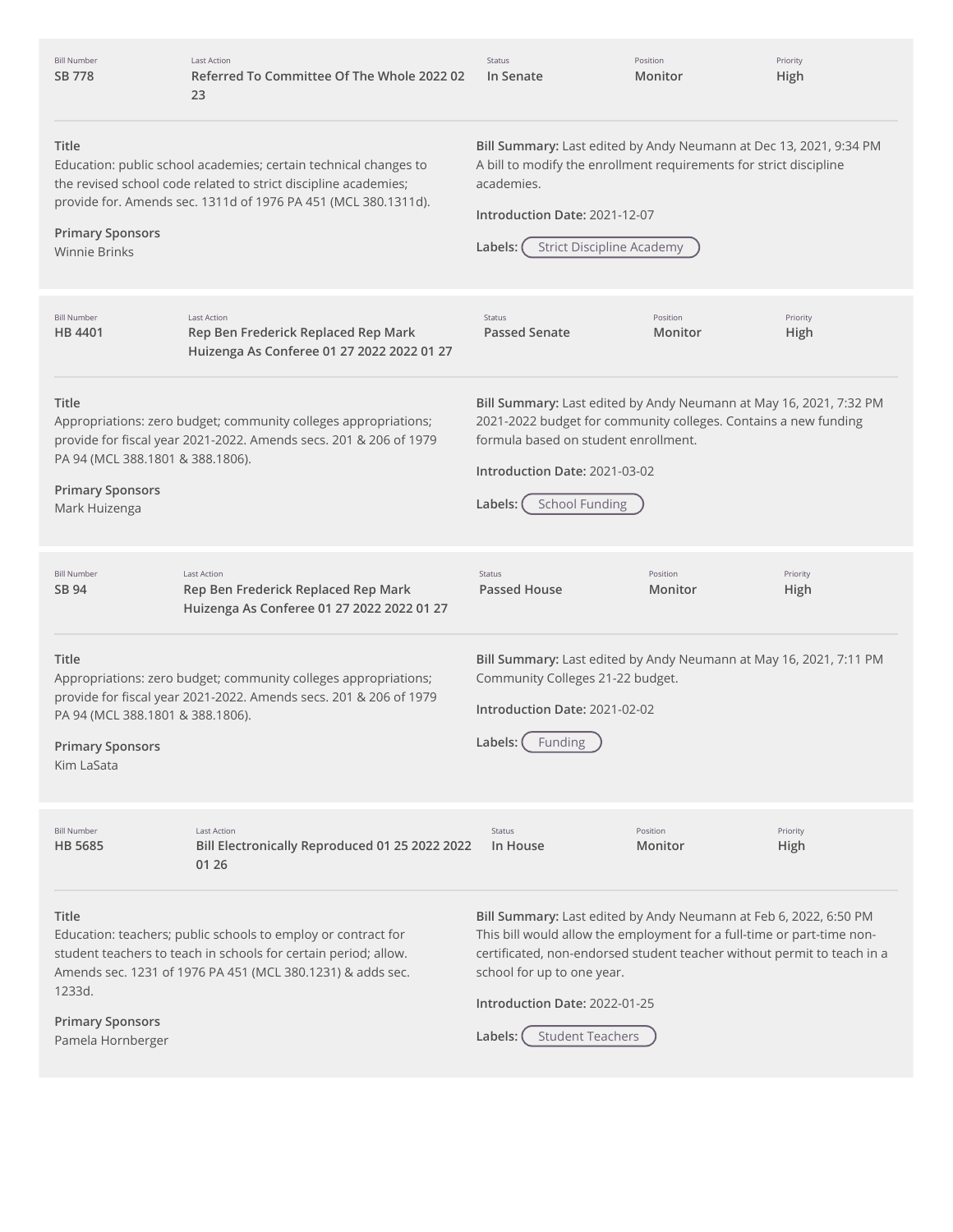| <b>Bill Number</b><br>HB 4343                                                                                                                                                                                                                                                                                               | <b>Last Action</b><br>Placed On Order Of Third Reading 2022 01 12                                                                                                                                   | Status<br>In Senate                                                                                                                                                                                                                                                  | Position<br>Monitor | Priority<br>High |
|-----------------------------------------------------------------------------------------------------------------------------------------------------------------------------------------------------------------------------------------------------------------------------------------------------------------------------|-----------------------------------------------------------------------------------------------------------------------------------------------------------------------------------------------------|----------------------------------------------------------------------------------------------------------------------------------------------------------------------------------------------------------------------------------------------------------------------|---------------------|------------------|
| Title<br>380.1852) by adding sec. 1138a.<br><b>Primary Sponsors</b><br>Kevin Coleman                                                                                                                                                                                                                                        | Education: attendance; excused absence from public school for the<br>purpose of sounding "Taps" at a military honor funeral for a<br>deceased veteran; provide for. Amends 1976 PA 451 (MCL 380.1 - | Bill Summary: Last edited by Andy Neumann at Mar 9, 2021, 5:27 PM<br>This bill would allow an excused absence from public school for the<br>purpose of sounding "Taps" at a military honor funeral for a deceased<br>veteran.<br>Introduction Date: 2021-02-24       |                     |                  |
| <b>Bill Number</b><br>HB 4294                                                                                                                                                                                                                                                                                               | <b>Last Action</b><br>Assigned Pa 14921 With Immediate Effect 2021<br>12 15                                                                                                                         | <b>Status</b><br>Enacted                                                                                                                                                                                                                                             | Position<br>Oppose  | Priority<br>High |
| Title<br>sec. 1233 of 1976 PA 451 (MCL 380.1233).<br><b>Primary Sponsors</b><br><b>Brad Paquette</b>                                                                                                                                                                                                                        | Education: teachers; exception for college credit requirements for<br>an individual to serve as a substitute teacher; provide for. Amends                                                           | Bill Summary: Last edited by Andy Neumann at Apr 2, 2021, 8:48 PM<br>Allow anyone who works at or works for a school to sub (tie-barred to<br>4293 collective bargaining prohib subj substitutes)<br>Introduction Date: 2021-02-23<br><b>ESP</b><br>Labels: (<br>EDU | LBR                 |                  |
| <b>Bill Number</b><br>HB 5404                                                                                                                                                                                                                                                                                               | <b>Last Action</b><br>Re Referred To Committee On Education 2021<br>11 09                                                                                                                           | Status<br>Vetoed                                                                                                                                                                                                                                                     | Position<br>Oppose  | Priority<br>High |
| Title<br>Creates new act.<br><b>Primary Sponsors</b><br>Bryan Posthumus                                                                                                                                                                                                                                                     | Education: other; student opportunity scholarship accounts; create.                                                                                                                                 | Bill Summary: Last edited by Andy Neumann at Oct 20, 2021, 4:21 PM<br>A bill that creates a scholarship accounts for non-public schools, which is<br>a voucher like program using tax dollar for private and parochial<br>schools<br>Introduction Date: 2021-10-14   |                     |                  |
| <b>Bill Number</b><br><b>HB 5405</b>                                                                                                                                                                                                                                                                                        | <b>Last Action</b><br>Re Referred To Committee On Education 2021<br>11 09                                                                                                                           | Status<br>Vetoed                                                                                                                                                                                                                                                     | Position<br>Oppose  | Priority<br>High |
| Title<br>Individual income tax: credit; credit for contributions to<br>scholarship-granting organizations and deduction of funds<br>distributed to student opportunity scholarship accounts; provide<br>for. Amends sec. 30 of 1967 PA 281 (MCL 206.30) & adds secs. 279<br>& 679.<br><b>Primary Sponsors</b><br>Phil Green |                                                                                                                                                                                                     | Bill Summary: Last edited by Andy Neumann at Oct 20, 2021, 4:22 PM<br>A bill that creates a scholarship accounts for non-public schools, which is<br>a voucher like program using tax dollar for private and parochial<br>schools<br>Introduction Date: 2021-10-14   |                     |                  |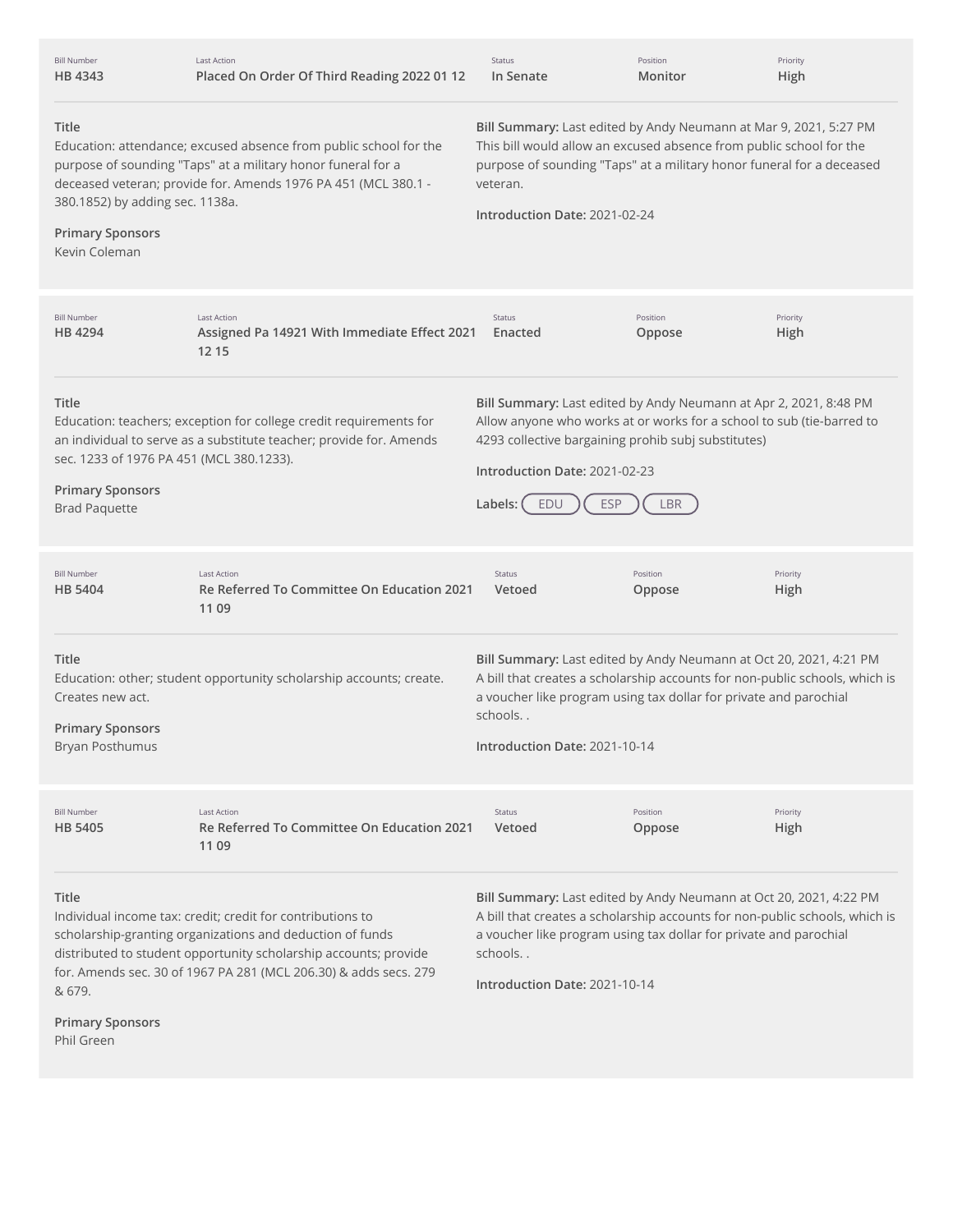| <b>Bill Number</b><br>SB 687                                       | <b>Last Action</b><br>Postponed For The Day 2021 11 09                                                                                                                                                                                                          | Status<br>Vetoed                                                                                                                                                                                                                                                   | Position<br>Oppose                                                | Priority<br>High                                                                                                                                                                                                        |
|--------------------------------------------------------------------|-----------------------------------------------------------------------------------------------------------------------------------------------------------------------------------------------------------------------------------------------------------------|--------------------------------------------------------------------------------------------------------------------------------------------------------------------------------------------------------------------------------------------------------------------|-------------------------------------------------------------------|-------------------------------------------------------------------------------------------------------------------------------------------------------------------------------------------------------------------------|
| Title<br>Creates new act.<br><b>Primary Sponsors</b><br>Lana Theis | Education: other; student opportunity scholarship accounts; create.                                                                                                                                                                                             | schools<br>Introduction Date: 2021-10-14                                                                                                                                                                                                                           | a voucher like program using tax dollar for private and parochial | Bill Summary: Last edited by Andy Neumann at Oct 20, 2021, 4:23 PM<br>A bill that creates a scholarship accounts for non-public schools, which is                                                                       |
| <b>Bill Number</b><br>SB 688                                       | <b>Last Action</b><br>Postponed For The Day 2021 11 09                                                                                                                                                                                                          | Status<br>Vetoed                                                                                                                                                                                                                                                   | Position<br>Oppose                                                | Priority<br>High                                                                                                                                                                                                        |
| Title<br>& 679.<br><b>Primary Sponsors</b><br><b>Tom Barrett</b>   | Individual income tax: credit; credit for contributions to<br>scholarship-granting organizations and deduction of funds<br>distributed to student opportunity scholarship accounts; provide<br>for. Amends sec. 30 of 1967 PA 281 (MCL 206.30) & adds secs. 279 | Bill Summary: Last edited by Andy Neumann at Oct 20, 2021, 4:24 PM<br>A bill that creates a scholarship accounts for non-public schools, which is<br>a voucher like program using tax dollar for private and parochial<br>schools<br>Introduction Date: 2021-10-14 |                                                                   |                                                                                                                                                                                                                         |
| <b>Bill Number</b><br>SB 460                                       | <b>Last Action</b><br>Referred To Committee Of The Whole With<br>Substitute S 1 2021 10 27                                                                                                                                                                      | Status<br>In Senate                                                                                                                                                                                                                                                | Position<br>Oppose                                                | Priority<br>High                                                                                                                                                                                                        |
| Title<br>sec. 1167.<br><b>Primary Sponsors</b><br>Lana Theis       | Education: curriculum; certain prohibitions concerning curriculum;<br>provide for. Amends 1976 PA 451 (MCL 380.1 - 380.1852) by adding                                                                                                                          | Bill Summary: Last edited by Andy Neumann at May 24, 2021, 4:12 PM<br>This bill prohibits teachers from teaching critical race theory.<br>Introduction Date: 2021-05-20<br>Race<br>Labels:                                                                         |                                                                   |                                                                                                                                                                                                                         |
| <b>Bill Number</b><br>SB 603                                       | <b>Last Action</b><br>Referred To Committee On Education 2021 10<br>26                                                                                                                                                                                          | Status<br>In House                                                                                                                                                                                                                                                 | Position<br>Oppose                                                | Priority<br>High                                                                                                                                                                                                        |
| Title                                                              | Health: diseases; issuing emergency orders requiring students to<br>wear a mask, receive emergency use authorization vaccination, or                                                                                                                            |                                                                                                                                                                                                                                                                    |                                                                   | Bill Summary: Last edited by Andy Neumann at Oct 14, 2021, 7:10 PM<br>A bill to prohibit an emergency order issued by the Director of the DHHS<br>or a local health official from requiring a student to receive an EUA |

wear a mask, receive emergency use authorization vaccination, or be tested for certain diseases to attend school, participate in school sanctioned activities, or ride the bus; prohibit. Amends secs. 2253 & 2453 of 1978 PA 368 (MCL 333.2253 & 333.2453). TIE BAR WITH: SB 0601'21

**Primary Sponsors** Kim LaSata

or a local health official from requiring a student to receive an EUA vaccination, wear a face mask, or be tested for COVID-19 if the child were asymptomatic for COVID-19 to enter or attend school, ride a school bus, or participate in or attend a school-sponsored activity or event.It would also, prohibit an emergency order from requiring an individual to wear a face mask, receive an EUA vaccination, or be tested for COVID-19 if the individual were symptomatic for COVID-19 to attend a meeting of school board.

**Introduction Date:** 2021-07-27

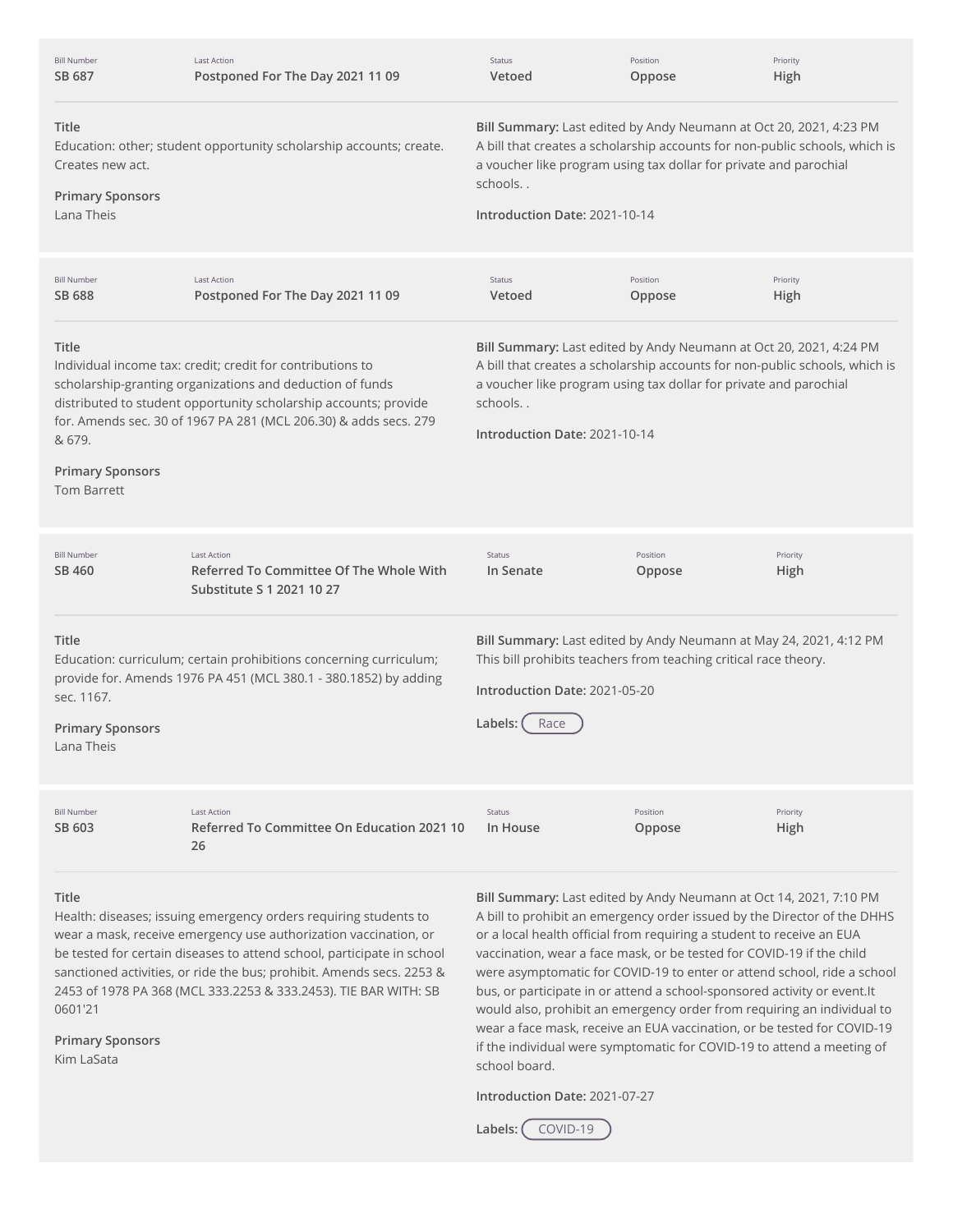| <b>Bill Number</b><br>SB 602                                                      | <b>Last Action</b><br>Referred To Committee On Education 2021 10<br>26                                                                                                                                                                                                    | Status<br>In House                                                                                                                                                                                                                                                                                                                                                                                                                                                                                                            | Position<br>Oppose | Priority<br>High |
|-----------------------------------------------------------------------------------|---------------------------------------------------------------------------------------------------------------------------------------------------------------------------------------------------------------------------------------------------------------------------|-------------------------------------------------------------------------------------------------------------------------------------------------------------------------------------------------------------------------------------------------------------------------------------------------------------------------------------------------------------------------------------------------------------------------------------------------------------------------------------------------------------------------------|--------------------|------------------|
| Title<br>BAR WITH: SB 0600'21<br><b>Primary Sponsors</b><br><b>Tom Barrett</b>    | Health: diseases; requirement for a child to receive emergency use<br>authorization vaccination, wear a face mask, or be tested for<br>certain diseases; prohibit under certain circumstances. Amends<br>1978 PA 368 (MCL 333.1101 - 333.25211) by adding sec. 5111a. TIE | Bill Summary: Last edited by Andy Neumann at Oct 14, 2021, 7:08 PM<br>A bill that would prohibit the Department of Health and Human Services<br>(DHHS) from promulgating or enforcing a rule that required a child to<br>receive an EUA vaccination, wear or face mask, or be tested for COVID19<br>if the child were asymptomatic for COVID-19 to enter or attend school,<br>ride a school bus, or participate in or attend a school-sponsored activity<br>or event.<br>Introduction Date: 2021-07-27<br>COVID-19<br>Labels: |                    |                  |
| <b>Bill Number</b><br>SB 601                                                      | <b>Last Action</b><br>Referred To Committee On Education 2021 10<br>26                                                                                                                                                                                                    | Status<br>In House                                                                                                                                                                                                                                                                                                                                                                                                                                                                                                            | Position<br>Oppose | Priority<br>High |
| Title<br>1136b. TIE BAR WITH: SB 0603'21<br><b>Primary Sponsors</b><br>Lana Theis | Education: other; requirements for public schools concerning the<br>wearing of face masks and certain testing; implement. Amends<br>1976 PA 451 (MCL 380.1 - 380.1852) by adding secs. 1136a &                                                                            | Bill Summary: Last edited by Andy Neumann at Oct 14, 2021, 7:05 PM<br>This bill would require a district that has adopted a policy requiring<br>pupils to wear a face mask to provide a wavier process through which a<br>parent, legal guardian, or pupil could request a waiver from the policy.<br>Introduction Date: 2021-07-27<br>Labels:<br>COVID-19                                                                                                                                                                    |                    |                  |
| <b>Bill Number</b><br>SB 600                                                      | <b>Last Action</b><br>Referred To Committee On Education 2021 10<br>26                                                                                                                                                                                                    | Status<br>In House                                                                                                                                                                                                                                                                                                                                                                                                                                                                                                            | Position<br>Oppose | Priority<br>High |
| <b>Title</b><br><b>Primary Sponsors</b><br>Lana Theis                             | Education: attendance; requirements for public schools concerning<br>certain vaccinations; modify. Amends sec. 1177 of 1976 PA 451<br>(MCL 380.1177) & adds sec. 1177b. TIE BAR WITH: SB 0602'21                                                                          | Bill Summary: Last edited by Andy Neumann at Oct 14, 2021, 7:02 PM<br>This bill would prohibit a school district from requiring a pupil to get a<br>(EUA) vaccination to do school-related activities. also, to prohibit a<br>district from requiring that an individual receive an EUA vaccination to<br>attend a meeting of the board of the school district.<br>Introduction Date: 2021-07-27<br>COVID-19<br>Labels:                                                                                                       |                    |                  |
| <b>Bill Number</b><br>HB 5424                                                     | <b>Last Action</b><br>Bill Electronically Reproduced 10 19 2021 2021<br>10 20                                                                                                                                                                                             | Status<br>In House                                                                                                                                                                                                                                                                                                                                                                                                                                                                                                            | Position<br>Oppose | Priority<br>High |
| Title<br>adding sec. 1254a.<br><b>Primary Sponsors</b><br>Pamela Hornberger       | Education: other; revenue from certain levied taxes or state or<br>federal appropriations; prohibit use of for the payment of certain<br>memberships. Amends 1976 PA 451 (MCL 380.1 - 380.1852) by                                                                        | Bill Summary: Last edited by Andy Neumann at Nov 2, 2021, 1:35 PM<br>A bill to prohibit the use of revenue from certain levied taxes or state or<br>federal appropriations to be used for the payment of certain<br>memberships.<br>Introduction Date: 2021-10-19                                                                                                                                                                                                                                                             |                    |                  |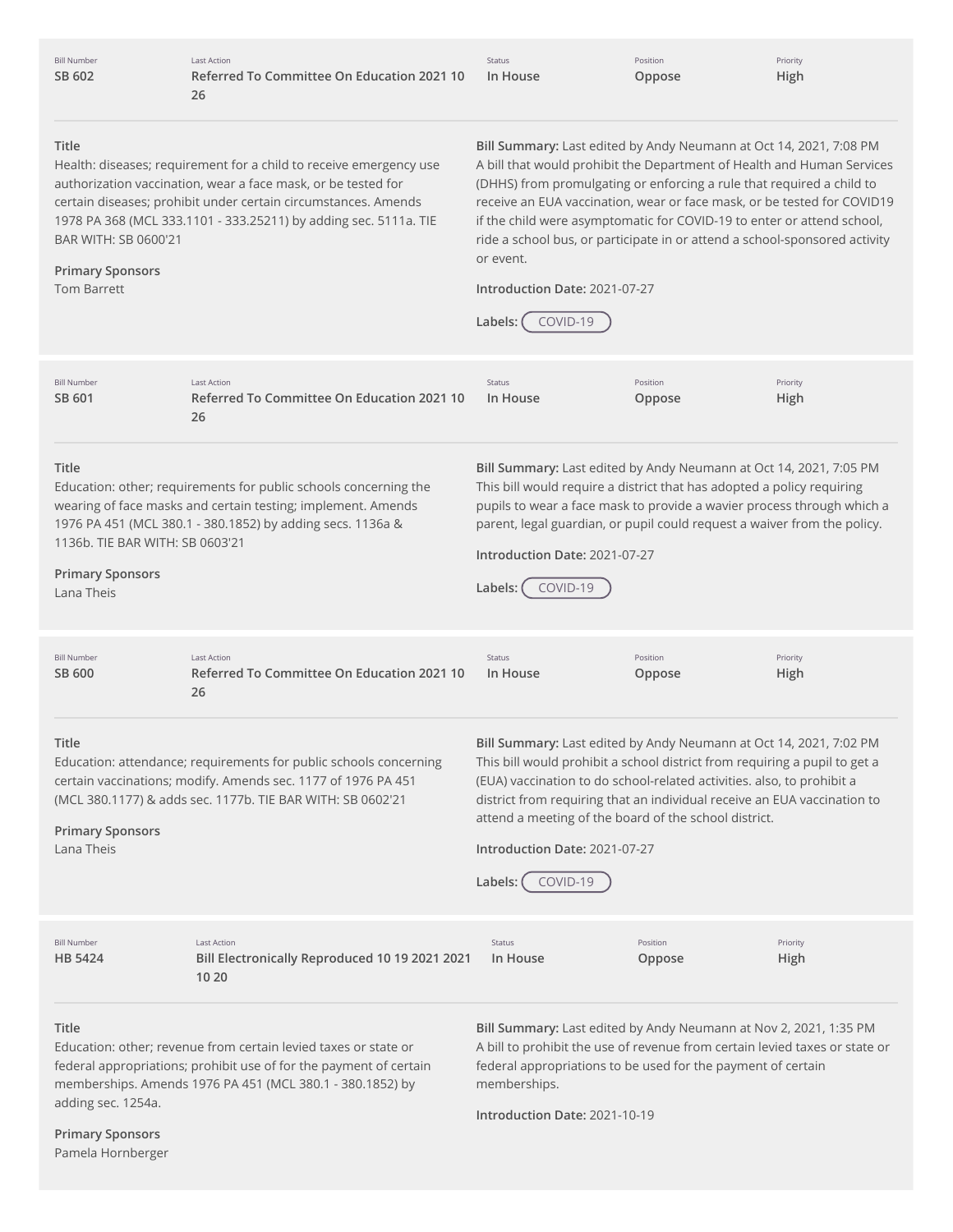| <b>Bill Number</b><br>SB 664                                                                                                                                                                                                                     | <b>Last Action</b><br>Referred To Committee On Education 2021 10<br>13                                                                                                                             | Status<br>In House                                                                                                                                                                                                                                                                                                                                                                                                                           | Position<br>Support | Priority<br>High |
|--------------------------------------------------------------------------------------------------------------------------------------------------------------------------------------------------------------------------------------------------|----------------------------------------------------------------------------------------------------------------------------------------------------------------------------------------------------|----------------------------------------------------------------------------------------------------------------------------------------------------------------------------------------------------------------------------------------------------------------------------------------------------------------------------------------------------------------------------------------------------------------------------------------------|---------------------|------------------|
| Title<br>1979 PA 94 (MCL 388.1606 et seq.).<br><b>Primary Sponsors</b><br>Wayne Schmidt                                                                                                                                                          | Appropriations: school aid; modifications for counting of pupil<br>membership, attendance, and days and hours for purposes of<br>state school aid; provide for. Amends secs. 6, 21f, 101 & 163 of  | Bill Summary: Last edited by Andy Neumann at Oct 5, 2021, 2:06 PM<br>Modifications for counting of pupil attendance, days and hours for<br>purposes of state school aid, if the student is isolating because of COVID.<br>This would insure a foundation allowance for student out of the<br>traditional classroom, because they have COVID or were exposed to<br>COVID.<br>Introduction Date: 2021-09-30<br><b>Student Count</b><br>Labels: |                     |                  |
| <b>Bill Number</b><br>SB 645                                                                                                                                                                                                                     | <b>Last Action</b><br>Referred To Committee On Education 2021 10<br>13                                                                                                                             | Status<br>In House                                                                                                                                                                                                                                                                                                                                                                                                                           | Position<br>Monitor | Priority<br>High |
| Title<br>Education: public school academies; permitted prioritization for<br>enrollment in public school academies; modify. Amends secs. 504,<br>524, 556 & 1311g of 1976 PA 451 (MCL 380.504 et seq.).<br><b>Primary Sponsors</b><br>Jim Stamas |                                                                                                                                                                                                    | Bill Summary: Last edited by Andy Neumann at Sep 28, 2021, 1:56 PM<br>This bill would allow that a child who was enrolled in the public school<br>academy in the 2020-2021 school year, that child will only receive<br>enrollment priority for the 2022-2023 school year.<br>Introduction Date: 2021-09-15                                                                                                                                  |                     |                  |
| <b>Bill Number</b><br>SB 321                                                                                                                                                                                                                     | <b>Last Action</b><br>Referred To Committee On Education 2021 09<br>29                                                                                                                             | Status<br>In House                                                                                                                                                                                                                                                                                                                                                                                                                           | Position<br>Support | Priority<br>High |
| Title<br>sec. 1526b.<br><b>Primary Sponsors</b>                                                                                                                                                                                                  | Education: teachers; development or adoption of professional<br>development standards for teachers on mental health first aid;<br>provide for. Amends 1976 PA 451 (MCL 380.1 - 380.1852) by adding | Bill Summary: Last edited by Andy Neumann at Mar 27, 2021, 3:49 PM<br>This bill would require a professional development training for teachers<br>to be able to recognize and address mental health needs.<br>Introduction Date: 2021-03-25<br>Mental Health<br>Labels:                                                                                                                                                                      |                     |                  |

Sylvia Santana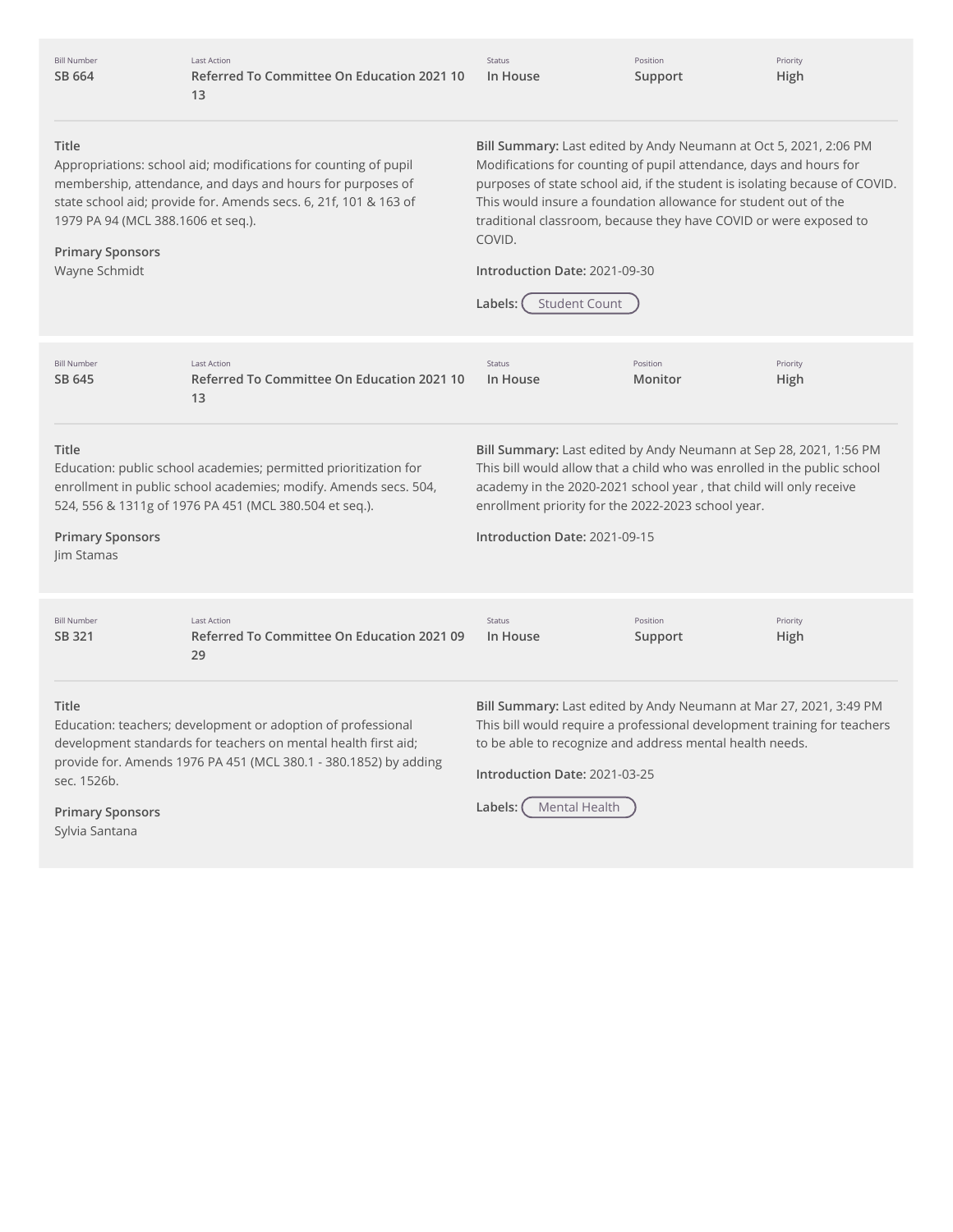Last Action **Disapproved Line Item S Re Referred To Committee On Appropriations 2021 07 21**

| <b>Status</b> | Position | Priority    |
|---------------|----------|-------------|
| Enacted       | Support  | <b>High</b> |

# **Title**

Appropriations: school aid; fiscal years 2020-2021 and 2021-2022; provide for. Amends secs. 4, 6, 6a, 11, 11a, 11j, 11k, 11m, 11n, 11s, 15, 18, 19, 20, 20d, 20f, 21f, 21h, 22a, 22b, 22d, 22m, 22p, 24, 24a, 25f, 25g, 25i, 26a, 26b, 26c, 28, 29a, 31a, 31d, 31f, 31j, 31m, 31n, 32d, 32p, 35a, 35b, 35d, 35e, 35f, 39, 39a, 41, 51a, 51c, 51d, 51f, 53a, 54, 54b, 54d, 55, 56, 61a, 61b, 61c, 61d, 62, 65, 67, 67a, 74, 81, 94, 94a, 95b, 98, 98d, 99h, 99i, 99s, 99t, 99u, 99w, 99x, 101, 104, 104a, 104c, 104f, 104g, 105, 105c, 107, 147, 147a, 147b, 147c, 147e, 152a & 152b of 1979 PA 94 (MCL 388.1604 et seq.); adds secs. 11t, 20m, 22c, 22g, 26d, 31o, 31p, 31y, 31z, 34a, 35g, 35h, 41a, 51g, 61g, 67b, 78, 94c, 94d, 97, 97a, 98b, 99aa, 99bb & 104h & repeals secs. 11d, 11p, 11q, 23b, 23c, 23e, 25j, 29a, 31k, 91a, 91c, 94b, 104d & 105b of 1979 PA 94 (MCL 388.1611d et seq.).

**Bill Summary:** Last edited by Andy Neumann at Mar 8, 2021, 1:21 AM At this time appropriations education vehicle bill

**Introduction Date:** 2021-03-02



| <b>Primary Sponsors</b><br><b>Brad Paquette</b>                                          |                                                                                                                              |                                                                                                                                                                                                                                                                                                                                                                   |                     |                         |
|------------------------------------------------------------------------------------------|------------------------------------------------------------------------------------------------------------------------------|-------------------------------------------------------------------------------------------------------------------------------------------------------------------------------------------------------------------------------------------------------------------------------------------------------------------------------------------------------------------|---------------------|-------------------------|
| <b>Bill Number</b><br>HB 4056                                                            | <b>Last Action</b><br>Assigned Pa 4121 With Immediate Effect 2021<br>07 01                                                   | <b>Status</b><br>Enacted                                                                                                                                                                                                                                                                                                                                          | Position<br>Support | Priority<br><b>High</b> |
| Title<br>1966 PA 313 (MCL 390.993).<br><b>Primary Sponsors</b><br><b>Scott VanSingel</b> | Higher education: tuition; tuition grants; modify. Amends sec. 3 of                                                          | Bill Summary: Last edited by Doug Pratt at Mar 3, 2021, 12:42 AM<br>Amend the Tuition Grant Act to allow undergraduate students enrolled<br>in private colleges and universities for the 2020 spring term and the<br>2020-21 academic year to have two extra semesters of eligibility for the<br>grant.<br>Introduction Date: 2021-01-28<br>Labels:<br><b>HEA</b> |                     |                         |
| <b>Bill Number</b><br>HB 4055                                                            | <b>Last Action</b><br>Assigned Pa 4021 With Immediate Effect 2021<br>07 01                                                   | <b>Status</b><br>Enacted                                                                                                                                                                                                                                                                                                                                          | Position<br>Support | Priority<br>High        |
| Title<br>390.974).                                                                       | Higher education: financial aid; state competitive scholarships;<br>modify. Amends secs. 3 & 4 of 1964 PA 208 (MCL 390.973 & | Bill Summary: Last edited by Andy Neumann at Mar 9, 2021, 11:58 PM<br>This bill would allow scholastic achievement to be used as an alternative<br>to the SAT for purposes of scholarship eligibility for the 2020-2021 year.<br>Introduction Date: 2021-01-28                                                                                                    |                     |                         |

**Primary Sponsors** Sarah Anthony

Labels: FEA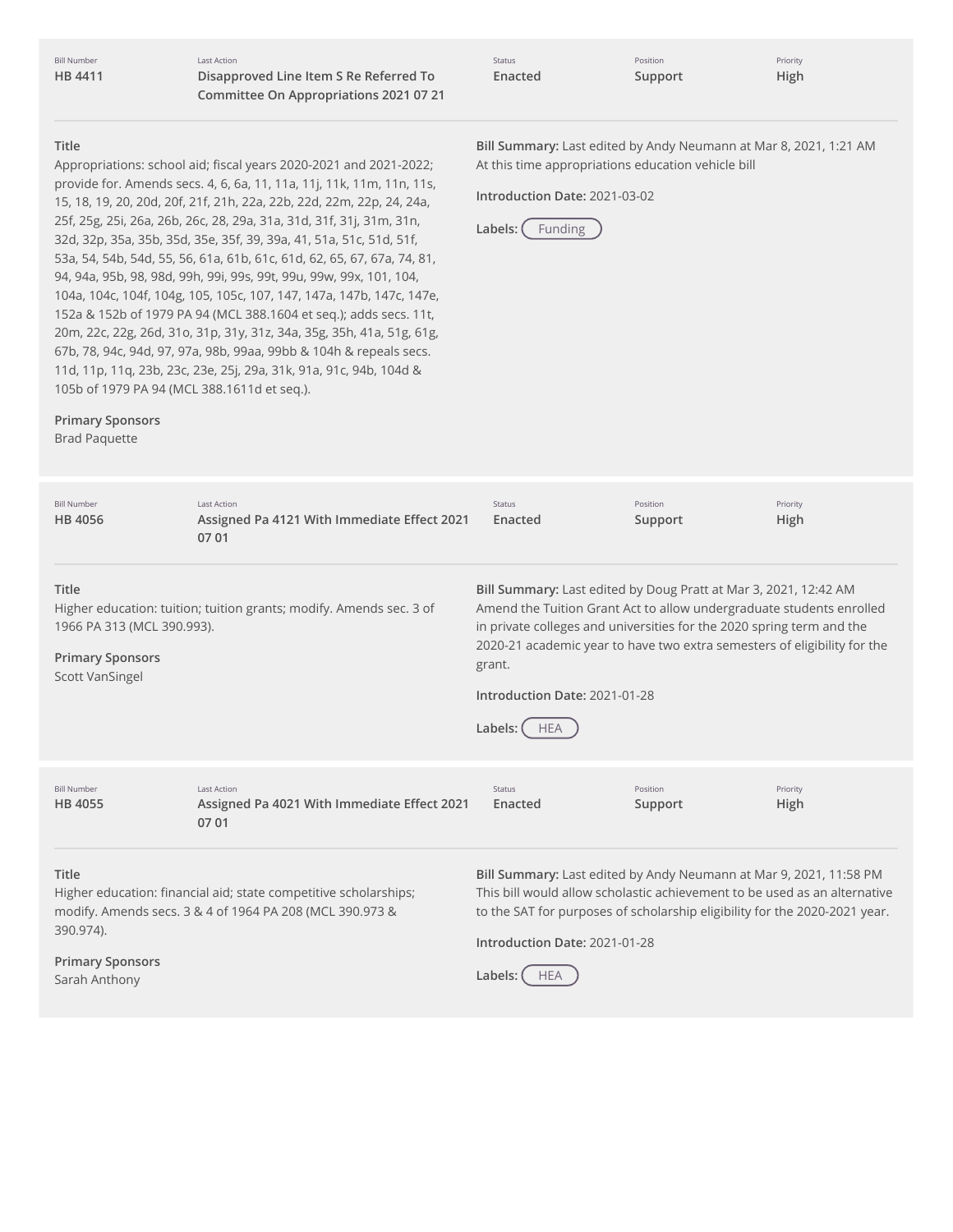| <b>Bill Number</b><br><b>HB 4040</b>                                               | Last Action<br>Assigned Pa 3221 2021 06 24                                                                                          | Status<br>Enacted                                                                                                                                                                                                   | Position<br>Monitor | Priority<br>High |
|------------------------------------------------------------------------------------|-------------------------------------------------------------------------------------------------------------------------------------|---------------------------------------------------------------------------------------------------------------------------------------------------------------------------------------------------------------------|---------------------|------------------|
| Title<br>PA 148 (MCL 395.101a).<br><b>Primary Sponsors</b><br><b>Ben Frederick</b> | Education: occupational schools; occupational school regulations;<br>exempt certain apprenticeship programs. Amends sec. 1a of 1943 | Bill Summary: Last edited by Doug Pratt at Mar 3, 2021, 12:35 AM<br>Changes definition of registered apprenticeship programs to NOT be a<br>"proprietary school"<br>Introduction Date: 2021-01-27<br>Labels:<br>EDU |                     |                  |
| <b>Bill Number</b><br>HB 4734                                                      | <b>Last Action</b><br>Referred To Committee On Appropriations<br>2021 06 10                                                         | Status<br>In Senate                                                                                                                                                                                                 | Position<br>Monitor | Priority<br>High |
| Title<br>4733'21<br><b>Primary Sponsors</b><br>Steve Marino                        | Retirement: public school employees; annuity option; expand.<br>Amends sec. 17 of 1980 PA 300 (MCL 38.1427). TIE BAR WITH: HB       | Bill Summary: Last edited by Andy Neumann at May 3, 2021, 12:24 PM<br>A bill to expand annuity options.<br>Introduction Date: 2021-04-29                                                                            |                     |                  |
|                                                                                    |                                                                                                                                     |                                                                                                                                                                                                                     |                     |                  |
| <b>Bill Number</b><br>HB 4733                                                      | <b>Last Action</b><br>Referred To Committee On Appropriations<br>2021 06 10                                                         | Status<br>In Senate                                                                                                                                                                                                 | Position<br>Monitor | Priority<br>High |
| Title<br><b>Primary Sponsors</b><br>Terry Sabo                                     | Retirement: state employees; annuity option; provide for. Amends<br>sec. 58 of 1943 PA 240 (MCL 38.58). TIE BAR WITH: HB 4734'21    | Bill Summary: Last edited by Andy Neumann at May 10, 2021, 4:42 PM<br>A bill to allow a rating of annuity options.<br>Introduction Date: 2021-04-29                                                                 |                     |                  |
| <b>Bill Number</b><br>SB 84                                                        | <b>Last Action</b><br>Referred To Conference Committee 2021 06 10                                                                   | Status<br><b>Passed House</b>                                                                                                                                                                                       | Position<br>Oppose  | Priority<br>High |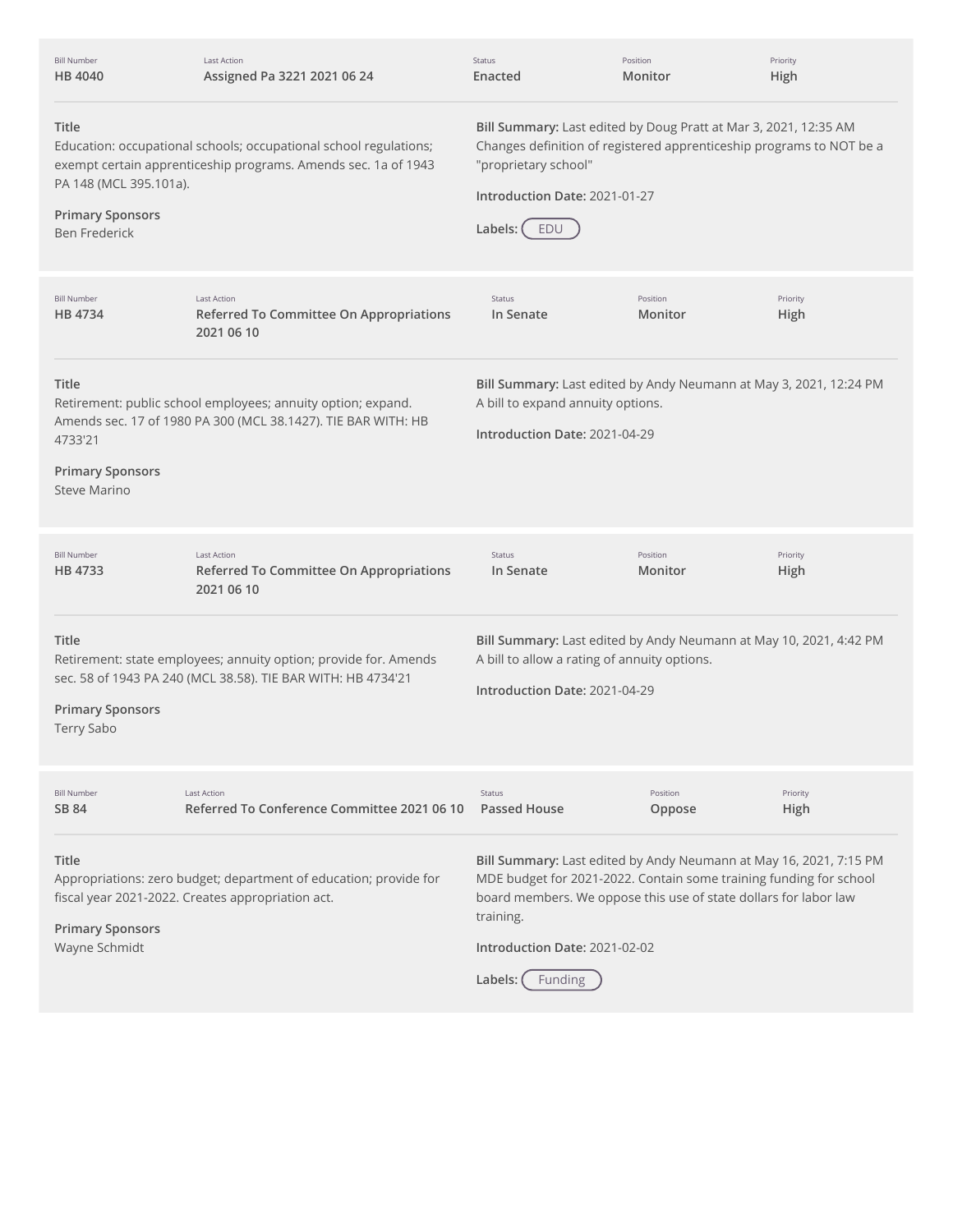| <b>Bill Number</b><br>SB 83                                                            | <b>Last Action</b><br>Referred To Conference Committee 2021 06 10                                                                                                                                            | Status<br><b>Passed House</b>                                                                                                                                                                                                                                     | Position<br>Monitor | Priority<br>High |
|----------------------------------------------------------------------------------------|--------------------------------------------------------------------------------------------------------------------------------------------------------------------------------------------------------------|-------------------------------------------------------------------------------------------------------------------------------------------------------------------------------------------------------------------------------------------------------------------|---------------------|------------------|
| Title<br>PA 94 (MCL 388.1611 & 388.1617b).<br><b>Primary Sponsors</b><br>Wayne Schmidt | Appropriations: zero budget; K-12 school aid appropriations;<br>provide for fiscal year 2021-2022. Amends secs. 11 & 17b of 1979                                                                             | Bill Summary: Last edited by Andy Neumann at Mar 10, 2021, 12:22 AM<br>An appropriations bill for school aid, at this time just a vehicle bill.<br>Introduction Date: 2021-02-02<br>Labels:<br><b>Funding</b>                                                     |                     |                  |
| <b>Bill Number</b><br>SB 121                                                           | <b>Last Action</b><br>Referred To Committee Of The Whole 2021 06<br>09                                                                                                                                       | Status<br>In Senate                                                                                                                                                                                                                                               | Position<br>Monitor | Priority<br>High |
| Title<br>282b.<br><b>Primary Sponsors</b><br>Ed McBroom                                | Education: board members; state board of education; require<br>members to be selected by each political party from regions.<br>Admends sec. 282a of 1954 PA 116 (MCL 168.282a) by adding sec.                | Bill Summary: Last edited by Andy Neumann at Mar 9, 2021, 6:27 PM<br>This bill would require state board of education candidates to be<br>selected by each political party from regions in the state but voted on<br>state wide.<br>Introduction Date: 2021-02-10 |                     |                  |
| <b>Bill Number</b><br>HB 4293                                                          | <b>Last Action</b><br><b>Referred To Committee On Education And</b><br>Career Readiness 2021 06 02                                                                                                           | Status<br>In Senate                                                                                                                                                                                                                                               | Position<br>Oppose  | Priority<br>High |
| Title<br><b>Primary Sponsors</b><br>Ance Damoose                                       | Education: teachers; exceptions to requirement to bargain<br>collectively by certain employers; modify. Amends sec. 15 of 1947<br>PA 336 (MCL 423.215). TIE BAR WITH: HB 4294'21                             | Bill Summary: Last edited by Andy Neumann at Mar 10, 2021, 1:20 AM<br>This bill would prohibit collective bargaining of substitute teachers.<br>Introduction Date: 2021-02-23<br>Labels: $($ EDU<br>ESP                                                           | LBR                 |                  |
| <b>Bill Number</b><br>SB 268                                                           | Last Action<br>Referred To Committee Of The Whole With<br>Substitute S 2 2021 05 27                                                                                                                          | Status<br>In Senate                                                                                                                                                                                                                                               | Position<br>Monitor | Priority<br>High |
| Title                                                                                  | Education: other; student retention; allow parent to request that<br>his or her student be retained in a grade level for a specified school<br>year. Amends sec. 1137 of 1976 PA 451 (MCL 380.1137). TIE BAR | Bill Summary: Last edited by Andy Neumann at Apr 2, 2021, 7:47 PM<br>This bill would allow parents to hold back their student that was enrolled<br>in the 2020-2021 school year.                                                                                  |                     |                  |

SB 0264'21, SB 0266'21, SB 0265'21, SB 0056'21, SB 0057'21 **Primary Sponsors**

WITH: SB 0260'21, SB 0267'21, SB 0261'21, SB 0262'21, SB 0263'21,

Michael MacDonald

**Introduction Date:** 2021-03-18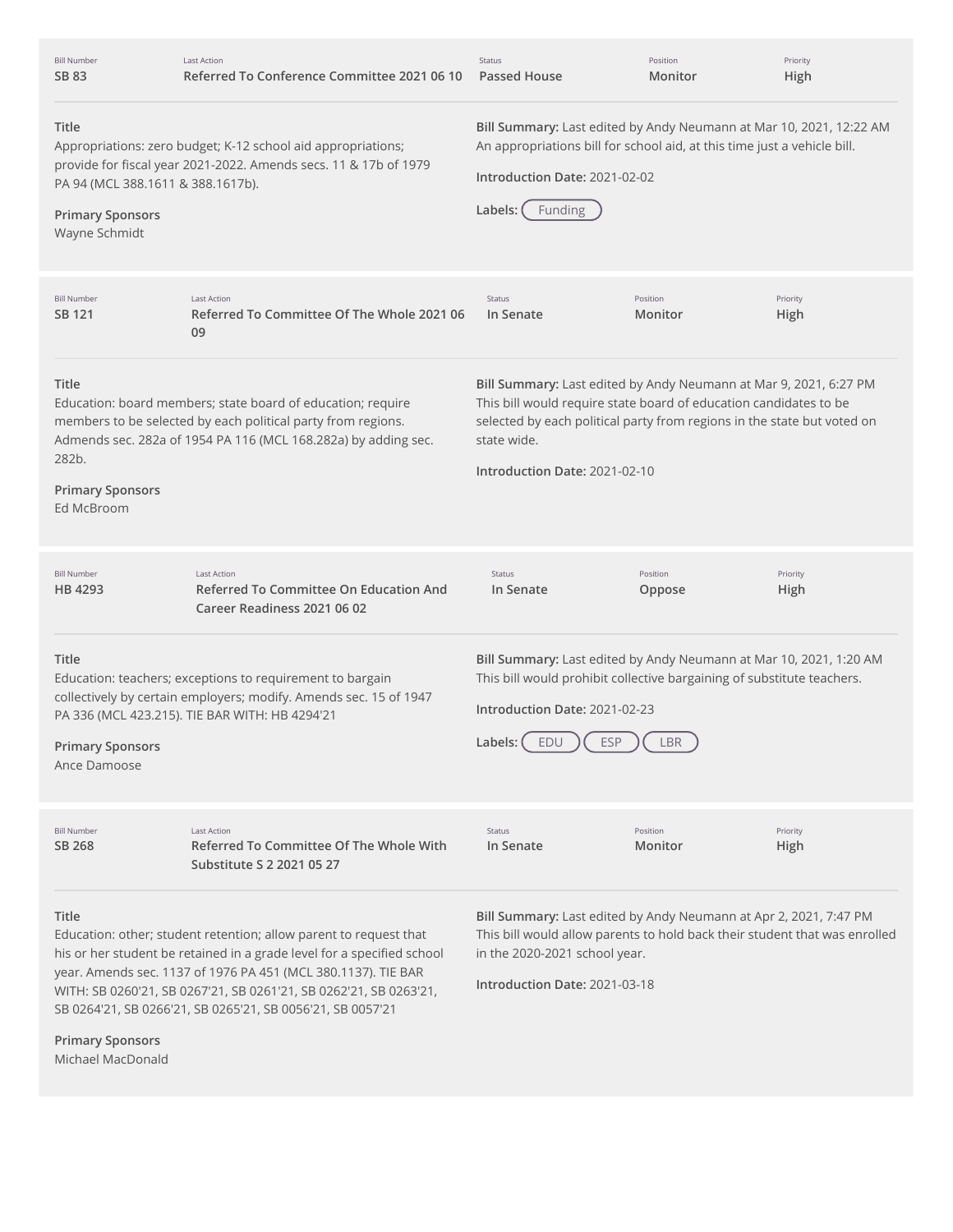| <b>Bill Number</b><br>SB 265                                                                       | <b>Last Action</b><br>Referred To Committee Of The Whole With<br>Substitute S 1 2021 05 27                                                                                                                                                                         | Status<br>In Senate                                                                                                                                                                                               | Position<br>Support  | Priority<br>High |
|----------------------------------------------------------------------------------------------------|--------------------------------------------------------------------------------------------------------------------------------------------------------------------------------------------------------------------------------------------------------------------|-------------------------------------------------------------------------------------------------------------------------------------------------------------------------------------------------------------------|----------------------|------------------|
| Title<br>0261'21<br><b>Primary Sponsors</b><br>Ken Horn                                            | Education: elementary; third grade reading law; suspend for the<br>2020-2021 school year. Amends sec. 1280f of 1976 PA 451 (MCL<br>380.1280f). TIE BAR WITH: SB 0263'21, SB 0267'21, SB 0268'21, SB<br>0264'21, SB 0266'21, SB 0260'21, SB 0056'21, SB 0262'21, SB | Bill Summary: Last edited by Andy Neumann at Mar 23, 2021, 2:29 PM<br>This bill would suspend the retention of the 3rd grade reading bill.<br>Introduction Date: 2021-03-18                                       |                      |                  |
| <b>Bill Number</b><br>HB 4167                                                                      | <b>Last Action</b><br>Referred To Committee On Rules And<br>Competitiveness 2021 05 27                                                                                                                                                                             | Status<br>In House                                                                                                                                                                                                | Position<br>Monitor  | Priority<br>High |
| Title<br><b>Primary Sponsors</b><br>Ryan Berman                                                    | Education: safety; annual inspections of all public and nonpublic<br>schools for health and safety violations; require. Amends 1976 PA<br>451 (MCL 380.1 - 380.1852) by adding sec. 1263a.                                                                         | Bill Summary: Last edited by Andy Neumann at Mar 9, 2021, 6:33 PM<br>This bill would require an annual safety inspection of all schools.<br>Introduction Date: 2021-02-09<br>EDU<br>Labels: (                     | <b>School Safety</b> |                  |
| <b>Bill Number</b><br>HB 4913                                                                      | <b>Last Action</b><br>Bill Electronically Reproduced 05 25 2021 2021<br>05 26                                                                                                                                                                                      | Status<br>In House                                                                                                                                                                                                | Position<br>Oppose   | Priority<br>High |
| Title<br>sec. 1531 of 1976 PA 451 (MCL 380.1531).<br><b>Primary Sponsors</b><br>Andrew Beeler      | Education: teachers; requirements for professional teaching<br>certificate; revise for certain qualified military veterans. Amends                                                                                                                                 | Bill Summary: Last edited by Andy Neumann at Jun 2, 2021, 1:40 PM<br>Allows for a teaching certificate for certain military veterans.<br>Introduction Date: 2021-05-25<br><b>Teacher Certification</b><br>Labels: |                      |                  |
| <b>Bill Number</b><br>HB 4911                                                                      | <b>Last Action</b><br>Bill Electronically Reproduced 05 25 2021 2021<br>05 26                                                                                                                                                                                      | Status<br>In House                                                                                                                                                                                                | Position<br>Oppose   | Priority<br>High |
| Title<br>1173 & 1173a. TIE BAR WITH: HB 4910'21<br><b>Primary Sponsors</b><br><b>Brad Paquette</b> | Education: school districts; public innovative districts; create.<br>Amends sec. 1284b of 1976 PA 451 (MCL 380.1284b) & adds secs.                                                                                                                                 | Bill Summary: Last edited by Andy Neumann at Jun 2, 2021, 1:02 PM<br>A bill to allow school districts; to become innovative districts.<br>Introduction Date: 2021-05-25                                           |                      |                  |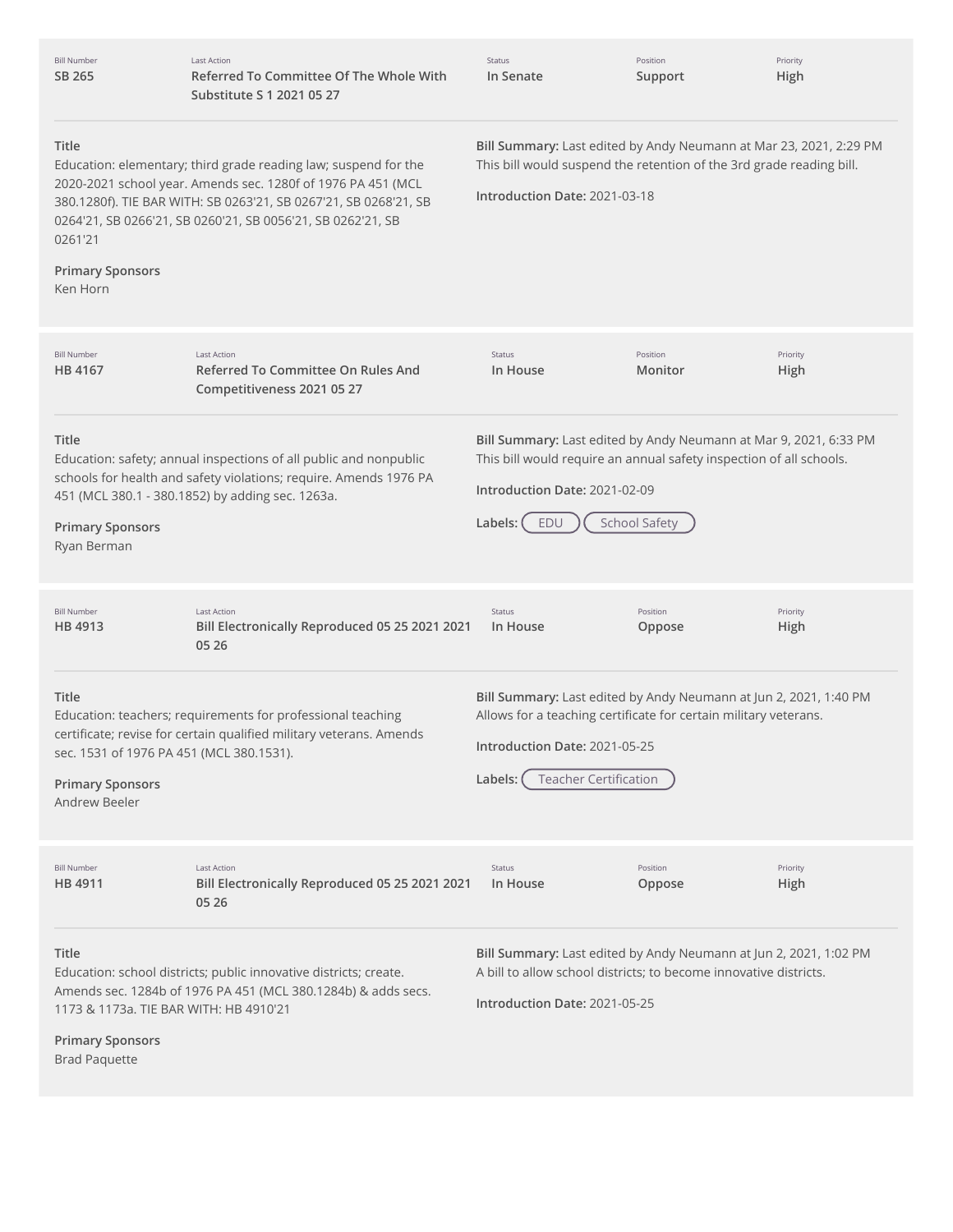| <b>Bill Number</b><br>HB 4910                                | <b>Last Action</b><br>Bill Electronically Reproduced 05 25 2021 2021<br>05 26                                                                                                                                                                                 | Status<br>In House                                                                                                                                                                                                                                                                                                               | Position<br>Oppose  | Priority<br>High |
|--------------------------------------------------------------|---------------------------------------------------------------------------------------------------------------------------------------------------------------------------------------------------------------------------------------------------------------|----------------------------------------------------------------------------------------------------------------------------------------------------------------------------------------------------------------------------------------------------------------------------------------------------------------------------------|---------------------|------------------|
| Title<br><b>Primary Sponsors</b><br><b>Brad Paquette</b>     | School aid: membership; exemption from day and hour<br>requirement for public innovative districts; provide for. Amends<br>sec. 101 of 1979 PA 94 (MCL 388.1701). TIE BAR WITH: HB 4911'21                                                                    | Bill Summary: Last edited by Andy Neumann at Jun 2, 2021, 1:32 PM<br>An exemption from day and hour requirement for public innovative<br>districts.<br>Introduction Date: 2021-05-25                                                                                                                                             |                     |                  |
| <b>Bill Number</b><br>SB 118                                 | <b>Last Action</b><br>Assigned Pa 001521 With Immediate Effect<br>2021 05 20                                                                                                                                                                                  | <b>Status</b><br>Enacted                                                                                                                                                                                                                                                                                                         | Position<br>Monitor | Priority<br>High |
| Title<br><b>Primary Sponsors</b><br>Ed McBroom               | School aid: penalties; penalties for prohibited conduct; modify.<br>Amends sec. 163 PA 1979 PA 94 (MCL 388.1763).                                                                                                                                             | Bill Summary: Last edited by Doug Pratt at Mar 3, 2021, 3:36 AM<br>Reduces Penalty For Noncertified Staff to 50%<br>Introduction Date: 2021-02-10<br>Labels:<br>EDU                                                                                                                                                              |                     |                  |
| <b>Bill Number</b><br>SB 410                                 | <b>Last Action</b><br><b>Referred To Committee On Education And</b><br>Career Readiness 2021 05 04                                                                                                                                                            | Status<br>In Senate                                                                                                                                                                                                                                                                                                              | Position<br>Monitor | Priority<br>High |
| Title<br><b>Primary Sponsors</b><br>Lana Theis               | Education: special; counting of special education pupils in<br>membership by certain nonresident districts or intermediate<br>districts if certain criteria are met; provide for. Amends sec. 105c of<br>1979 PA 94 (MCL 388.1705c). TIE BAR WITH: SB 0411'21 | Bill Summary: Last edited by Andy Neumann at May 10, 2021, 4:33 PM<br>Allows a school district to enroll and count and special education student<br>that is not a resident of that school district.<br>Introduction Date: 2021-05-04<br>Labels: (<br><b>Special Education</b>                                                    |                     |                  |
| <b>Bill Number</b><br>SB 411                                 | <b>Last Action</b><br>Referred To Committee On Education And<br>Career Readiness 2021 05 04                                                                                                                                                                   | Status<br>In Senate                                                                                                                                                                                                                                                                                                              | Position<br>Monitor | Priority<br>High |
| Title<br>SB 0410'21<br><b>Primary Sponsors</b><br>Kim LaSata | Education: special; allowable uses of proceeds from special<br>education millages levied by intermediate school districts; modify.<br>Amends sec. 1724a of 1976 PA 451 (MCL 380.1724a). TIE BAR WITH:                                                         | Bill Summary: Last edited by Andy Neumann at May 10, 2021, 4:36 PM<br>Modifies allowable uses of proceeds from special education millages<br>levied by intermediate school districts for nonresident special education<br>students. Tie bared to SB 410.<br>Introduction Date: 2021-05-04<br><b>Special Education</b><br>Labels: |                     |                  |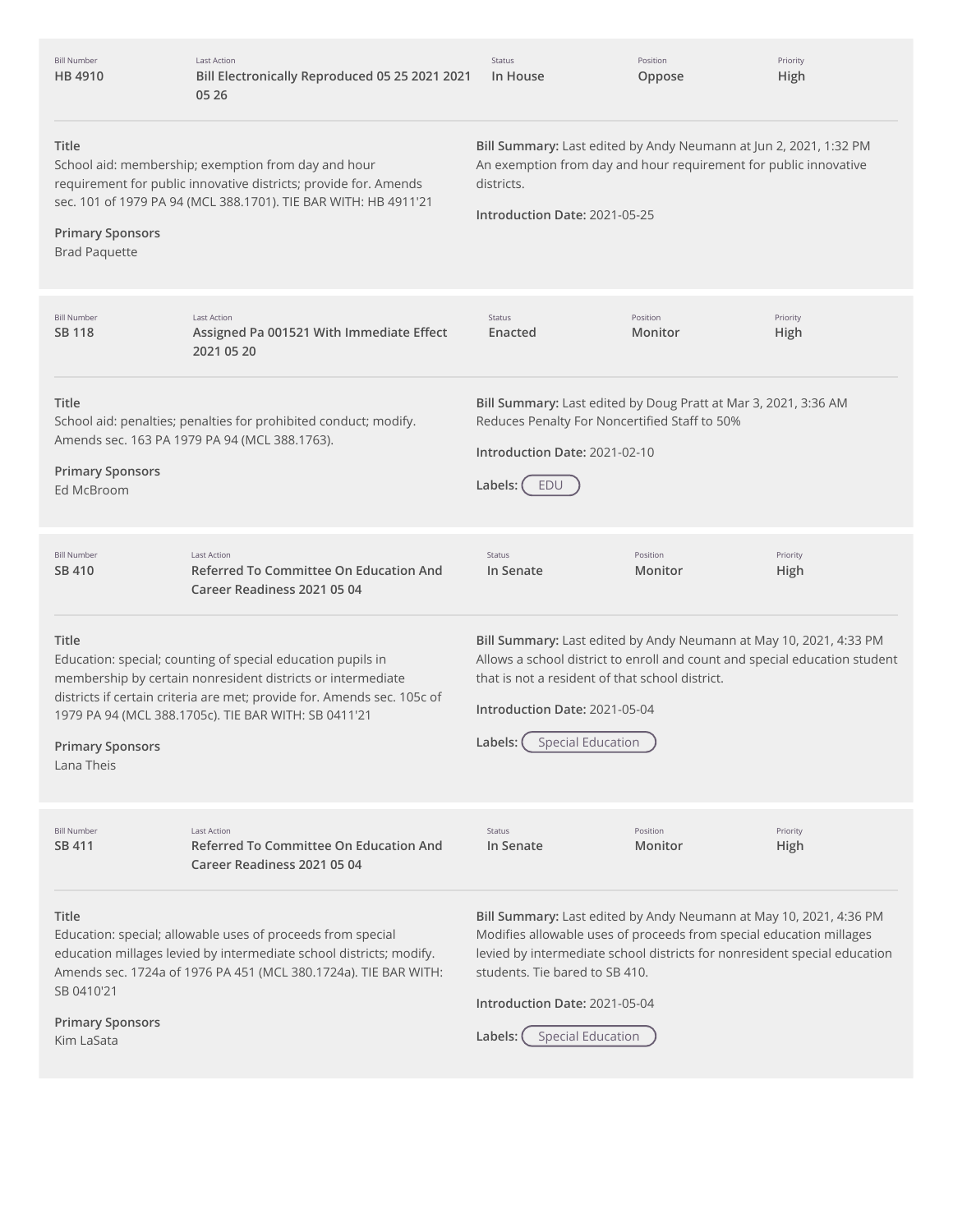| <b>Bill Number</b><br>HB 4530                                                        | <b>Last Action</b><br>Referred To Committee On Elections 2021 04<br>28                                                                                                                                                                                                                                                                                                                             | <b>Status</b><br>In Senate                                                                                                                                                              | Position<br>Oppose | Priority<br>High |
|--------------------------------------------------------------------------------------|----------------------------------------------------------------------------------------------------------------------------------------------------------------------------------------------------------------------------------------------------------------------------------------------------------------------------------------------------------------------------------------------------|-----------------------------------------------------------------------------------------------------------------------------------------------------------------------------------------|--------------------|------------------|
| Title<br>1954 PA 116 (MCL 168.3 et seg.).<br><b>Primary Sponsors</b><br>Julie Calley | Elections: scheduling; primary election to be held in June; provide<br>for, and eliminate May and August regular election dates. Amends<br>secs. 3, 52, 53, 92, 93, 132, 133, 162, 163, 192, 193, 253, 254, 322,<br>345, 349, 370, 409a, 412, 432, 433, 467a, 534, 535, 551, 559, 591,<br>592, 598, 611, 623a, 641, 642, 642a, 686a, 737a, 821, 963 & 970e of                                      | Bill Summary: Last edited by Andy Neumann at Apr 18, 2021, 8:23 PM<br>Cancels May and August elections and make a June primary.<br>Introduction Date: 2021-03-17                        |                    |                  |
| <b>Bill Number</b><br>HB 4471                                                        | <b>Last Action</b><br>Referred To Committee On Workforce Trades<br>And Talent 2021 03 23                                                                                                                                                                                                                                                                                                           | Status<br>In House                                                                                                                                                                      | Position<br>Oppose | Priority<br>High |
| Title<br><b>Primary Sponsors</b><br>Sue Allor                                        | Bill Summary: Last edited by Andy Neumann at Sep 13, 2021, 3:27 PM<br>Labor: fair employment practices; certain vaccinations as a<br>A bill to prohibit certain vaccinations as a condition of employment.<br>condition of employment; prohibit. Creates new act.<br>Introduction Date: 2021-03-09                                                                                                 |                                                                                                                                                                                         |                    |                  |
| <b>Bill Number</b><br>SB 263                                                         | <b>Last Action</b><br><b>Referred To Committee On Education And</b><br>Career Readiness 2021 03 18                                                                                                                                                                                                                                                                                                 | Status<br>In Senate                                                                                                                                                                     | Position<br>Oppose | Priority<br>High |
| Title                                                                                | Education: other; certain data pertaining to pupils; require the<br>center of educational performance and information to send to<br>schools and require schools to publish publicly. Amends 1976 PA<br>451 (MCL 380.1 - 380.1852) by adding sec. 1204b. TIE BAR WITH: SB<br>0265'21, SB 0261'21, SB 0264'21, SB 0056'21, SB 0262'21, SB<br>0267'21, SB 0268'21, SB 0057'21, SB 0266'21, SB 0260'21 | Bill Summary: Last edited by Andy Neumann at Mar 23, 2021, 2:06 PM<br>This bill would expand the pupil performance data that is collected for<br>CEPI.<br>Introduction Date: 2021-03-18 |                    |                  |

**Primary Sponsors** Lana Theis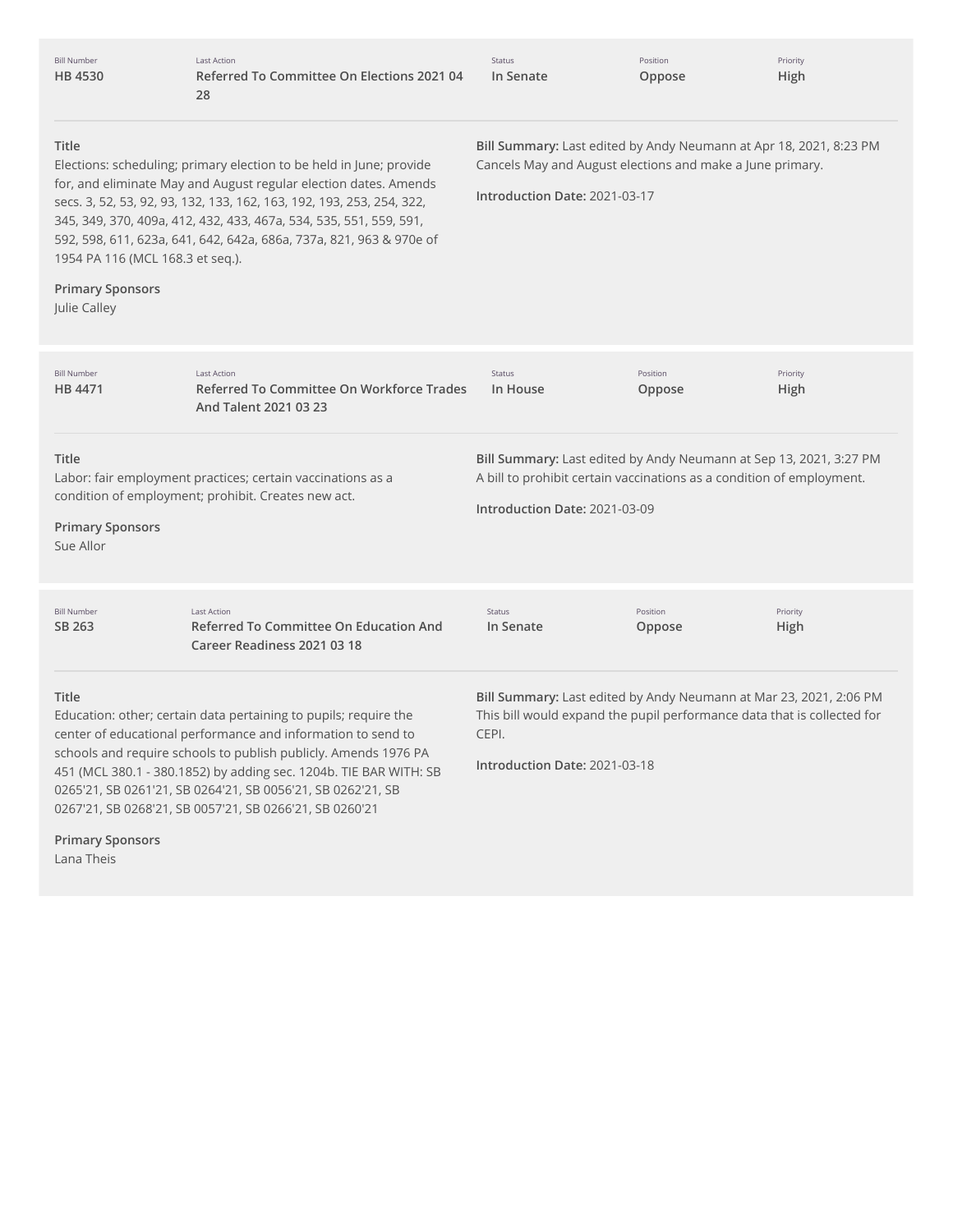| <b>Bill Number</b><br>SB 262                              | <b>Last Action</b><br>Referred To Committee On Education And<br>Career Readiness 2021 03 18                                                                                                                                                                                                                                                                                                                                                                         | Status<br>In Senate                                                                                                                                                                                                                                                  | Position<br>Support | Priority<br>High                                                                                                                           |
|-----------------------------------------------------------|---------------------------------------------------------------------------------------------------------------------------------------------------------------------------------------------------------------------------------------------------------------------------------------------------------------------------------------------------------------------------------------------------------------------------------------------------------------------|----------------------------------------------------------------------------------------------------------------------------------------------------------------------------------------------------------------------------------------------------------------------|---------------------|--------------------------------------------------------------------------------------------------------------------------------------------|
| Title<br>0265'21<br><b>Primary Sponsors</b><br>Kim LaSata | Education: examinations; Michigan merit examination and certain<br>other state assessments; suspend requirement for the<br>administration of certain portions for receipt of state aid funding<br>for the 2020-2021 school year. Amends secs. 104b & 104c of 1979<br>PA 94 (MCL 388.1704b & 388.1704c) & adds secs. 104h & 104i. TIE<br>BAR WITH: SB 0263'21, SB 0267'21, SB 0268'21, SB 0264'21, SB<br>0057'21, SB 0266'21, SB 0260'21, SB 0056'21, SB 0261'21, SB | Bill Summary: Last edited by Andy Neumann at Mar 23, 2021, 3:44 PM<br>This bill would suspend the Michigan Merit Exam for the 2020-2021<br>school year as a factor for determining the amount of school aid a<br>district receives.<br>Introduction Date: 2021-03-18 |                     |                                                                                                                                            |
| <b>Bill Number</b><br>SB 264                              | <b>Last Action</b><br>Referred To Committee On Education And<br>Career Readiness 2021 03 18                                                                                                                                                                                                                                                                                                                                                                         | Status<br>In Senate                                                                                                                                                                                                                                                  | Position<br>Oppose  | Priority<br>High                                                                                                                           |
| Title<br><b>Primary Sponsors</b><br>Lana Theis            | Education: examinations; commission to provide recommendation<br>on a replacement state summative assessment for the Michigan<br>student test of educational progress (M-STEP); create. Amends<br>1976 PA 451 (MCL 380.1 - 380.1852) by adding secs. 1279k & 1279l.<br>TIE BAR WITH: SB 0265'21, SB 0261'21, SB 0056'21, SB 0262'21, SB<br>0267'21, SB 0268'21, SB 0263'21, SB 0266'21, SB 0260'21                                                                  | Bill Summary: Last edited by Andy Neumann at Mar 23, 2021, 2:30 PM<br>This bill would create a new commission to select state wide assessment<br>test.<br>Introduction Date: 2021-03-18                                                                              |                     |                                                                                                                                            |
| <b>Bill Number</b><br>SB 261                              | <b>Last Action</b><br><b>Referred To Committee On Education And</b><br>Career Readiness 2021 03 18                                                                                                                                                                                                                                                                                                                                                                  | Status<br>In Senate                                                                                                                                                                                                                                                  | Position<br>Support | Priority<br>High                                                                                                                           |
| Title<br>0056'21, SB 0262'21, SB 0265'21                  | Education: examinations; administration of portions of the<br>Michigan merit examination; suspend for the 2020-2021 school<br>year. Amends sec. 1279g of 1976 PA 451 (MCL 380.1279g) & adds<br>secs. 1279i & 1279j. TIE BAR WITH: SB 0263'21, SB 0267'21, SB<br>0268'21, SB 0264'21, SB 0057'21, SB 0266'21, SB 0260'21, SB                                                                                                                                         | This bill suspends the Michigan Merit Exam (MME) and the Michigan<br>year.<br>Introduction Date: 2021-03-18                                                                                                                                                          |                     | Bill Summary: Last edited by Andy Neumann at Mar 23, 2021, 3:47 PM<br>Student Test of Education Progress (M-STEP) for the 2020-2021 school |
| <b>Primary Sponsors</b>                                   |                                                                                                                                                                                                                                                                                                                                                                                                                                                                     |                                                                                                                                                                                                                                                                      |                     |                                                                                                                                            |

Kevin Daley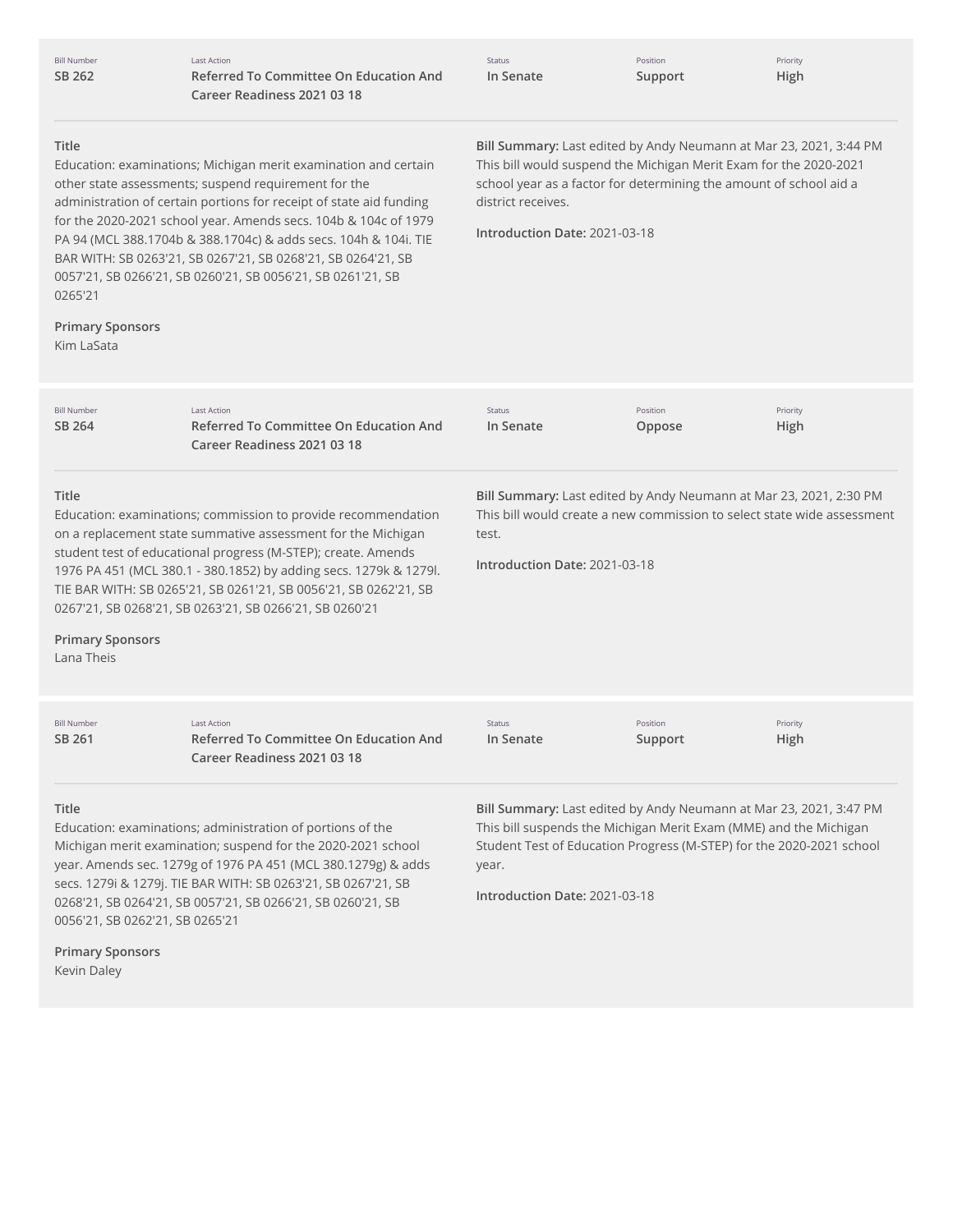| <b>Bill Number</b> |
|--------------------|
| SB 260             |

Last Action **Referred To Committee On Education And Career Readiness 2021 03 18**

| Status |           |  |
|--------|-----------|--|
|        | In Senate |  |

Position **Monitor**

Priority **High**

# **Title**

Education: teachers; rating categories related to teacher performance evaluations; modify to reflect changes in the revised school code. Amends secs. 2a & 3b, art. II; & sec. 3 of art. III of 1937 (Ex Sess) PA 4 (MCL 38.82a et seq.). TIE BAR WITH: SB 0263'21, SB 0267'21, SB 0268'21, SB 0264'21, SB 0057'21, SB 0266'21, SB 0056'21, SB 0262'21, SB 0261'21, SB 0265'21

**Bill Summary:** Last edited by Andy Neumann at Mar 23, 2021, 2:42 PM A bill to modify changes the Tenure Act to bring it in line with changes in SB 56 Evaluations. Probationary cannot be replaced by Tenure Teacher solely on basis of Evaluation. Must complete 3 Effective evaluations to complete probationary period.

**Introduction Date:** 2021-03-18

# **Primary Sponsors**

Dale Zorn

| Last Action<br><b>Referred To Committee On Education And</b><br>Career Readiness 2021 03 18                                                                                                                                                                                                                                                         | <b>Status</b><br>In Senate | Position<br>Monitor                                                                                                                                                                                 | Priority<br>High                                                   |  |
|-----------------------------------------------------------------------------------------------------------------------------------------------------------------------------------------------------------------------------------------------------------------------------------------------------------------------------------------------------|----------------------------|-----------------------------------------------------------------------------------------------------------------------------------------------------------------------------------------------------|--------------------------------------------------------------------|--|
| <b>Title</b><br>Education: teachers; certain school employees; allow to serve as<br>short-term substitutes. Amends sec. 1233 of 1976 PA 451 (MCL<br>380.1233). TIE BAR WITH: SB 0263'21, SB 0268'21, SB 0264'21, SB<br>0057'21, SB 0266'21, SB 0260'21, SB 0056'21, SB 0262'21, SB<br>0261'21, SB 0265'21<br><b>Primary Sponsors</b><br>Rick Outman |                            | Bill Summary: Last edited by Andy Neumann at Mar 23, 2021, 2:48 PM<br>This bill allows an employee of the school to be a substitute teacher for<br>this year only.<br>Introduction Date: 2021-03-18 |                                                                    |  |
| <b>Last Action</b><br>Referred To Committee On Education And<br>Career Readiness 2021 03 18                                                                                                                                                                                                                                                         | <b>Status</b><br>In Senate | Position<br>Oppose                                                                                                                                                                                  | Priority<br>High                                                   |  |
|                                                                                                                                                                                                                                                                                                                                                     |                            |                                                                                                                                                                                                     | Bill Summary: Last edited by Andy Neumann at Mar 23, 2021, 2:51 PM |  |

#### **Title**

Education: teachers; comparative assessment of current pupil academic performance to projected pupil academic performance without the impact of the COVID-19 pandemic; require schools to provide to parents and legal guardians, or pupils, and require teachers to create learning recovery plans for all pupils taught in 2020-2021. Amends 1976 PA 451 (MCL 380.1 - 380.1852) by adding sec. 1281c. TIE BAR WITH: SB 0263'21, SB 0267'21, SB 0268'21, SB 0264'21, SB 0057'21, SB 0260'21, SB 0056'21, SB 0262'21, SB 0261'21, SB 0265'21

This bill would require each teacher to prepare a recovery plan for each student by August 14,2021.

**Introduction Date:** 2021-03-18

**Primary Sponsors** Wayne Schmidt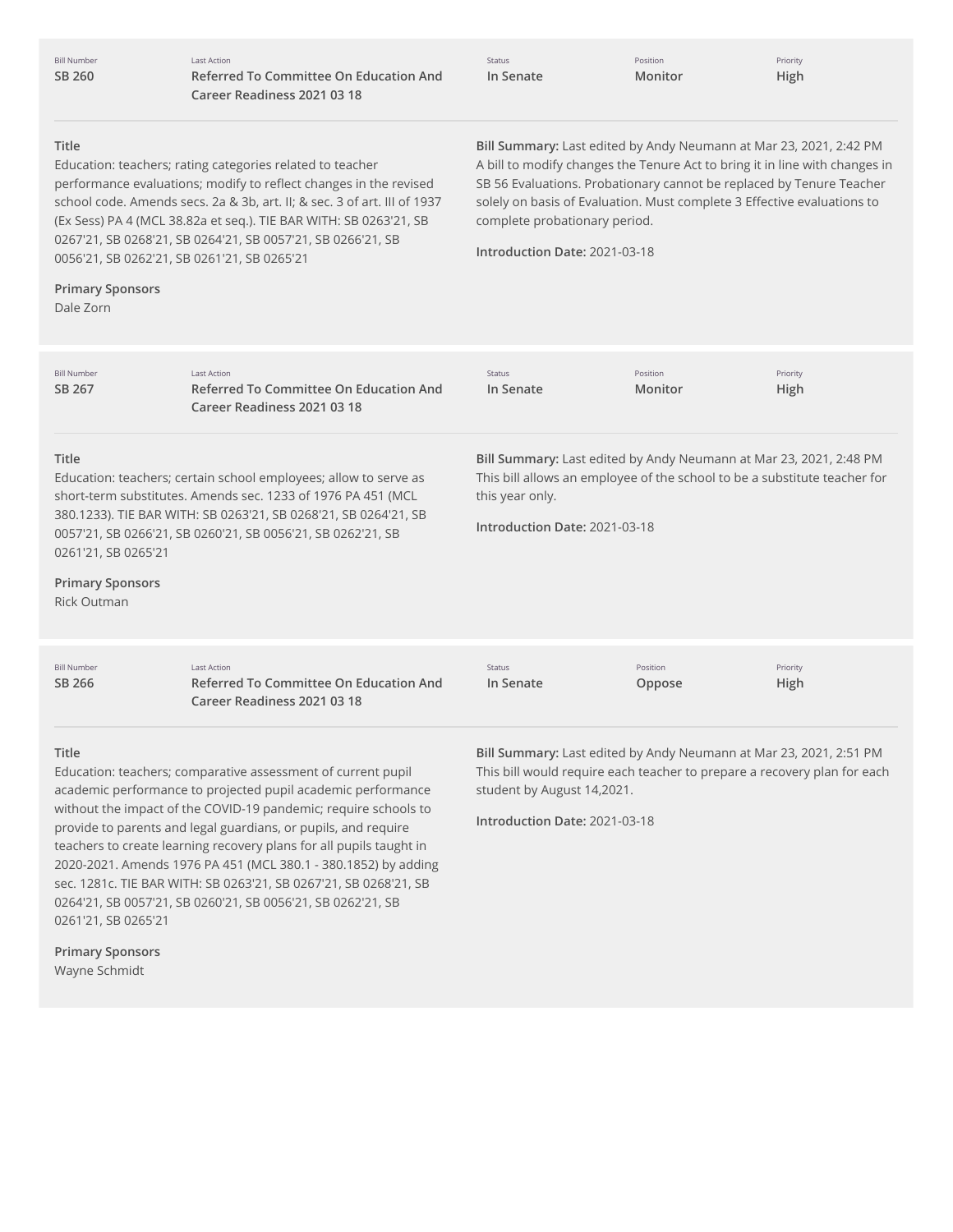| <b>Bill Number</b><br>HB 4051                                                           | <b>Last Action</b><br>Bill Electronically Reproduced 01 28 2021 2021<br>02 02                                                                                                                        | Status<br>In House                                       | Position<br>Monitor                                                              | Priority<br>High                                                                                                                            |
|-----------------------------------------------------------------------------------------|------------------------------------------------------------------------------------------------------------------------------------------------------------------------------------------------------|----------------------------------------------------------|----------------------------------------------------------------------------------|---------------------------------------------------------------------------------------------------------------------------------------------|
| <b>Title</b><br>(MCL 38.2702 & 38.2703).<br><b>Primary Sponsors</b><br>Michele Hoitenga | Retirement: forfeiture; forfeiture of Michigan public school<br>employees' retirement benefits for individual convicted of criminal<br>sexual conduct; provide for. Amends secs. 2 & 3 of 1994 PA350 | Introduction Date: 2021-01-28<br>Labels:<br><b>RET</b>   | retirement is convicted of criminal sexual conduct with a student.               | Bill Summary: Last edited by Andy Neumann at Apr 13, 2021, 2:24 AM<br>This bill would mandate the forfeiture of any public school employees |
| <b>Bill Number</b><br>SB 57                                                             | <b>Last Action</b><br>Referred To Committee On Education And<br>Career Readiness 2021 01 27                                                                                                          | <b>Status</b><br>In Senate                               | Position<br>Support                                                              | Priority<br>High                                                                                                                            |
| Title<br><b>Primary Sponsors</b><br>Ken Horn                                            | Education: employees; performance evaluation systems for school<br>administrators; modify. Amends secs. 1249b & 1250 of 1976 PA 451<br>(MCL 380.1249b & 380.1250). TIE BAR WITH: SB 0056'21          | Introduction Date: 2021-01-27<br>Labels:                 | Student growth data from 40% to 0% Administrators.<br><b>Teacher Evaluations</b> | Bill Summary: Last edited by Andy Neumann at Mar 9, 2021, 11:38 PM                                                                          |
| <b>Bill Number</b><br>SB 56                                                             | <b>Last Action</b><br><b>Referred To Committee On Education And</b><br>Career Readiness 2021 01 27                                                                                                   | Status<br>In Senate                                      | Position<br>Support                                                              | Priority<br>High                                                                                                                            |
| <b>Title</b><br>WITH: SB 0057'21<br><b>Primary Sponsors</b><br>Ken Horn                 | Education: teachers; performance evaluation systems for public<br>school teachers and school administrators; modify. Amends secs.<br>1248 & 1249 of 1976 PA 451 (MCL 380.1248 & 380.1249). TIE BAR   | evaluations.<br>Introduction Date: 2021-01-27<br>Labels: | <b>Teacher Evaluations</b>                                                       | Bill Summary: Last edited by Andy Neumann at Apr 3, 2021, 2:53 PM<br>This bill would move student growth data from 40% to 0% for teacher    |
| Priority: Medium (73)                                                                   |                                                                                                                                                                                                      |                                                          |                                                                                  |                                                                                                                                             |
| <b>Bill Number</b><br>SB 845                                                            | <b>Last Action</b><br>Senate Named Conferees 05 24 2022 Sens Jim<br>Stamas Wayne A Schmidt Curtis Hertel 2022 05<br>24                                                                               | <b>Status</b><br><b>Passed House</b>                     | Position<br>Monitor                                                              | Priority<br>Medium                                                                                                                          |
| <b>Title</b>                                                                            | Appropriations: omnibus; appropriations in the school aid act for                                                                                                                                    | School Aid Appropriations.                               |                                                                                  | Bill Summary: Last edited by Andy Neumann at Feb 6, 2022, 7:57 PM                                                                           |

fiscal year 2022-2023; provide for. Amends secs. 11, 17b, 201 & 236 **Introduction Date:** 2022-01-20

**Primary Sponsors** Wayne Schmidt

of 1979 PA 94 (MCL 388.1611 et seq.).

Labels: (School Funding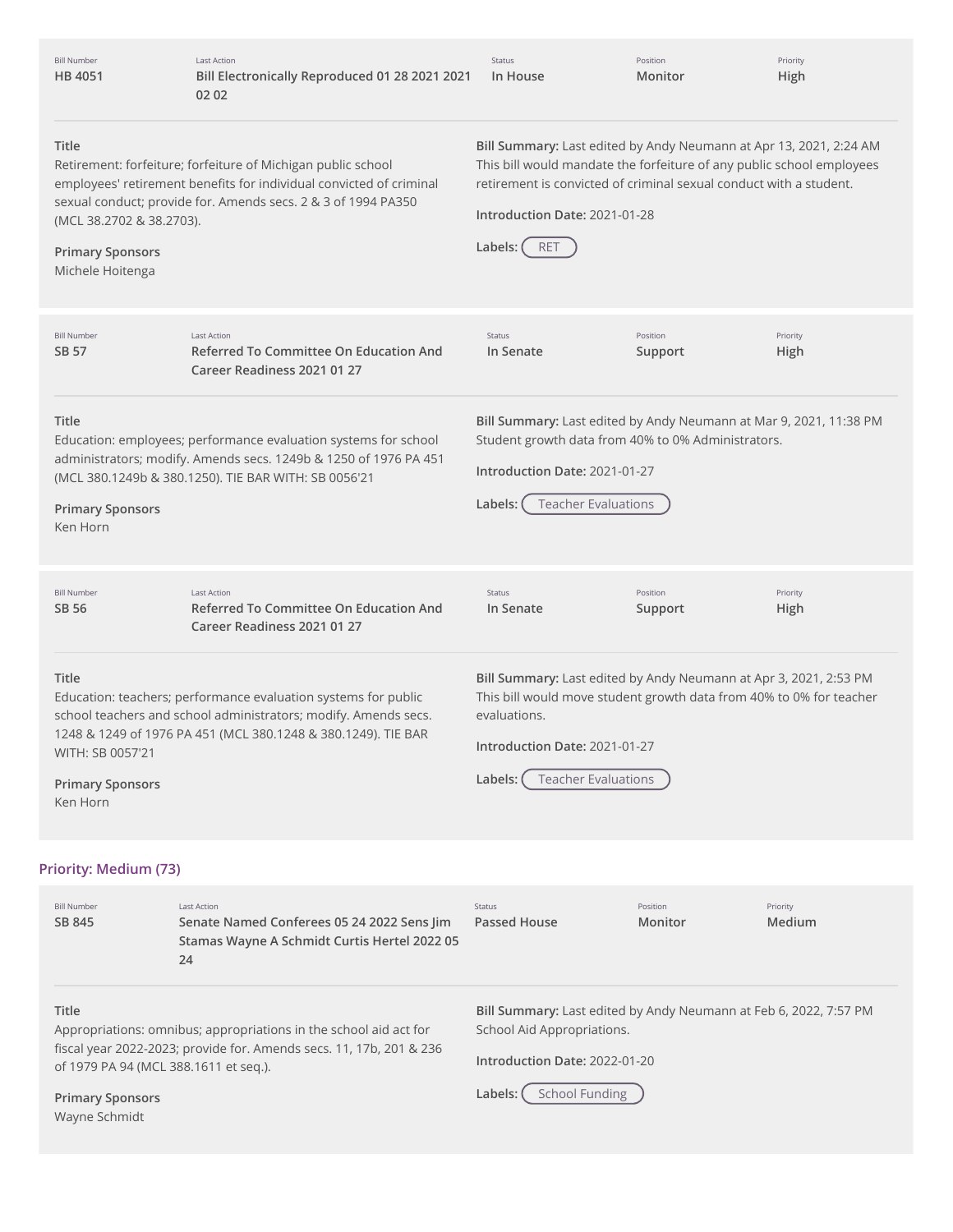| <b>Bill Number</b><br>SB 278                                                                                                                                                                                                                                              | <b>Last Action</b><br>Referred To Second Reading 2022 05 24                                                                                                                                          | Status<br>In House                                                                                                                                                                                                                                                                                                                                                                                                                            | Position<br>Oppose                                                                                                                                                                                                                                                                           | Priority<br>Medium |
|---------------------------------------------------------------------------------------------------------------------------------------------------------------------------------------------------------------------------------------------------------------------------|------------------------------------------------------------------------------------------------------------------------------------------------------------------------------------------------------|-----------------------------------------------------------------------------------------------------------------------------------------------------------------------------------------------------------------------------------------------------------------------------------------------------------------------------------------------------------------------------------------------------------------------------------------------|----------------------------------------------------------------------------------------------------------------------------------------------------------------------------------------------------------------------------------------------------------------------------------------------|--------------------|
| Title<br>Elections: absent voters; collection procedures for absent voter<br>ballots deposited in an absent voter ballot drop box; modify.<br>Amends sec. 761d of 1954 PA 116 (MCL 168.761d). TIE BAR WITH:<br>SB 0273'21<br><b>Primary Sponsors</b><br>Michael MacDonald |                                                                                                                                                                                                      | Bill Summary: Last edited by Andy Neumann at Apr 18, 2021, 6:48 PM<br>Require those collecting absentee ballots from drop boxes to carry<br>ballots in approved containers and require clerks to document each time<br>ballots are collected.<br>Introduction Date: 2021-03-24<br>"Election Reform"<br>Labels:                                                                                                                                |                                                                                                                                                                                                                                                                                              |                    |
| <b>Bill Number</b><br>SB 273                                                                                                                                                                                                                                              | <b>Last Action</b><br>Referred To Second Reading 2022 05 24                                                                                                                                          | Status<br>In House                                                                                                                                                                                                                                                                                                                                                                                                                            | Position<br>Oppose                                                                                                                                                                                                                                                                           | Priority<br>Medium |
| Title<br>168.761d). TIE BAR WITH: SB 0278'21<br><b>Primary Sponsors</b><br>Ruth Johnson                                                                                                                                                                                   | Elections: election officials; regulation of absent voter ballot drop<br>boxes; provide for. Amends 1954 PA 116 (MCL 168.1 - 168.992) by<br>adding sec. 761e & repeals sec. 761d of 1954 PA 116 (MCL | Bill Summary: Last edited by Andy Neumann at Apr 18, 2021, 8:15 PM<br>Require drop boxes for absentee ballots to be approved by the secretary<br>of state and the county board of canvassers. Require the removal of<br>absentee ballot drop boxes used in the November general election that<br>aren't approved. Implement new requirements for monitoring such<br>boxes.<br>Introduction Date: 2021-03-24<br>"Election Reform"<br>Labels: ( |                                                                                                                                                                                                                                                                                              |                    |
| <b>Bill Number</b><br>HB 4810                                                                                                                                                                                                                                             | <b>Last Action</b><br>Referred To Committee Of The Whole With<br>Substitute S 2 2022 05 18                                                                                                           | Status<br>In Senate                                                                                                                                                                                                                                                                                                                                                                                                                           | Position<br>Monitor                                                                                                                                                                                                                                                                          | Priority<br>Medium |
| Title<br>Education: examinations; certain requirements concerning the<br>Michigan merit examination; modify. Amends sec. 1279g of 1976<br>PA 451 (MCL 380.1279g).<br>Merit Exam.<br><b>Primary Sponsors</b><br>David Martin<br>Labels:<br><b>MMC</b>                      |                                                                                                                                                                                                      | Introduction Date: 2021-05-06                                                                                                                                                                                                                                                                                                                                                                                                                 | Bill Summary: Last edited by Andy Neumann at Feb 6, 2022, 5:44 PM<br>A bill that would require a students transcript to include the number of<br>days a pupil was in attendance at school each school year during high<br>school. Also would eliminate the writing component of the Michigan |                    |
| <b>Bill Number</b><br>HB 4326                                                                                                                                                                                                                                             | <b>Last Action</b><br>Placed On Order Of Third Reading With<br>Substitute S 1 2022 05 12                                                                                                             | Status<br>In Senate                                                                                                                                                                                                                                                                                                                                                                                                                           | Position<br>Oppose                                                                                                                                                                                                                                                                           | Priority<br>Medium |

# **Title**

Education: curriculum; merit curriculum requirement; modify. Amends sec. 1278a of 1976 PA 451 (MCL 380.1278a).

**Primary Sponsors** Greg VanWoerkom

**Bill Summary:** Last edited by Andy Neumann at Mar 9, 2021, 5:19 PM A bill to allow computer coding as a Foreign Language.

**Introduction Date:** 2021-02-24

**Labels:** Merit Curriculum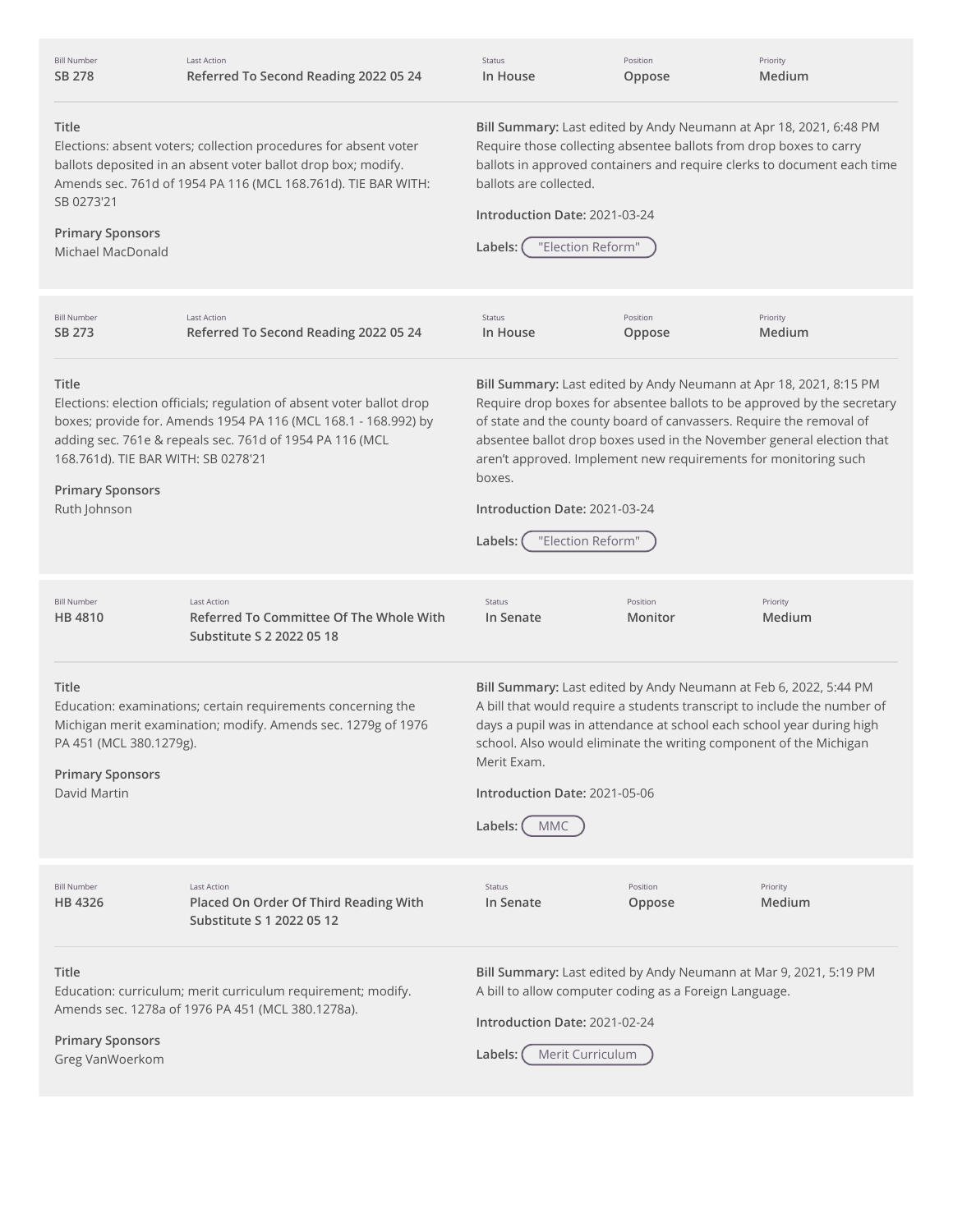**Title** Labor: collective bargaining; certain collective bargaining meetings; require public school employers to record the audio of and make the recording available to the public. Amends 1947 PA 336 (MCL 423.201 - 423.217) by adding sec. 15c. **Primary Sponsors** Brad Paquette **Bill Summary:** Last edited by Andy Neumann at Jun 2, 2022, 6:50 PM A bill to require public school employers to record the audio of and make the recording available to the public of certain collective bargaining meetings. **Introduction Date:** 2022-05-05 **Labels:** Collective Bargaining **Title** Transportation: school vehicles; school bus stop-arm cameras; allow. Amends secs. 5 & 20 of 1990 PA 187 (MCL 257.1805 & 257.1820). TIE BAR WITH: HB 5508'21, HB 5509'21 **Primary Sponsors** T.C. Clements **Bill Summary:** Last edited by Andy Neumann at Nov 9, 2021, 3:04 AM A bill to amend school bus stop-arm cameras. **Introduction Date:** 2021-11-02 Labels: C School Safety **Title** Elections: registration; voter registration application; modify to include a statement that it is a felony to vote or offer to vote more than once at the same election. Amends sec. 495 of 1954 PA 116 (MCL 168.495). **Primary Sponsors** Kim LaSata **Bill Summary:** Last edited by Andy Neumann at Apr 18, 2021, 3:03 PM Require voter registration applications include a provision where applicants attest that they do not claim voting residence or have the right to vote in another state. **Introduction Date:** 2021-03-24 **Labels:** "Election Reform" **Title** Civil rights: open meetings; closed sessions for negotiations of collective bargaining agreements; require public disclosure in certain circumstances. Amends sec. 8 of 1976 PA 267 (MCL 15.268). TIE BAR WITH: HB 6051'22 **Primary Sponsors** Brad Paquette **Bill Summary:** Last edited by Andy Neumann at Jun 2, 2022, 6:52 PM A bill to require public school employers to record the audio of and make the recording available to the public of certain collective bargaining meetings. **Introduction Date:** 2022-04-26 **Labels:** Collective Bargaining Bill Number **HB [6078](http://app.fiscalnote.com/share/bill?url=fab27edea54ed03619132ad55cf8d30f)** Last Action **Bill Electronically Reproduced 05 10 2022 2022 05 10** Status **In House** Position **Monitor** Priority **Medium** Bill Number **HB [5501](http://app.fiscalnote.com/share/bill?url=c276009825972dd2f659e5442878d905)** Last Action **Referred To Second Reading 2022 05 10** Status **In House** Position **Support** Priority **Medium** Bill Number **SB [302](http://app.fiscalnote.com/share/bill?url=8eed0bd72c2e6492554d14dc0e8f020a)** Last Action **Postponed For The Day 2022 05 03** Status **Vetoed** Position **Oppose Priority Medium** Bill Number **HB [6048](http://app.fiscalnote.com/share/bill?url=beab64893010fcf535385f2a4fefca5e)** Last Action **Bill Electronically Reproduced 04 26 2022 2022 04 27** Status **In House** Position **Monitor** Priority **Medium**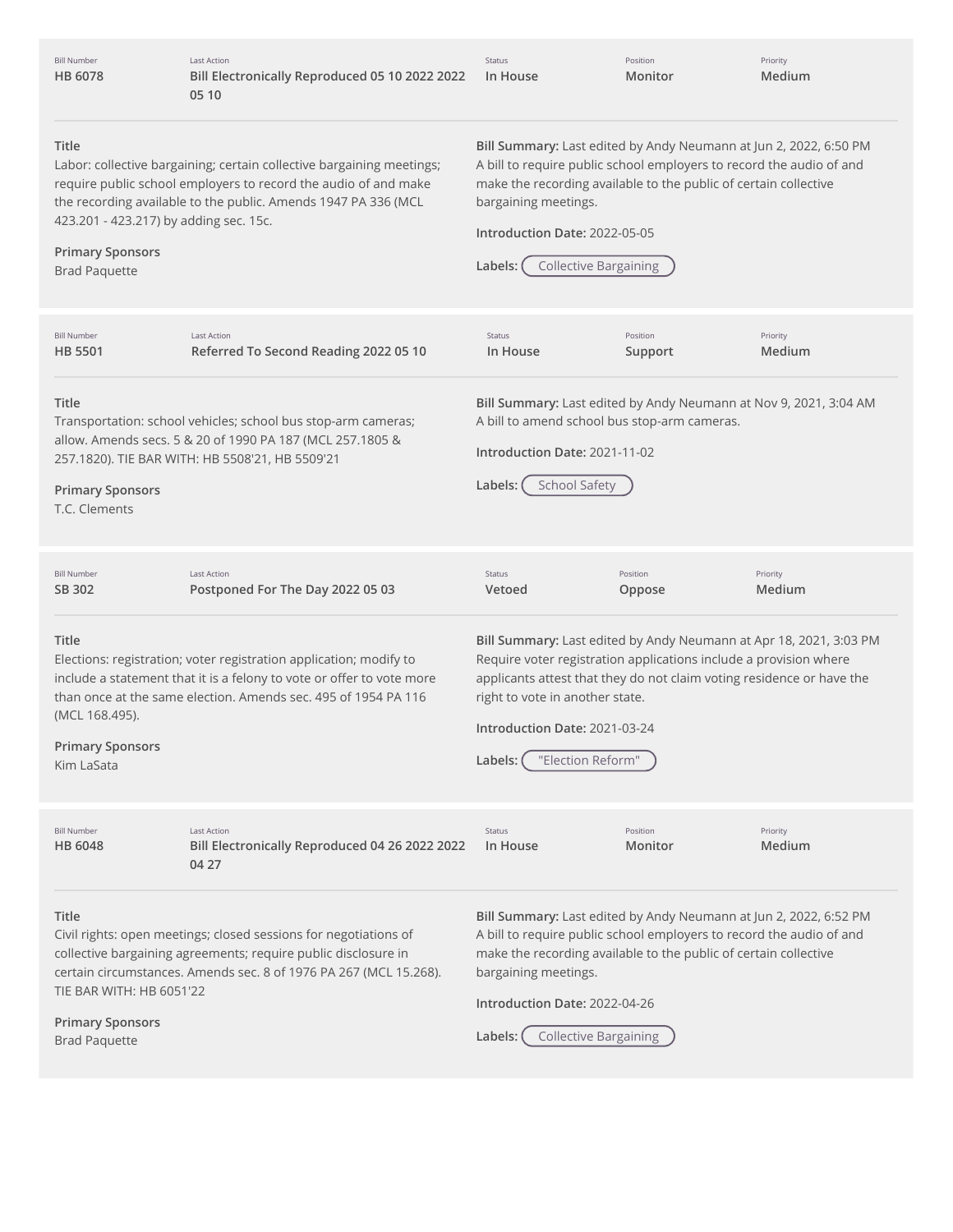Bill Number **HB [6051](http://app.fiscalnote.com/share/bill?url=6378f6e3d22246f6caa08c6992ef4076)** Last Action **Bill Electronically Reproduced 04 26 2022 2022 In House 04 27**

Status

Position **Monitor**

Priority **Medium**

## **Title**

**Primary Sponsors** Timmy Beson

Labor: collective bargaining; certain collective bargaining meetings; require public school employers to record the audio of, and make the recording available to the public. Amends 1947 PA 336 (MCL 423.201 - 423.217) by adding sec. 15c. TIE BAR WITH: HB 6048'22

**Bill Summary:** Last edited by Andy Neumann at Jun 2, 2022, 6:52 PM A bill to require public school employers to record the audio of and make the recording available to the public of certain collective bargaining meetings.

| Introduction Date: 2022-04-26 |  |
|-------------------------------|--|
|                               |  |

| Labels: ( |  | <b>Collective Bargaining</b> |
|-----------|--|------------------------------|
|-----------|--|------------------------------|

| <b>Bill Number</b><br>SB 1010                                                                                                                                                                                            | Last Action<br>Referred To Committee On Education And<br>Career Readiness 2022 04 19                                    | Status<br>In Senate                                                                                                                                                                                                                                                   | Position<br>Monitor | Priority<br>Medium |
|--------------------------------------------------------------------------------------------------------------------------------------------------------------------------------------------------------------------------|-------------------------------------------------------------------------------------------------------------------------|-----------------------------------------------------------------------------------------------------------------------------------------------------------------------------------------------------------------------------------------------------------------------|---------------------|--------------------|
| Title<br><b>Primary Sponsors</b><br>Lana Theis                                                                                                                                                                           | Education: teachers; licensing for Montessori teachers; provide for.<br>Amends sec. 1531 of 1976 PA 451 (MCL 380.1531). | Bill Summary: Last edited by Andy Neumann at Apr 25, 2022, 2:38 PM<br>A bill to allow Michigan Teaching certification for individuals trained as<br>Montessori teachers.<br>Introduction Date: 2022-04-19<br><b>Teacher Certification</b><br>Labels:                  |                     |                    |
| <b>Bill Number</b><br>SB 279                                                                                                                                                                                             | <b>Last Action</b><br>Referred To Committee On Elections And<br>Ethics 2022 03 17                                       | <b>Status</b><br>In House                                                                                                                                                                                                                                             | Position<br>Oppose  | Priority<br>Medium |
| Title<br>Elections: absent voters; absent voter counting boards; modify, and<br>revise number of challengers allowed under certain circumstances.<br>Amends secs. 730 & 764d of 1954 PA 116 (MCL 168.730 &<br>168.764d). |                                                                                                                         | Bill Summary: Last edited by Andy Neumann at Apr 18, 2021, 6:50 PM<br>Modify the number of election challengers allowed to observe absent<br>voter counting boards based on the number of absentee ballots<br>assigned to the board.<br>Introduction Date: 2021-03-24 |                     |                    |
| <b>Primary Sponsors</b><br>"Election Reform"<br>Labels:<br>Ruth Johnson                                                                                                                                                  |                                                                                                                         |                                                                                                                                                                                                                                                                       |                     |                    |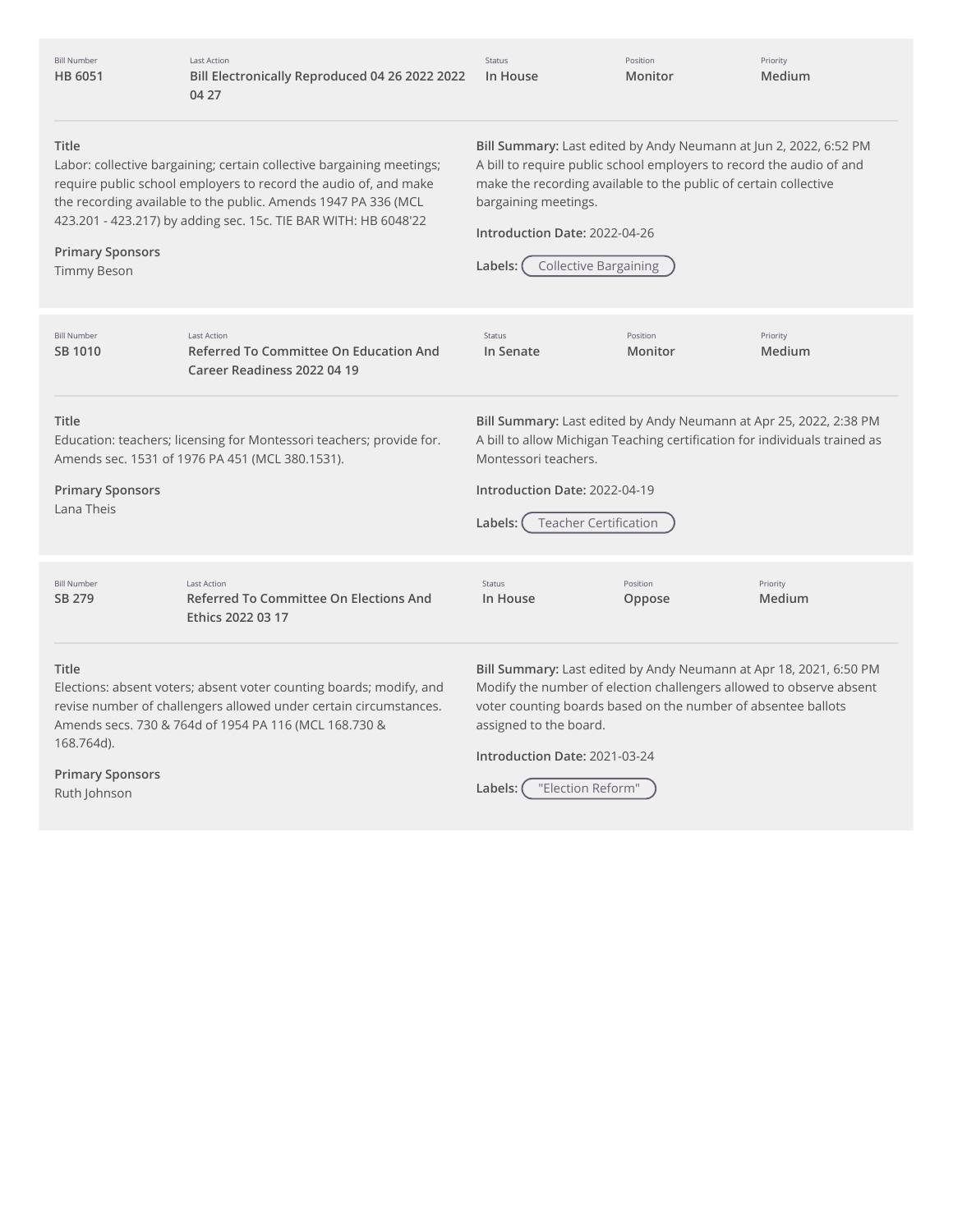| <b>Bill Number</b><br><b>HB 5703</b>                                                                                                                                                                      | <b>Last Action</b><br><b>Referred To Committee On Education And</b><br>Career Readiness 2022 03 15                                                                                                                                                                                                                                                                                           | Status<br>In Senate                                                                                                                                                                                                                                                                                                                                                                                                                                                                                                                                                                                                                                                                                                                                                               | Position<br>Oppose  | Priority<br>Medium                                                                                                                                                                                                    |
|-----------------------------------------------------------------------------------------------------------------------------------------------------------------------------------------------------------|----------------------------------------------------------------------------------------------------------------------------------------------------------------------------------------------------------------------------------------------------------------------------------------------------------------------------------------------------------------------------------------------|-----------------------------------------------------------------------------------------------------------------------------------------------------------------------------------------------------------------------------------------------------------------------------------------------------------------------------------------------------------------------------------------------------------------------------------------------------------------------------------------------------------------------------------------------------------------------------------------------------------------------------------------------------------------------------------------------------------------------------------------------------------------------------------|---------------------|-----------------------------------------------------------------------------------------------------------------------------------------------------------------------------------------------------------------------|
| Title<br>Education: other; posting of certain sections of law; require by<br>public schools. Amends 1976 PA 451 (MCL 380.1 - 380.1852) by<br>adding sec. 10a.<br><b>Primary Sponsors</b><br>Annette Glenn |                                                                                                                                                                                                                                                                                                                                                                                              | Bill Summary: Last edited by Andy Neumann at Feb 6, 2022, 5:32 PM<br>Would ensure that the text of section 1 of article VIII of the state<br>constitution of 1963 that states "Religion, morality and knowledge being<br>necessary to good government and the happiness of mankind, schools<br>and the means of education shall forever be encouraged", is<br>prominently posted and maintained in all of the following areas, in a<br>manner that is easily accessible by the public: The room or rooms in<br>which the board or board of directors conducts its meetings. An office in<br>the school district's administrative building. The principal's or chief<br>administrator's office at each school.<br>Introduction Date: 2022-02-01<br>Labels:<br><b>School Policy</b> |                     |                                                                                                                                                                                                                       |
| <b>Bill Number</b><br><b>HB 5523</b>                                                                                                                                                                      | <b>Last Action</b><br>Assigned Pa 922 With Immediate Effect 2022<br>02 16                                                                                                                                                                                                                                                                                                                    | Status<br>Enacted                                                                                                                                                                                                                                                                                                                                                                                                                                                                                                                                                                                                                                                                                                                                                                 | Position<br>Monitor | Priority<br>Medium                                                                                                                                                                                                    |
| Title<br><b>Primary Sponsors</b><br>Julie Calley                                                                                                                                                          | Bill Summary: Last edited by Andy Neumann at Jan 18, 2022, 6:13 PM<br>An appropriation supplemental for provide funding for a corona-virus<br>Appropriations: supplemental; general; provide for 2021-2022.<br>health fund that would include \$150 million for covid testing in schools.<br>Creates appropriation act.<br>Introduction Date: 2021-11-03<br><b>School Funding</b><br>Labels: |                                                                                                                                                                                                                                                                                                                                                                                                                                                                                                                                                                                                                                                                                                                                                                                   |                     |                                                                                                                                                                                                                       |
| <b>Bill Number</b><br>SB 873                                                                                                                                                                              | <b>Last Action</b><br><b>Referred To Committee On Education And</b><br>Career Readiness 2022 02 10                                                                                                                                                                                                                                                                                           | Status<br>In Senate                                                                                                                                                                                                                                                                                                                                                                                                                                                                                                                                                                                                                                                                                                                                                               | Position<br>Support | Priority<br>Medium                                                                                                                                                                                                    |
| Title                                                                                                                                                                                                     | School aid: penalties; pupil attendance percentage requirements<br>during certain threats and during period following said threat;<br>waive. Amends sec. 101 of 1979 PA 94 (MCL 388.1701).                                                                                                                                                                                                   | days on which pupil instruction following that day.                                                                                                                                                                                                                                                                                                                                                                                                                                                                                                                                                                                                                                                                                                                               |                     | Bill Summary: Last edited by Andy Neumann at Feb 14, 2022, 5:24 PM<br>After a threat of violence the attendance percentage requirements do<br>not apply to that day of pupil instruction and the 5 consecutive school |
| <b>Primary Sponsors</b>                                                                                                                                                                                   |                                                                                                                                                                                                                                                                                                                                                                                              | Introduction Date: 2022-02-10                                                                                                                                                                                                                                                                                                                                                                                                                                                                                                                                                                                                                                                                                                                                                     |                     |                                                                                                                                                                                                                       |

Jon Bumstead

Labels: Threats of Violence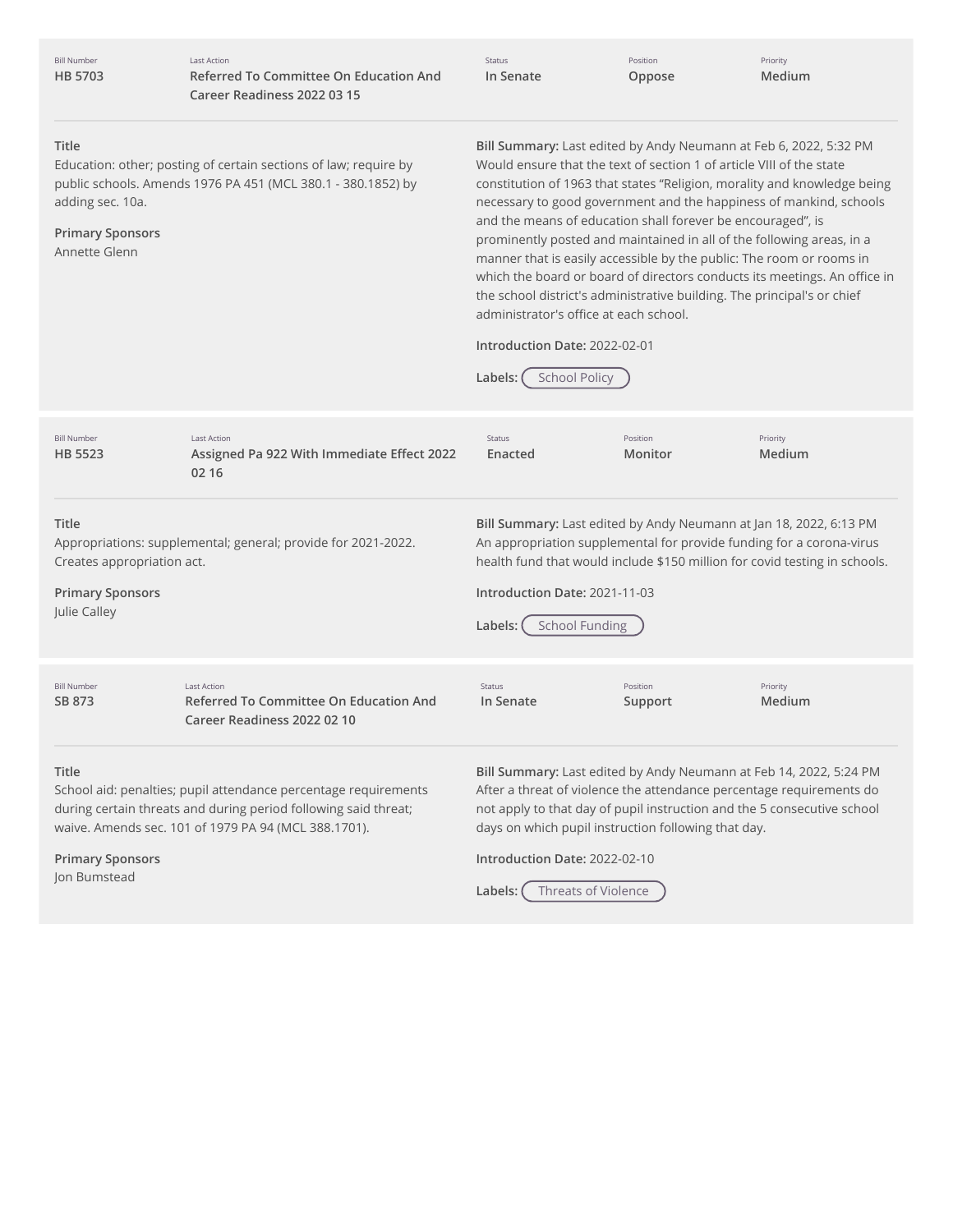| <b>Bill Number</b><br><b>HB 5722</b>                                                                                                                                                                                                                                                  | <b>Last Action</b><br>Bill Electronically Reproduced 02 02 2022 2022<br>02 03                                                                                                                                                                                                   | Status<br>In House                                                                                                                                                                                                                                                                                                                                                                                                                                                                                                                                                                      | Position<br>Oppose  | Priority<br>Medium |  |
|---------------------------------------------------------------------------------------------------------------------------------------------------------------------------------------------------------------------------------------------------------------------------------------|---------------------------------------------------------------------------------------------------------------------------------------------------------------------------------------------------------------------------------------------------------------------------------|-----------------------------------------------------------------------------------------------------------------------------------------------------------------------------------------------------------------------------------------------------------------------------------------------------------------------------------------------------------------------------------------------------------------------------------------------------------------------------------------------------------------------------------------------------------------------------------------|---------------------|--------------------|--|
| Title<br>Education: financing; requirements for school aid funding; provide<br>for. Amends 1979 PA 94 (MCL 388.1601 - 388.1896) by adding sec.<br>99d.<br><b>Primary Sponsors</b><br>Gary Eisen                                                                                       |                                                                                                                                                                                                                                                                                 | Bill Summary: Last edited by Andy Neumann at Feb 6, 2022, 5:12 PM<br>There will be a 5% funding penalty if a district does not make all of the<br>following information available to the public: The curriculum approved<br>by the district for each school year, each class offered to pupils,<br>textbooks, literature, research projects, writing assignments, and field<br>trips that are part of the curriculum. Extracurricular activities being<br>implemented during designated school hours or under the authority of<br>the school. Also a list of each certificated teacher. |                     |                    |  |
|                                                                                                                                                                                                                                                                                       |                                                                                                                                                                                                                                                                                 | Introduction Date: 2022-02-02<br><b>School Funding</b><br>Labels:                                                                                                                                                                                                                                                                                                                                                                                                                                                                                                                       |                     |                    |  |
| <b>Bill Number</b><br><b>HB4188</b>                                                                                                                                                                                                                                                   | <b>Last Action</b><br>Referred To Committee On Appropriations<br>2022 01 26                                                                                                                                                                                                     | Status<br>In Senate                                                                                                                                                                                                                                                                                                                                                                                                                                                                                                                                                                     | Position<br>Monitor | Priority<br>Medium |  |
| Title<br>Retirement: public school employees; certain employer<br>contributions to be paid from the state school aid fund; require.<br>Amends secs. 41, 59 & 84b of 1980 PA 300 (MCL 38.1341 et seq.).<br>TIE BAR WITH: HB 4733'21<br><b>Primary Sponsors</b><br><b>Thomas Albert</b> |                                                                                                                                                                                                                                                                                 | Bill Summary: Last edited by Andy Neumann at Mar 9, 2021, 6:29 PM<br>This bill would lower the rate of return limitations on MPSERS<br>Introduction Date: 2021-02-09<br>Labels:<br><b>RET</b>                                                                                                                                                                                                                                                                                                                                                                                           |                     |                    |  |
| <b>Bill Number</b><br>SB 292                                                                                                                                                                                                                                                          | <b>Last Action</b><br>Referred To Committee Of The Whole With<br>Substitute S 2 2022 01 20                                                                                                                                                                                      | Status<br>In Senate                                                                                                                                                                                                                                                                                                                                                                                                                                                                                                                                                                     | Position<br>Oppose  | Priority<br>Medium |  |
| Title<br>116 (MCL 168.731).                                                                                                                                                                                                                                                           | Elections: challengers; training for election challengers; require,<br>and require the secretary of state to establish election challenger<br>training curriculum. Amends secs. 31 & 730 of 1954 PA 116 (MCL<br>168.31 & 168.730); adds sec. 730a & repeals sec. 731 of 1954 PA | Bill Summary: Last edited by Andy Neumann at Apr 18, 2021, 6:40 PM<br>Require the secretary of state to establish training for election<br>challengers. Require challengers to be associated with a political party,<br>as opposed to groups advocating for a ballot proposition, and mandate<br>they take training at least once every three years. Parties would need to<br>offer this training at least three days before an election.                                                                                                                                               |                     |                    |  |
| <b>Primary Sponsors</b><br>Rick Outman                                                                                                                                                                                                                                                |                                                                                                                                                                                                                                                                                 | Introduction Date: 2021-03-24                                                                                                                                                                                                                                                                                                                                                                                                                                                                                                                                                           |                     |                    |  |

| Labels: ( | "Election Reform" |  |
|-----------|-------------------|--|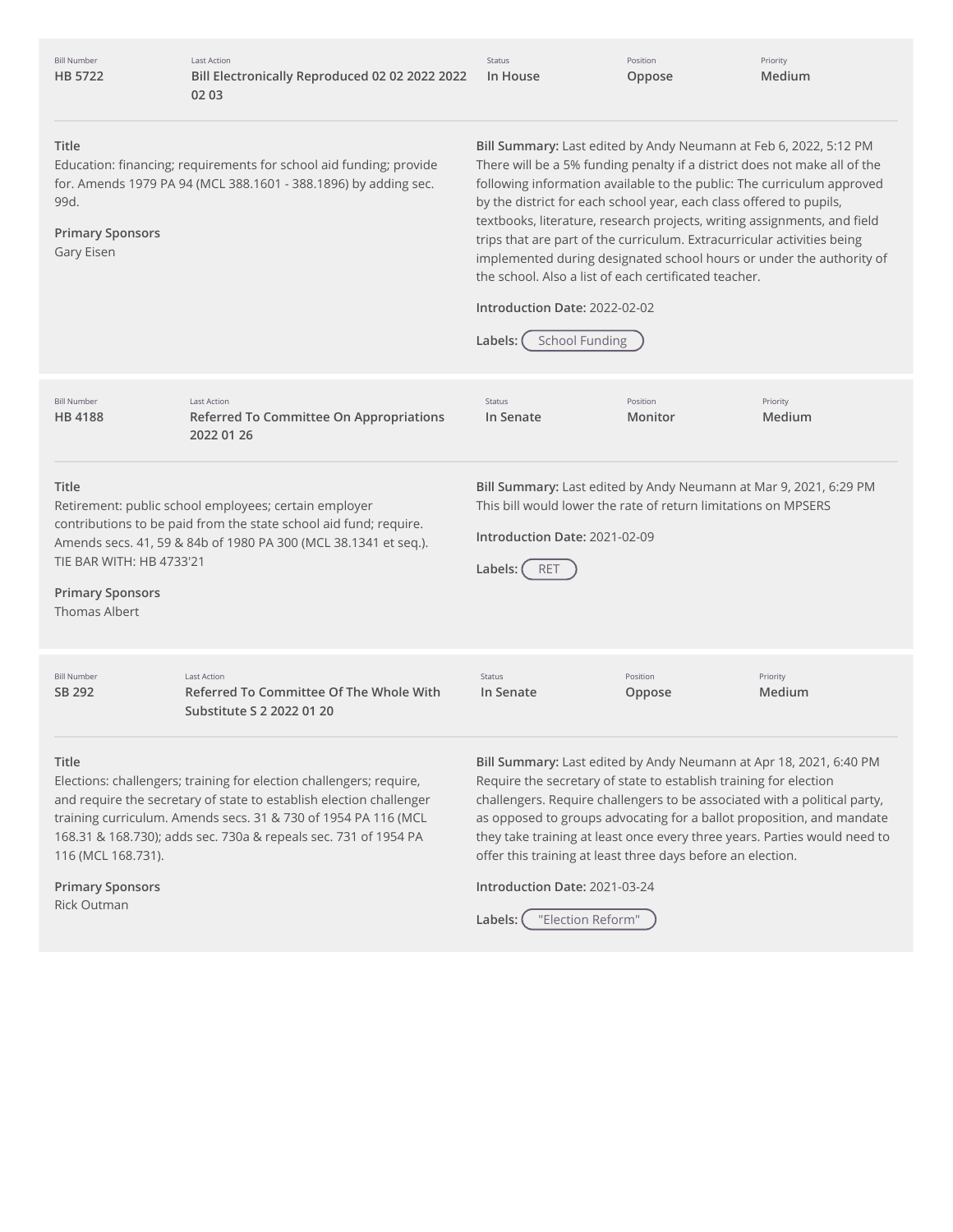| <b>Bill Number</b><br>SB 789                                                                                                                                                                                                | <b>Last Action</b><br>Referred To Committee On Education And<br>Career Readiness 2021 12 14                                                                                                                                                                                                                                                               | <b>Status</b><br>In Senate                                                                                                                                                                                                         | Position<br>Monitor                                                    | Priority<br>Medium                                                                                                                                                                                                                                                                                                                                                                                                                                     |  |
|-----------------------------------------------------------------------------------------------------------------------------------------------------------------------------------------------------------------------------|-----------------------------------------------------------------------------------------------------------------------------------------------------------------------------------------------------------------------------------------------------------------------------------------------------------------------------------------------------------|------------------------------------------------------------------------------------------------------------------------------------------------------------------------------------------------------------------------------------|------------------------------------------------------------------------|--------------------------------------------------------------------------------------------------------------------------------------------------------------------------------------------------------------------------------------------------------------------------------------------------------------------------------------------------------------------------------------------------------------------------------------------------------|--|
| Title<br>Education: safety; reporting of certain actual or implied threats;<br>require of school personnel. Amends sec. 1308 of 1976 PA 451<br>(MCL 380.1308) & adds sec. 1308c.<br><b>Primary Sponsors</b><br>Ruth Johnson |                                                                                                                                                                                                                                                                                                                                                           | Bill Summary: Last edited by Andy Neumann at Jan 18, 2022, 6:10 PM<br>This bill would require school personnel to report certain actual or<br>implied threats.<br>Introduction Date: 2021-12-14<br><b>School Safety</b><br>Labels: |                                                                        |                                                                                                                                                                                                                                                                                                                                                                                                                                                        |  |
|                                                                                                                                                                                                                             |                                                                                                                                                                                                                                                                                                                                                           |                                                                                                                                                                                                                                    |                                                                        |                                                                                                                                                                                                                                                                                                                                                                                                                                                        |  |
| <b>Bill Number</b><br>SB 306                                                                                                                                                                                                | <b>Last Action</b><br>Referred To Committee On Elections And<br>Ethics 2021 11 10                                                                                                                                                                                                                                                                         | Status<br>In House                                                                                                                                                                                                                 | Position<br>Oppose                                                     | Priority<br>Medium                                                                                                                                                                                                                                                                                                                                                                                                                                     |  |
| Title<br>adding sec. 33a.<br><b>Primary Sponsors</b><br>Roger Victory                                                                                                                                                       | Elections: election officials; secretary of state to prepare a report<br>regarding clerks who are not current with training; require, and<br>require secretary of state to post the report on the department of<br>state website. Amends 1954 PA 116 (MCL 168.1 - 168.992) by                                                                             | Introduction Date: 2021-03-24<br>Labels:                                                                                                                                                                                           | who have not conducted required training.<br>"Election Reform"         | Bill Summary: Last edited by Andy Neumann at Apr 18, 2021, 2:42 PM<br>Require the secretary of state to submit a report to the Legislature and<br>publicly post within 45 days of an election the names of all local clerks                                                                                                                                                                                                                            |  |
| <b>Bill Number</b><br><b>SB 308</b>                                                                                                                                                                                         | <b>Last Action</b><br>Referred To Committee On Elections And<br>Ethics 2021 11 10                                                                                                                                                                                                                                                                         | Status<br>In House                                                                                                                                                                                                                 | Position<br>Oppose                                                     | Priority<br>Medium                                                                                                                                                                                                                                                                                                                                                                                                                                     |  |
| Title<br><b>Primary Sponsors</b><br>Kevin Daley                                                                                                                                                                             | Elections: election officials; signature verification training for clerks<br>and election inspectors; require, and require the secretary of state<br>to promulgate rules regarding an objective signature verification<br>process. Amends sec. 31 of 1954 PA 116 (MCL 168.31).                                                                            | Introduction Date: 2021-03-24<br>Labels:                                                                                                                                                                                           | and that local clerks be trained on that process.<br>"Election Reform" | Bill Summary: Last edited by Andy Neumann at Apr 18, 2021, 6:33 PM<br>Mandate the secretary of state create a signature verification process                                                                                                                                                                                                                                                                                                           |  |
| <b>Bill Number</b><br>SB 304                                                                                                                                                                                                | <b>Last Action</b><br>Postponed For The Day 2021 11 02                                                                                                                                                                                                                                                                                                    | Status<br>Vetoed                                                                                                                                                                                                                   | Position<br>Oppose                                                     | Priority<br>Medium                                                                                                                                                                                                                                                                                                                                                                                                                                     |  |
| Title<br>TIE BAR WITH: SB 0303'21                                                                                                                                                                                           | Elections: election officials; notice to a voter who votes a<br>provisional ballot concerning the burden of proof to verify his or<br>her identity to have the provisional ballot tabulated and his or her<br>ability to obtain an official state personal identification card without<br>a fee; require. Amends sec. 523a of 1954 PA 116 (MCL 168.523a). | their address.                                                                                                                                                                                                                     |                                                                        | Bill Summary: Last edited by Andy Neumann at Apr 18, 2021, 2:45 PM<br>Outlines how voters who want their provisional ballots to count would<br>verify their identity. The bill would require these voters to prove their<br>identity within six days of the election - if they present a government-<br>issued ID that does not include an address, voters would also need to<br>present a document such as a utility bill or bank statement verifying |  |
| <b>Primary Sponsors</b><br>Curt VanderWall                                                                                                                                                                                  |                                                                                                                                                                                                                                                                                                                                                           | Introduction Date: 2021-03-24                                                                                                                                                                                                      |                                                                        |                                                                                                                                                                                                                                                                                                                                                                                                                                                        |  |

**Labels:** "Election Reform"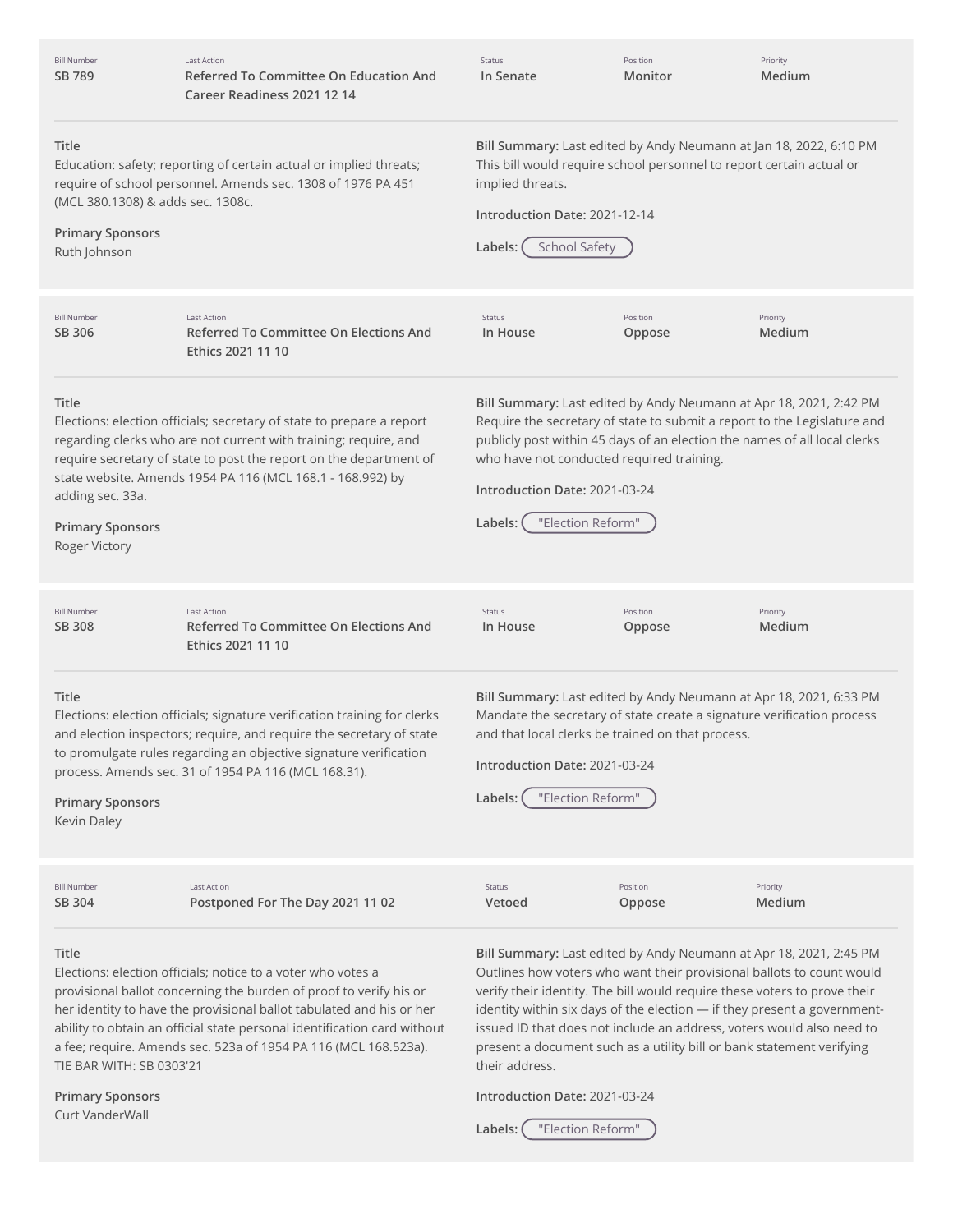Bill Number **SB [303](http://app.fiscalnote.com/share/bill?url=7f1bb19c7bdd3f328a35a65b879eb04c)**

Last Action **Postponed For The Day 2021 11 02**

| Status |  |
|--------|--|
| Vetoed |  |

**Introduction Date:** 2021-03-24

**Labels:** "Election Reform"

verification.

**Oppose**

**Bill Summary:** Last edited by Andy Neumann at Apr 18, 2021, 3:04 PM This bill would mandate that voters without identification be issued provisional ballots, subject to a separate process of counting and

Position

Priority **Medium**

## **Title**

Elections: voting procedures; provisional ballot process; modify, require providing identification to obtain an absent voter ballot, prohibit the sending of unsolicited absent voter ballot applications to electors, and require elections to be funded with public money. Amends secs. 495, 523, 759, 759a, 759b, 761, 764b, 813 & 829 of 1954 PA 116 (MCL 168.495 et seq.) & adds secs. 760a & 946.

# **Primary Sponsors**

Tom Barrett

**Title** Elections: election officials; county clerks to update the qualified voter file to cancel the voter registration records of deceased voters; require, require electronic notification to city and township clerks of canceled voter registration records, and require the secretary of state to post data on the department's website regarding canceled voter registration records. Amends secs. 509o & 510 of 1954 PA 116 (MCL 168.509o & 168.510). **Primary Sponsors** Michael MacDonald **Bill Summary:** Last edited by Andy Neumann at Apr 18, 2021, 6:36 PM Allow county clerks to flag deceased voters in the qualified voter file which houses each voter's information and is widely used for many election needs — and require them to notify local clerks of any people who have died in the county every two weeks and then every week the 45 days before an election. **Introduction Date:** 2021-03-24 **Labels:** "Election Reform" **Title** Elections: initiative and referendum; time frame for the board of state canvassers to complete the canvass of an initiative petition; provide for and clarify. Amends secs. 471 & 477 of 1954 PA 116 (MCL 168.471 & 168.477). **Primary Sponsors** Ruth Johnson **Bill Summary:** Last edited by Andy Neumann at Apr 18, 2021, 8:10 PM Require the board of state canvassers to complete the canvass of an initiative petition within 100 days after the petition is filed. **Introduction Date:** 2021-03-24 **Labels:** "Election Reform" **Title** Appropriations: omnibus; higher education and community colleges; provide for fiscal year 2021-2022. Amends, adds & repeals (See bill). **Primary Sponsors** Mark Huizenga **Bill Summary:** Last edited by Andy Neumann at Mar 8, 2021, 1:51 AM At this time just a vehicle appropriation bill for higher ed. **Introduction Date:** 2021-03-02 Labels: (Funding Bill Number **SB [277](http://app.fiscalnote.com/share/bill?url=bbd5d7489e2c2e6ab295da48bf419e78)** Last Action **Postponed For The Day 2021 10 19** Status **Vetoed** Position **Oppose** Priority **Medium** Bill Number **SB [280](http://app.fiscalnote.com/share/bill?url=66fe4eb073f5b54199a996829cdadbe6)** Last Action **Postponed For The Day 2021 10 19** Status **Vetoed** Position **Oppose** Priority **Medium** Bill Number **HB [4400](http://app.fiscalnote.com/share/bill?url=676cdf2e709b180e666e1007ce606763)** Last Action **Disapproved Line Item S Re Referred To Committee On Appropriations 2021 09 29** Status **Enacted** Position **Monitor** Priority **Medium**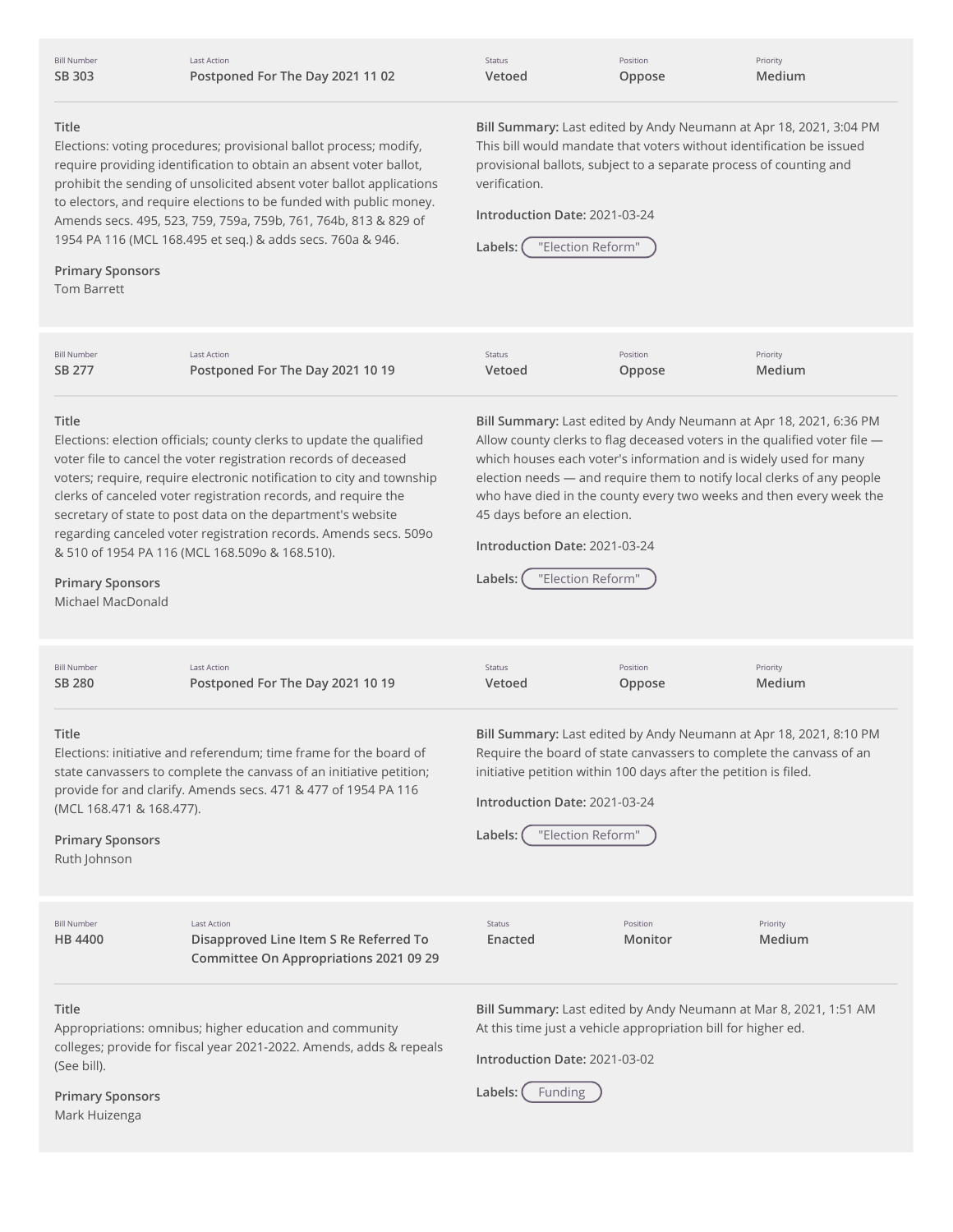| <b>Bill Number</b><br>HB 4063                                                                         | <b>Last Action</b><br>Re Referred To Committee On Education 2021<br>09 21                                                                                                                                                                                          | Status<br>Vetoed                                                                                                                                                                                                                                                    | Position<br>Monitor | Priority<br>Medium |
|-------------------------------------------------------------------------------------------------------|--------------------------------------------------------------------------------------------------------------------------------------------------------------------------------------------------------------------------------------------------------------------|---------------------------------------------------------------------------------------------------------------------------------------------------------------------------------------------------------------------------------------------------------------------|---------------------|--------------------|
| Title<br><b>Primary Sponsors</b><br>John Reilly                                                       | Labor: youth employment; parent or legal guardian of a minor<br>being educated at the minor's home; allow to issue a work permit<br>for the minor. Amends sec. 2 of 1978 PA 90 (MCL 409.102).                                                                      | Bill Summary: Last edited by Andy Neumann at Mar 10, 2021, 12:01 AM<br>this bill would allow a parent or legal guardian of a minor being<br>educated at the minor's home to issue a work permit for the minor.<br>Introduction Date: 2021-01-28<br>LBR<br>Labels: ( |                     |                    |
| <b>Bill Number</b><br>SB 644                                                                          | <b>Last Action</b><br>Referred To Committee On Education And<br>Career Readiness 2021 09 15                                                                                                                                                                        | Status<br>In Senate                                                                                                                                                                                                                                                 | Position<br>Support | Priority<br>Medium |
| Title<br>388.1701).<br><b>Primary Sponsors</b><br>Wayne Schmidt                                       | School aid: penalties; attendance percentage and hour and day<br>requirement in the state school aid act of 1979; modify as<br>applicable to certain pupils who are in quarantine pursuant to local<br>health department order. Amends sec. 101 of 1979 PA 94 (MCL | Bill Summary: Last edited by Andy Neumann at Sep 28, 2021, 1:51 PM<br>A bill to allow attendance counts to include certain pupils who are in<br>quarantine pursuant to a local health department order.<br>Introduction Date: 2021-09-15                            |                     |                    |
| <b>Bill Number</b><br>HB 4421                                                                         | <b>Last Action</b><br>Assigned Pa 4721 With Immediate Effect 2021<br>07 01                                                                                                                                                                                         | Status<br>Enacted                                                                                                                                                                                                                                                   | Position<br>Monitor | Priority<br>Medium |
| Title<br><b>Primary Sponsors</b><br><b>Brad Paquette</b>                                              | Appropriations: school aid; multisection school aid supplemental<br>for fiscal year 2021-2022; provide for. Amends secs. 11, 11n, 11r &<br>23b of 1979 PA 94 (MCL 388.1611 et seq.) & adds sec. 11o.                                                               | Bill Summary: Last edited by Andy Neumann at Mar 8, 2021, 1:24 AM<br>School aid multi-section school aid supplemental vehicle bill.<br>Introduction Date: 2021-03-02<br>Labels:<br>Funding                                                                          |                     |                    |
| <b>Bill Number</b><br><b>HB4260</b>                                                                   | <b>Last Action</b><br>Placed On Order Of Third Reading With<br>Substitute S 1 As Amended 2021 06 30                                                                                                                                                                | Status<br>In Senate                                                                                                                                                                                                                                                 | Position<br>Monitor | Priority<br>Medium |
| Title<br>236 of 1979 PA 94 (MCL 388.1611 et seq.).<br><b>Primary Sponsors</b><br><b>Thomas Albert</b> | Appropriations: school aid; multisection school aid supplemental<br>for fiscal year 2020-2021; provide for. Amends secs. 11, 17b, 201 &                                                                                                                            | Bill Summary: Last edited by Andy Neumann at Mar 7, 2021, 11:50 PM<br>This is a school aid supplemental vehicle bill with \$50 and \$100 place<br>holders at this time.<br>Introduction Date: 2021-02-16<br>Labels:<br><b>Funding</b>                               |                     |                    |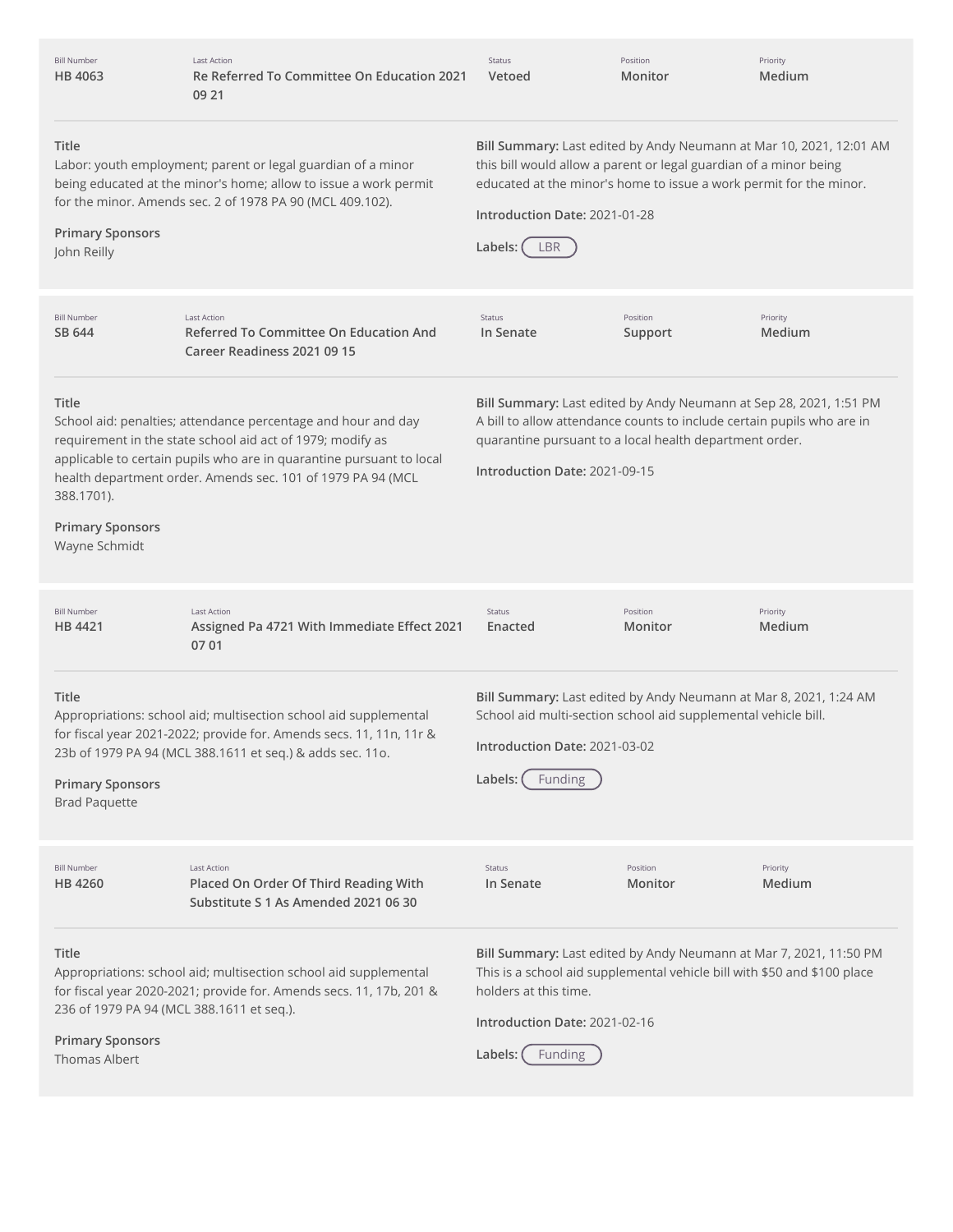| <b>Bill Number</b><br>SB 311                                                                                                                                                                                                                                                                     | <b>Last Action</b><br>Referred To Committee On Elections And<br>Ethics 2021 06 24                                                                                                                                                                                                  | Status<br>In House                                                                                                                                                                                                                                                                                                           | Position<br>Oppose  | Priority<br>Medium                                                                                                                                                                                                                                                                                            |  |
|--------------------------------------------------------------------------------------------------------------------------------------------------------------------------------------------------------------------------------------------------------------------------------------------------|------------------------------------------------------------------------------------------------------------------------------------------------------------------------------------------------------------------------------------------------------------------------------------|------------------------------------------------------------------------------------------------------------------------------------------------------------------------------------------------------------------------------------------------------------------------------------------------------------------------------|---------------------|---------------------------------------------------------------------------------------------------------------------------------------------------------------------------------------------------------------------------------------------------------------------------------------------------------------|--|
| Title<br>Elections: absent voters; electronic return of absentee ballots by<br>military voters using Department of Defense Common Access<br>Cards; allow. Amends sec. 759a of 1954 PA 116 (MCL 168.759a) &<br>adds sec. 18a. TIE BAR WITH: SB 0008'21<br><b>Primary Sponsors</b><br>Ruth Johnson |                                                                                                                                                                                                                                                                                    | Bill Summary: Last edited by Andy Neumann at Apr 18, 2021, 2:31 PM<br>Allow active duty service members who are deployed at the time of an<br>election to cast a ballot electronically, as long as signature verification<br>measures are created and used.<br>Introduction Date: 2021-03-24<br>"Election Reform"<br>Labels: |                     |                                                                                                                                                                                                                                                                                                               |  |
| <b>Bill Number</b><br>SB 285                                                                                                                                                                                                                                                                     | <b>Last Action</b><br>Referred To Committee On Elections And<br>Ethics 2021 06 16                                                                                                                                                                                                  | Status<br>In House                                                                                                                                                                                                                                                                                                           | Position<br>Oppose  | Priority<br>Medium                                                                                                                                                                                                                                                                                            |  |
| Title<br>168.759 et seq.).<br><b>Primary Sponsors</b><br>Lana Theis                                                                                                                                                                                                                              | Elections: absent voters; identification for election purposes to<br>obtain an absent voter ballot; require, and require a provisional<br>ballot be issued to absent voters without identification for election<br>purpose. Amends secs. 759, 759a, 759b & 761 of 1954 PA 116 (MCL | Introduction Date: 2021-03-24<br>"Election Reform"<br>Labels:                                                                                                                                                                                                                                                                |                     | Bill Summary: Last edited by Andy Neumann at Apr 18, 2021, 6:59 PM<br>Require those requesting an absentee ballot to present identification to<br>their local clerk or attach a copy of their ID to their application. Require<br>clerks to issue a provisional absentee ballot to those who fail to show ID. |  |
| <b>Bill Number</b><br>HB 4408                                                                                                                                                                                                                                                                    | <b>Last Action</b><br>Referred To Conference Committee 05 27 2021<br>2021 06 01                                                                                                                                                                                                    | <b>Status</b><br><b>Passed Senate</b>                                                                                                                                                                                                                                                                                        | Position<br>Monitor | Priority<br>Medium                                                                                                                                                                                                                                                                                            |  |
| Title<br>Appropriations: zero budget; department of education; provide for<br>fiscal year 2021-2022. Creates appropriation act.<br><b>Primary Sponsors</b><br><b>Brad Paquette</b>                                                                                                               |                                                                                                                                                                                                                                                                                    | Bill Summary: Last edited by Andy Neumann at May 16, 2021, 7:16 PM<br>2021 - 2022 budget for MDE.<br>Introduction Date: 2021-03-02<br>Labels:<br>Funding                                                                                                                                                                     |                     |                                                                                                                                                                                                                                                                                                               |  |
| <b>Bill Number</b><br>HB 4407                                                                                                                                                                                                                                                                    | <b>Last Action</b><br>Referred To Conference Committee 05 27 2021<br>2021 06 01                                                                                                                                                                                                    | Status<br><b>Passed Senate</b>                                                                                                                                                                                                                                                                                               | Position<br>Monitor | Priority<br>Medium                                                                                                                                                                                                                                                                                            |  |
| Title<br>PA 94 (MCL 388.1611 & 388.1617b).                                                                                                                                                                                                                                                       | Appropriations: zero budget; K-12 school aid appropriations;<br>provide for fiscal year 2021-2022. Amends secs. 11 & 17b of 1979                                                                                                                                                   | placeholders.<br>Introduction Date: 2021-03-02                                                                                                                                                                                                                                                                               |                     | Bill Summary: Last edited by Andy Neumann at Apr 13, 2021, 2:06 AM<br>At this time this is a vehicle bill for the school aid budget, with only \$100                                                                                                                                                          |  |

**Primary Sponsors** Brad Paquette

Labels: Funding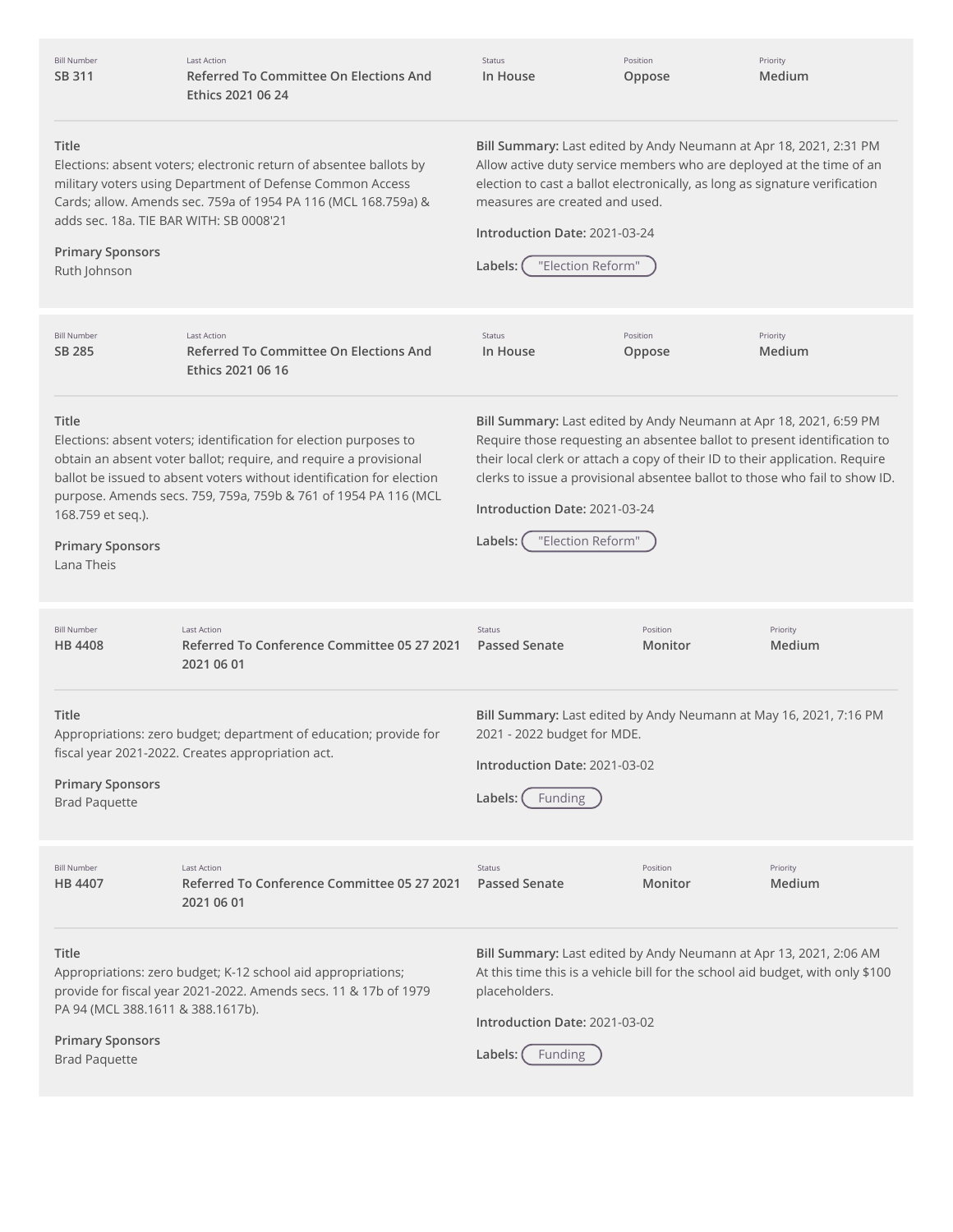| <b>Bill Number</b><br>HB 4590                                                       | <b>Last Action</b><br>Bill Electronically Reproduced 03 25 2021 2021<br>04 13                                                                                                                         | Status<br>In House                                                                                                                                                                                                                                                                                                                                                   | Position<br>Support | Priority<br>Medium |
|-------------------------------------------------------------------------------------|-------------------------------------------------------------------------------------------------------------------------------------------------------------------------------------------------------|----------------------------------------------------------------------------------------------------------------------------------------------------------------------------------------------------------------------------------------------------------------------------------------------------------------------------------------------------------------------|---------------------|--------------------|
| Title<br>451 (MCL 380.1278a & 380.1278b).<br><b>Primary Sponsors</b><br>Gary Howell | Education: curriculum; mathematics requirement for Michigan<br>merit curriculum; revise. Amends secs. 1278a & 1278b of 1976 PA                                                                        | Bill Summary: Last edited by Andy Neumann at Mar 27, 2021, 2:10 AM<br>This bill would eliminate the requirement of Algebra II as a graduation<br>requirement.<br>Introduction Date: 2021-03-25<br>Merit Curriculum<br>Labels:                                                                                                                                        |                     |                    |
| <b>Bill Number</b><br>SB 310                                                        | <b>Last Action</b><br>Referred To Committee On Elections 2021 03<br>24                                                                                                                                | Status<br>In Senate                                                                                                                                                                                                                                                                                                                                                  | Position<br>Oppose  | Priority<br>Medium |
| Title<br><b>Primary Sponsors</b><br>Ruth Johnson                                    | Elections: absent voters; prohibition for secretary of state from<br>sending or providing absent voter ballot applications to electors;<br>provide for. Amends sec. 759 of 1954 PA 116 (MCL 168.759). | Bill Summary: Last edited by Andy Neumann at Apr 18, 2021, 2:33 PM<br>Prohibit the secretary of state from either mailing absentee ballot<br>applications or posting these applications on a website. The secretary<br>could only mail an application to someone who requested that<br>application.<br>Introduction Date: 2021-03-24<br>"Election Reform"<br>Labels: |                     |                    |
| <b>Bill Number</b><br>SB 298                                                        | <b>Last Action</b><br>Referred To Committee On Elections 2021 03<br>24                                                                                                                                | Status<br>In Senate                                                                                                                                                                                                                                                                                                                                                  | Position<br>Oppose  | Priority<br>Medium |
| Title<br><b>Primary Sponsors</b><br>Ed McBroom                                      | Elections: election officials; deadline for certificate of determination<br>by board of county canvassers; extend. Amends secs. 201, 581, 822<br>& 842 of 1954 PA 116 (MCL 168.201 et seq.).          | Bill Summary: Last edited by Andy Neumann at Apr 18, 2021, 2:36 PM<br>Extend the amount of time for an election canyass to be certified from<br>14 days after an election to 21 days.<br>Introduction Date: 2021-03-24<br>"Election Reform"<br>Labels:                                                                                                               |                     |                    |
| <b>Bill Number</b><br>SB 299                                                        | <b>Last Action</b><br>Referred To Committee On Elections 2021 03<br>24                                                                                                                                | Status<br>In Senate                                                                                                                                                                                                                                                                                                                                                  | Position<br>Oppose  | Priority<br>Medium |
| Title<br><b>Primary Sponsors</b><br>Dale Zorn                                       | Elections: election officials; deadline for reporting of election<br>results; extend. Amends sec. 809 of 1954 PA 116 (MCL 168.809).                                                                   | Bill Summary: Last edited by Andy Neumann at Apr 18, 2021, 2:37 PM<br>Require election inspectors to deliver the statement of election returns<br>and a vote tally sheet in a sealed envelope to the local clerk by noon the<br>day after the election.<br>Introduction Date: 2021-03-24<br>"Election Reform"<br>Labels:                                             |                     |                    |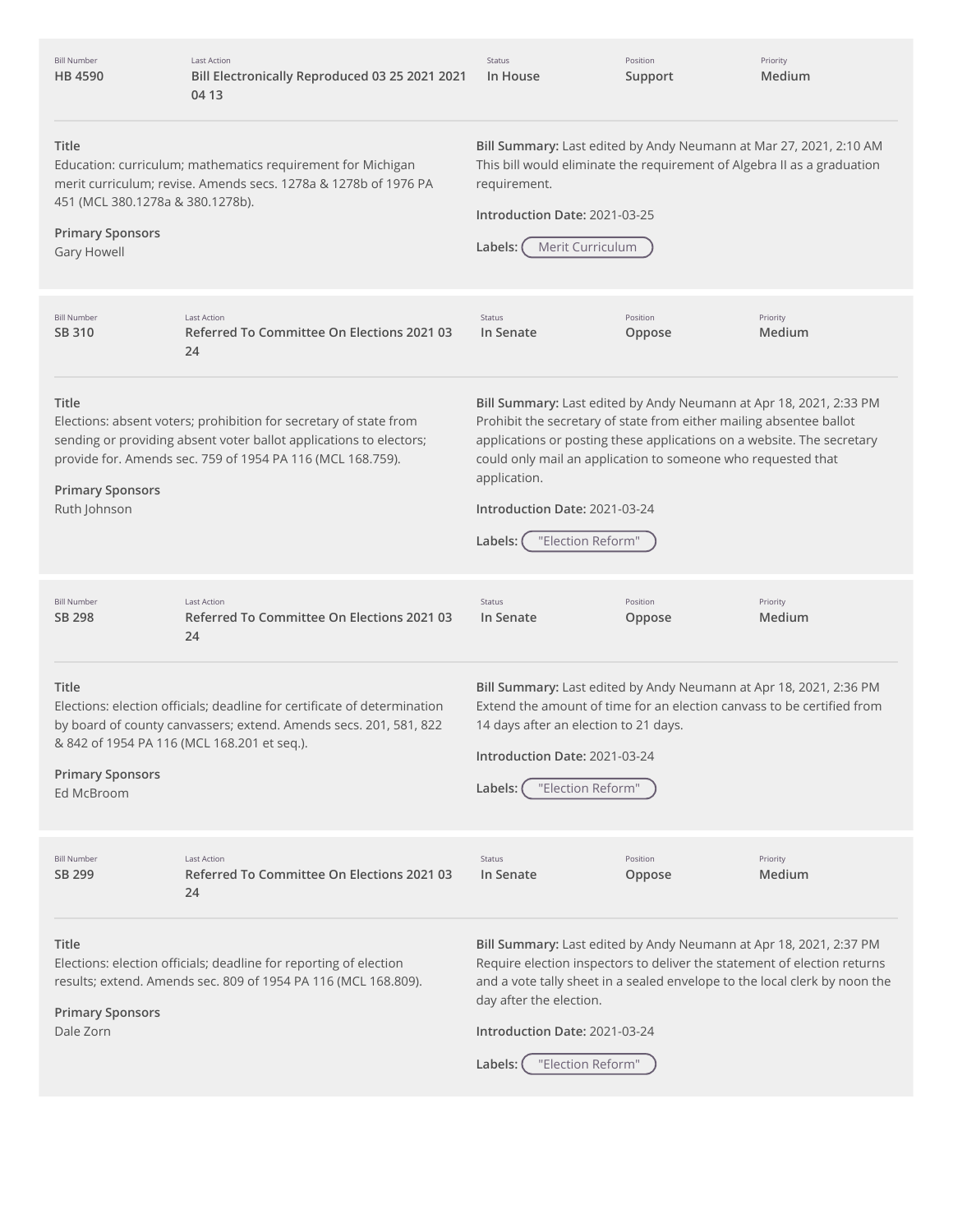| <b>Bill Number</b><br>SB 296                          | <b>Last Action</b><br>Referred To Committee On Elections 2021 03<br>24                                                                                                                                                                                                                                                | Status<br>In Senate                                                                                             | Position<br>Oppose | Priority<br>Medium                                                                                                                                                                                                                                                                                                                                                                                                                                     |
|-------------------------------------------------------|-----------------------------------------------------------------------------------------------------------------------------------------------------------------------------------------------------------------------------------------------------------------------------------------------------------------------|-----------------------------------------------------------------------------------------------------------------|--------------------|--------------------------------------------------------------------------------------------------------------------------------------------------------------------------------------------------------------------------------------------------------------------------------------------------------------------------------------------------------------------------------------------------------------------------------------------------------|
| Title<br><b>Primary Sponsors</b>                      | Elections: canvassing; number of members on a board of county<br>canvassers based on population; provide for. Amends secs. 24a,<br>24c, 24e & 307 of 1954 PA 116 (MCL 168.24a et seq.).                                                                                                                               | eight-member boards.                                                                                            |                    | Bill Summary: Last edited by Andy Neumann at Apr 18, 2021, 2:39 PM<br>Abolish every existing board of canvassers in a county with at least<br>200,000 starting in 2022. In a county with 200,000 to 750,000 people, it<br>would require six-member boards. In larger counties, it would require                                                                                                                                                        |
| Ed McBroom                                            |                                                                                                                                                                                                                                                                                                                       | Introduction Date: 2021-03-24<br>"Election Reform"<br>Labels:                                                   |                    |                                                                                                                                                                                                                                                                                                                                                                                                                                                        |
| <b>Bill Number</b><br>SB 297                          | <b>Last Action</b><br>Referred To Committee On Elections 2021 03<br>24                                                                                                                                                                                                                                                | Status<br>In Senate                                                                                             | Position<br>Oppose | Priority<br>Medium                                                                                                                                                                                                                                                                                                                                                                                                                                     |
| <b>Title</b><br><b>Primary Sponsors</b><br>Ed McBroom | Elections: canvassing; board of county canvassers approving<br>assistants employed for canvassing; require, and require at least<br>one member of the board of county canvassers from each major<br>political party be present when canvassing the returns of votes.<br>Amends sec. 24e of 1954 PA 116 (MCL 168.24e). | any associate who would help with the canvass.<br>Introduction Date: 2021-03-24<br>"Election Reform"<br>Labels: |                    | Bill Summary: Last edited by Andy Neumann at Apr 18, 2021, 2:40 PM<br>Require at least one Republican and Democrat be present at all times<br>during an election canvass. Require board approval for the clerk to hire                                                                                                                                                                                                                                 |
| <b>Bill Number</b><br>SB 307                          | <b>Last Action</b><br>Referred To Committee On Elections 2021 03<br>24                                                                                                                                                                                                                                                | Status<br>In Senate                                                                                             | Position<br>Oppose | Priority<br>Medium                                                                                                                                                                                                                                                                                                                                                                                                                                     |
| Title<br><b>Primary Sponsors</b><br>Lana Theis        | Elections: ballot proposals; providing the full text of a ballot<br>proposal to a voter or absent voter; require. Amends 1954 PA 116<br>(MCL 168.1 - 168.992) by adding secs. 736h & 763a.                                                                                                                            | and ballots cast in person.<br>Introduction Date: 2021-03-24<br>"Election Reform"<br>Labels:                    |                    | Bill Summary: Last edited by Andy Neumann at Apr 18, 2021, 2:44 PM<br>Require the full text of a ballot proposal be included on absentee ballots                                                                                                                                                                                                                                                                                                       |
| <b>Bill Number</b><br>SB 305                          | <b>Last Action</b><br>Referred To Committee On Elections 2021 03<br>24                                                                                                                                                                                                                                                | Status<br>In Senate                                                                                             | Position<br>Oppose | Priority<br>Medium                                                                                                                                                                                                                                                                                                                                                                                                                                     |
| Title<br><b>Primary Sponsors</b><br>Dale Zorn         | Elections: other; publication of the name or likeness of the<br>secretary of state, a county clerk, or a local clerk on a<br>communication related to certain election activities; prohibit.<br>Amends 1954 PA 116 (MCL 168.1 - 168.992) by adding sec. 931b.                                                         | their address.                                                                                                  |                    | Bill Summary: Last edited by Andy Neumann at Apr 18, 2021, 2:47 PM<br>Outlines how voters who want their provisional ballots to count would<br>verify their identity. The bill would require these voters to prove their<br>identity within six days of the election - if they present a government-<br>issued ID that does not include an address, voters would also need to<br>present a document such as a utility bill or bank statement verifying |
|                                                       |                                                                                                                                                                                                                                                                                                                       | Introduction Date: 2021-03-24<br>"Election Reform"<br>Labels:                                                   |                    |                                                                                                                                                                                                                                                                                                                                                                                                                                                        |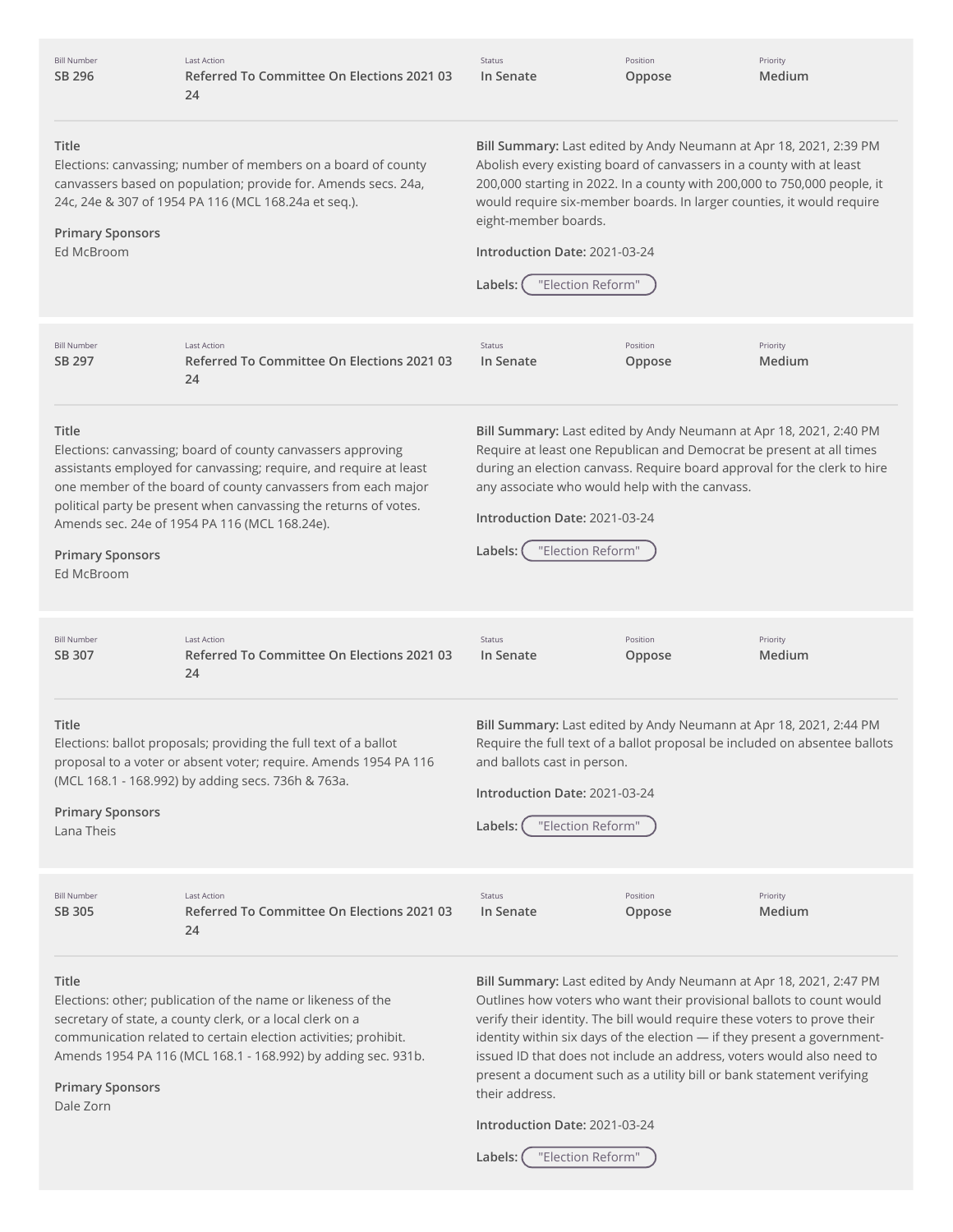| <b>Bill Number</b><br><b>SB 300</b>                                                            | <b>Last Action</b><br>Referred To Committee On Elections 2021 03<br>24                                                                                                                                                                                     | Status<br>In Senate                                                                                                                                                                                                                                                                                                                                                                                                                               | Position<br>Oppose | Priority<br>Medium                                                        |  |
|------------------------------------------------------------------------------------------------|------------------------------------------------------------------------------------------------------------------------------------------------------------------------------------------------------------------------------------------------------------|---------------------------------------------------------------------------------------------------------------------------------------------------------------------------------------------------------------------------------------------------------------------------------------------------------------------------------------------------------------------------------------------------------------------------------------------------|--------------------|---------------------------------------------------------------------------|--|
| Title<br>sec. 720a.<br><b>Primary Sponsors</b><br>Wayne Schmidt                                | Elections: voting procedures; early voting; provide for. Amends<br>secs. 720 & 735 of 1954 PA 116 (MCL 168.720 & 116.735) & adds                                                                                                                           | Bill Summary: Last edited by Andy Neumann at Apr 18, 2021, 3:07 PM<br>Require holding on-site early voting from 8 a.m. to 5 p.m. on the second<br>Saturday before any election. Clerks would need to post where and<br>when early voting sites would be open. It would be a felony to reveal<br>results from an early voting period until after polls closed on Election<br>Day.<br>Introduction Date: 2021-03-24<br>"Election Reform"<br>Labels: |                    |                                                                           |  |
| <b>Bill Number</b><br>SB 301                                                                   | <b>Last Action</b><br>Referred To Committee On Elections 2021 03<br>24                                                                                                                                                                                     | Status<br>In Senate                                                                                                                                                                                                                                                                                                                                                                                                                               | Position<br>Oppose | Priority<br>Medium                                                        |  |
| <b>Title</b><br>777.11d). TIE BAR WITH: SB 0300'21<br><b>Primary Sponsors</b><br>Wayne Schmidt | Criminal procedure: sentencing guidelines; sentencing guidelines<br>for certain early voting violations under the Michigan election law;<br>provide for. Amends sec. 11d, ch. XVII of 1927 PA 175 (MCL                                                     | Bill Summary: Last edited by Andy Neumann at Apr 18, 2021, 3:09 PM<br>Create criminal violations for tampering with ballots cast early or with<br>revealing the results from early voting.<br>Introduction Date: 2021-03-24<br>"Election Reform"<br>Labels:                                                                                                                                                                                       |                    |                                                                           |  |
| <b>Bill Number</b><br>SB 309                                                                   | <b>Last Action</b><br>Referred To Committee On Elections 2021 03<br>24                                                                                                                                                                                     | Status<br>In Senate                                                                                                                                                                                                                                                                                                                                                                                                                               | Position<br>Oppose | Priority<br>Medium                                                        |  |
| Title<br>sec. 734a.<br><b>Primary Sponsors</b><br>Jon Bumstead                                 | Elections: challengers; rights of poll challengers and poll watchers;<br>provide for. Amends sec. 733 of 1954 PA 116 (MCL 168.733) & adds                                                                                                                  | Bill Summary: Last edited by Andy Neumann at Apr 18, 2021, 6:34 PM<br>Outline rules and regulations for poll watchers and poll challengers. It<br>Election Day, what they are allowed to challenge and how to resolve<br>disputes.<br>Introduction Date: 2021-03-24<br>"Election Reform"<br>Labels: (                                                                                                                                             |                    | explains the duties of both positions, where they are allowed to stand on |  |
| <b>Bill Number</b><br>SB 290                                                                   | <b>Last Action</b><br>Referred To Committee On Elections 2021 03<br>24                                                                                                                                                                                     | Status<br>In Senate                                                                                                                                                                                                                                                                                                                                                                                                                               | Position<br>Oppose | Priority<br>Medium                                                        |  |
| Title<br><b>Primary Sponsors</b><br>Rick Outman                                                | Elections: challengers; certain requirements for election<br>challengers; provide for, and limit the entities that can designate<br>election challengers. Amends sec. 730 of 1954 PA 116 (MCL<br>168.730) & repeals sec. 731 of 1954 PA 116 (MCL 168.731). | Bill Summary: Last edited by Andy Neumann at Apr 18, 2021, 6:37 PM<br>Require election challengers to wear an identification badge.<br>Introduction Date: 2021-03-24<br>"Election Reform"<br>Labels:                                                                                                                                                                                                                                              |                    |                                                                           |  |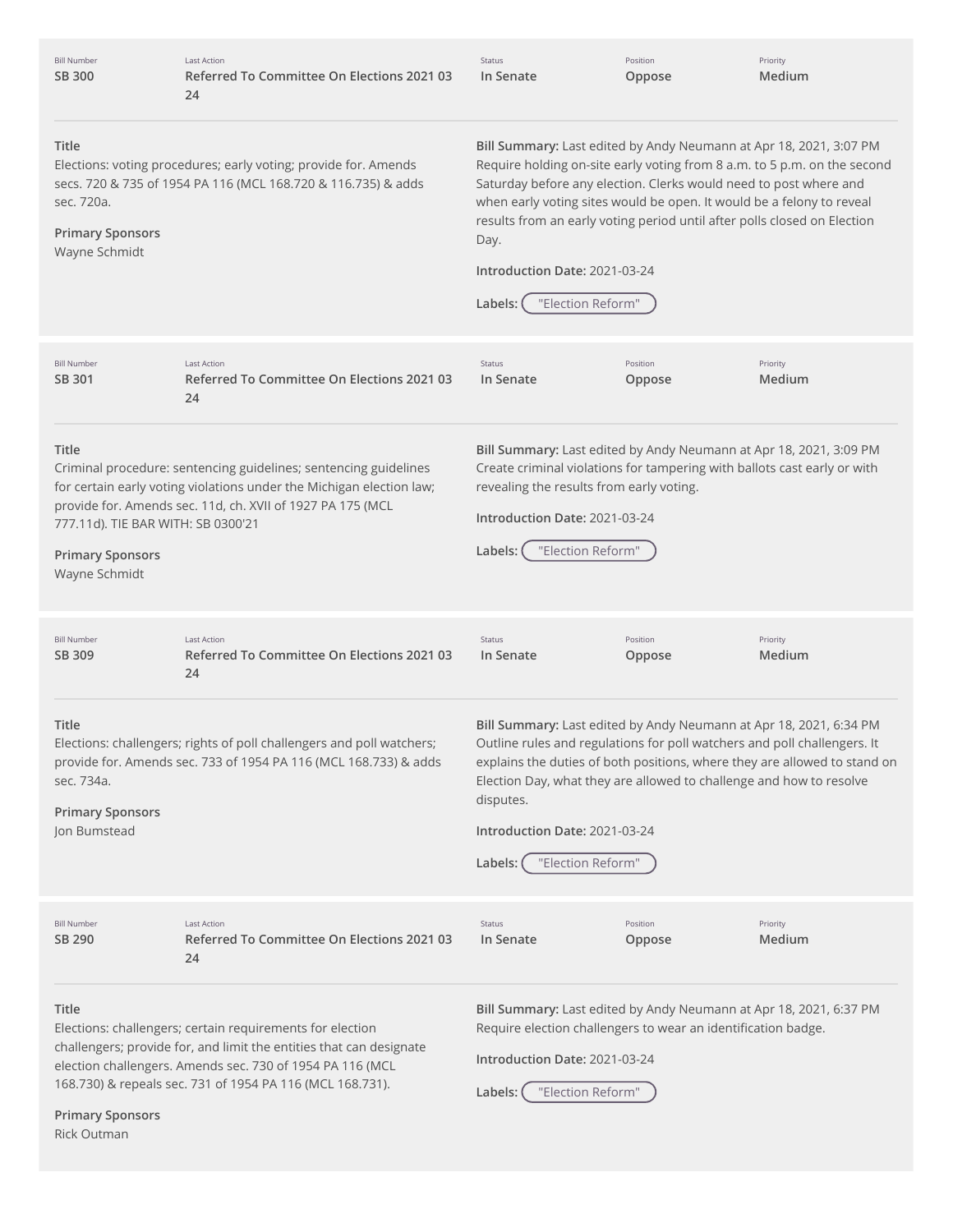| <b>Bill Number</b><br>SB 291                                                                       | <b>Last Action</b><br>Referred To Committee On Elections 2021 03<br>24                                                                                                                                             | Status<br>In Senate                                                                                                                                                                                                                                                                                                                                                                                                                                                                                                                                             | Position<br>Oppose | Priority<br>Medium |
|----------------------------------------------------------------------------------------------------|--------------------------------------------------------------------------------------------------------------------------------------------------------------------------------------------------------------------|-----------------------------------------------------------------------------------------------------------------------------------------------------------------------------------------------------------------------------------------------------------------------------------------------------------------------------------------------------------------------------------------------------------------------------------------------------------------------------------------------------------------------------------------------------------------|--------------------|--------------------|
| Title<br>777.11d). TIE BAR WITH: SB 0290'21<br><b>Primary Sponsors</b><br><b>Rick Outman</b>       | Criminal procedure: sentencing guidelines; sentencing guidelines<br>for certain Michigan election law violations dealing with<br>challengers; repeal. Amends sec. 11d, ch. XVII of 1927 PA 175 (MCL                | Bill Summary: Last edited by Andy Neumann at Apr 18, 2021, 6:39 PM<br>Amend the criminal code to expand election-related felonies.<br>Introduction Date: 2021-03-24<br>"Election Reform"<br>Labels:                                                                                                                                                                                                                                                                                                                                                             |                    |                    |
| <b>Bill Number</b><br>SB 294                                                                       | <b>Last Action</b><br>Referred To Committee On Elections 2021 03<br>24                                                                                                                                             | Status<br>In Senate                                                                                                                                                                                                                                                                                                                                                                                                                                                                                                                                             | Position<br>Oppose | Priority<br>Medium |
| <b>Title</b><br>674 of 1954 PA 116 (MCL 168.674).<br><b>Primary Sponsors</b><br><b>Rick Outman</b> | Elections: election officials; report regarding the appointment of an<br>equal number of election inspectors from each major political party<br>in each precinct; require under certain circumstances. Amends sec. | Bill Summary: Last edited by Andy Neumann at Apr 18, 2021, 6:41 PM<br>Require the local board of election commissioners to strive to appoint<br>the same number of Democratic and Republican election inspectors for<br>every election precinct. If the board cannot appoint an essentially equal<br>number of inspectors based on the party, the local clerk would need to<br>send a report to the state within 10 days of the election explaining what<br>was done to search for inspectors.<br>Introduction Date: 2021-03-24<br>"Election Reform"<br>Labels: |                    |                    |
| <b>Bill Number</b><br>SB 295                                                                       | <b>Last Action</b><br>Referred To Committee On Elections 2021 03<br>24                                                                                                                                             | Status<br>In Senate                                                                                                                                                                                                                                                                                                                                                                                                                                                                                                                                             | Position<br>Oppose | Priority<br>Medium |
| <b>Title</b><br><b>Primary Sponsors</b><br>Roger Victory                                           | Elections: election officials; election inspectors to conduct regular<br>balancing checks on precinct tabulators during election day;<br>require. Amends sec. 33 of 1954 PA 116 (MCL 168.33).                      | Bill Summary: Last edited by Andy Neumann at Apr 18, 2021, 6:43 PM<br>Require hourly checks by precinct officials to ensure that during the<br>ballot counting process, the number of ballots issued at a precinct<br>matches the number of ballots tabulated at a precinct.<br>Introduction Date: 2021-03-24<br>"Election Reform"<br>Labels:                                                                                                                                                                                                                   |                    |                    |
| <b>Bill Number</b><br>SB 276                                                                       | <b>Last Action</b><br>Referred To Committee On Elections 2021 03<br>24                                                                                                                                             | Status<br>In Senate                                                                                                                                                                                                                                                                                                                                                                                                                                                                                                                                             | Position<br>Oppose | Priority<br>Medium |
| Title<br>sec. 801a.<br><b>Primary Sponsors</b><br>Jim Runestad                                     | Elections: other; election inspectors, election challengers, and poll<br>watchers photographing and videotaping the tabulating of votes;<br>authorize. Amends 1954 PA 116 (MCL 168.1 - 168.992) by adding          | Bill Summary: Last edited by Andy Neumann at Apr 18, 2021, 6:51 PM<br>Authorize election inspectors, challengers and poll watchers to<br>photograph and film the tabulation of votes.<br>Introduction Date: 2021-03-24<br>"Election Reform"<br>Labels:                                                                                                                                                                                                                                                                                                          |                    |                    |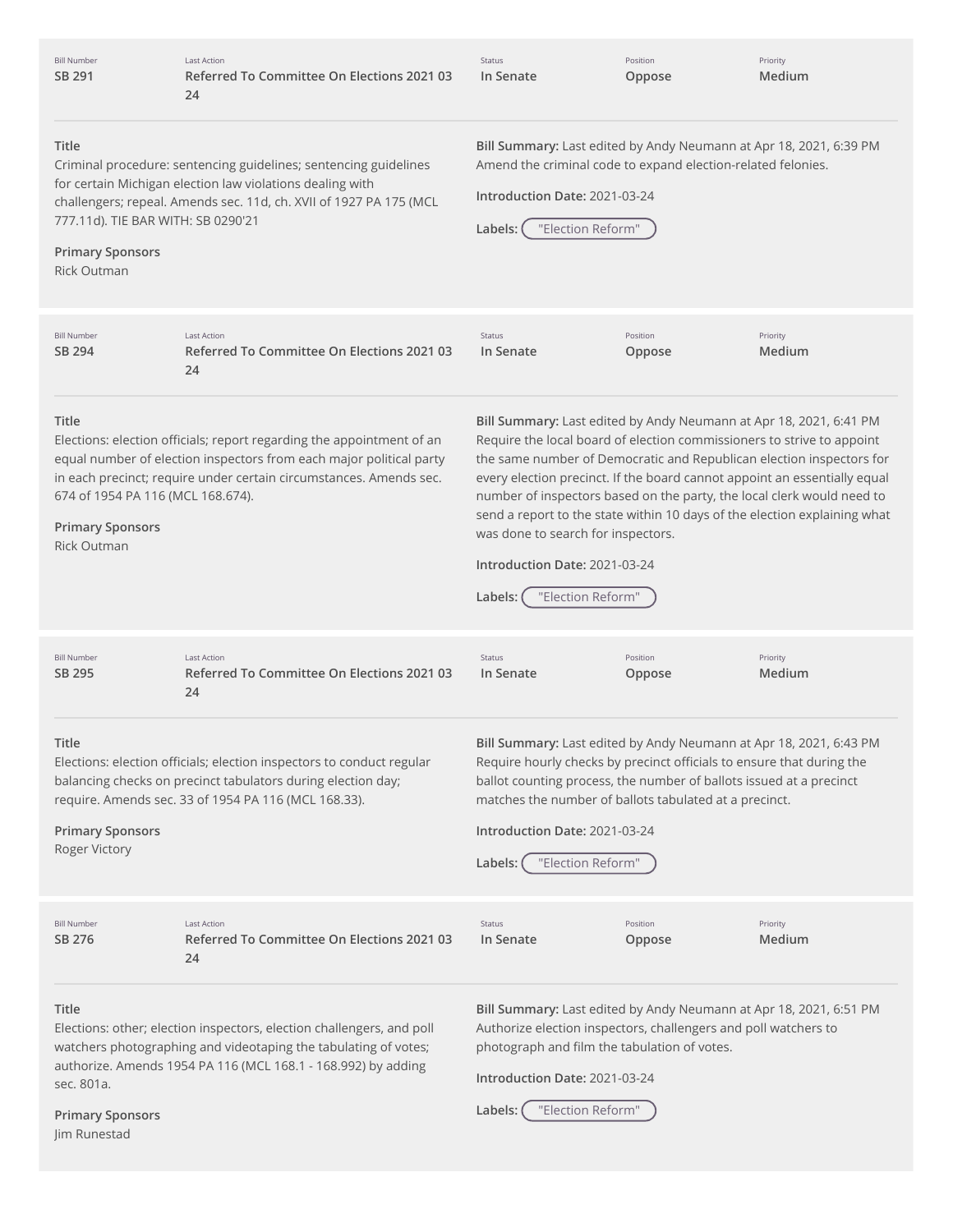| <b>Bill Number</b><br>SB 293                                                                 | Last Action<br>Referred To Committee On Elections 2021 03<br>24                                                                                                                                                                                                                                                                            | Status<br>In Senate                                                                                                                                                                  | Position<br>Oppose | Priority<br>Medium                                                                                                                                                                                                                                                                                                                                                            |
|----------------------------------------------------------------------------------------------|--------------------------------------------------------------------------------------------------------------------------------------------------------------------------------------------------------------------------------------------------------------------------------------------------------------------------------------------|--------------------------------------------------------------------------------------------------------------------------------------------------------------------------------------|--------------------|-------------------------------------------------------------------------------------------------------------------------------------------------------------------------------------------------------------------------------------------------------------------------------------------------------------------------------------------------------------------------------|
| Title<br>777.11d). TIE BAR WITH: SB 0292'21<br><b>Primary Sponsors</b><br><b>Rick Outman</b> | Criminal procedure: sentencing guidelines; sentencing guidelines<br>for certain Michigan election law violations dealing with<br>challengers; repeal. Amends sec. 11d, ch. XVII of 1927 PA 175 (MCL                                                                                                                                        | Repeal a portion of criminal law related to election challengers<br>allow political parties to provide challengers.<br>Introduction Date: 2021-03-24<br>"Election Reform"<br>Labels: |                    | Bill Summary: Last edited by Andy Neumann at Apr 18, 2021, 6:53 PM<br>appointed by entities that are not political parties. SB 292 bill would only                                                                                                                                                                                                                            |
| <b>Bill Number</b><br>SB 287                                                                 | <b>Last Action</b><br>Referred To Committee On Elections 2021 03<br>24                                                                                                                                                                                                                                                                     | Status<br>In Senate                                                                                                                                                                  | Position<br>Oppose | Priority<br>Medium                                                                                                                                                                                                                                                                                                                                                            |
| Title<br>168.992) by adding sec. 763.<br><b>Primary Sponsors</b><br>Jim Stamas               | Elections: election officials; prepaid postage on absent voter ballot<br>return envelopes; prohibit. Amends 1954 PA 116 (MCL 168.1 -                                                                                                                                                                                                       | funding for prepaid postage.<br>Introduction Date: 2021-03-24<br>"Election Reform"<br>Labels:                                                                                        |                    | Bill Summary: Last edited by Andy Neumann at Apr 18, 2021, 6:55 PM<br>Prohibit clerks from providing prepaid postage for absentee ballot<br>return envelopes and prohibit the secretary of state from providing                                                                                                                                                               |
| <b>Bill Number</b><br>SB 286                                                                 | <b>Last Action</b><br>Referred To Committee On Elections 2021 03<br>24                                                                                                                                                                                                                                                                     | Status<br>In Senate                                                                                                                                                                  | Position<br>Oppose | Priority<br>Medium                                                                                                                                                                                                                                                                                                                                                            |
| Title<br><b>Primary Sponsors</b><br>Ed McBroom                                               | Elections: absent voters; deadline to submit absent voter ballots to<br>an absent voter ballot drop box; provide for. Amends secs. 761d &<br>764a of 1954 PA 116 (MCL 168.761d & 168.764a).                                                                                                                                                | Election Day.<br>Introduction Date: 2021-03-24<br>"Election Reform"<br>Labels:                                                                                                       |                    | Bill Summary: Last edited by Andy Neumann at Apr 18, 2021, 6:56 PM<br>Prohibit voters from using a drop box after 5 p.m. the day before                                                                                                                                                                                                                                       |
| <b>Bill Number</b><br>SB 284                                                                 | <b>Last Action</b><br>Referred To Committee On Elections 2021 03<br>24                                                                                                                                                                                                                                                                     | Status<br>In Senate                                                                                                                                                                  | Position<br>Oppose | Priority<br>Medium                                                                                                                                                                                                                                                                                                                                                            |
| Title                                                                                        | Elections: election officials; receipt of private money to be used for<br>election related activities and election related equipment; prohibit,<br>and require the secretary of state to report to the legislature on<br>contracts for election related activities. Amends 1954 PA 116 (MCL<br>168.1 - 168.992) by adding secs. 31b & 946. | related activities or election equipment.                                                                                                                                            |                    | Bill Summary: Last edited by Andy Neumann at Apr 18, 2021, 7:00 PM<br>Require the secretary of state to provide a report to the Legislature<br>detailing any contracts entered into for an election-related activity or<br>service. Prohibit the state, counties, cities and townships from accepting<br>contributions from individuals and entities to be used for election- |
| <b>Primary Sponsors</b><br>Dan Lauwers                                                       |                                                                                                                                                                                                                                                                                                                                            | Introduction Date: 2021-03-24<br>"Election Reform"<br>Labels:                                                                                                                        |                    |                                                                                                                                                                                                                                                                                                                                                                               |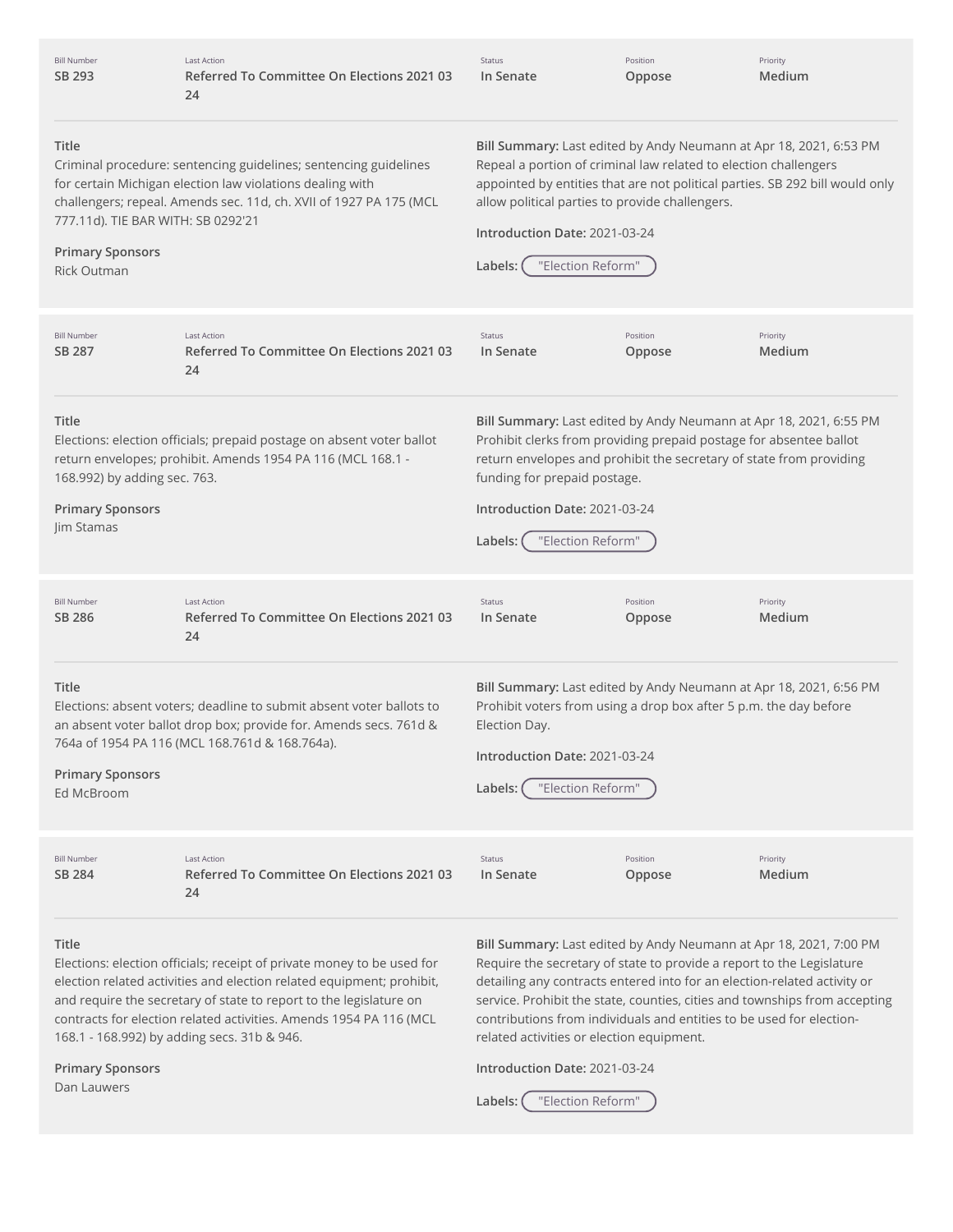| <b>Bill Number</b><br>SB 283                                                                                                                                                                                                | Last Action<br>Referred To Committee On Elections 2021 03<br>24                                                                                                                                                 | Status<br>In Senate                                                                                                                                                                                                                                                                                                                                                                                                                                                                                                                                                                                                                                                      | Position<br>Oppose | Priority<br>Medium |
|-----------------------------------------------------------------------------------------------------------------------------------------------------------------------------------------------------------------------------|-----------------------------------------------------------------------------------------------------------------------------------------------------------------------------------------------------------------|--------------------------------------------------------------------------------------------------------------------------------------------------------------------------------------------------------------------------------------------------------------------------------------------------------------------------------------------------------------------------------------------------------------------------------------------------------------------------------------------------------------------------------------------------------------------------------------------------------------------------------------------------------------------------|--------------------|--------------------|
| Title<br>168.765).<br><b>Primary Sponsors</b><br>Kim LaSata                                                                                                                                                                 | Elections: absent voters; pre-processing of absent voter ballots;<br>authorize. Amends secs. 24k & 765 of 1954 PA 116 (MCL 168.24k &                                                                            | Bill Summary: Last edited by Andy Neumann at Apr 18, 2021, 7:01 PM<br>Change the deadline for county board of canvassers to examine ballot<br>containers. Allow clerks in large jurisdictions to begin processing but not<br>counting absentee ballots the day before the election.<br>Introduction Date: 2021-03-24<br>"Election Reform"<br>Labels:                                                                                                                                                                                                                                                                                                                     |                    |                    |
| <b>Bill Number</b><br>SB 282                                                                                                                                                                                                | <b>Last Action</b><br>Referred To Committee On Elections 2021 03<br>24                                                                                                                                          | Status<br>In Senate                                                                                                                                                                                                                                                                                                                                                                                                                                                                                                                                                                                                                                                      | Position<br>Oppose | Priority<br>Medium |
| Title<br><b>Primary Sponsors</b><br><b>Tom Barrett</b>                                                                                                                                                                      | Elections: qualified voter file; access to the qualified voter file;<br>clarify. Amends sec. 509r of 1954 PA 116 (MCL 168.509r).                                                                                | Bill Summary: Last edited by Andy Neumann at Apr 18, 2021, 8:06 PM<br>Limit who can access the qualified voter file.<br>Introduction Date: 2021-03-24<br>"Election Reform"<br>Labels:                                                                                                                                                                                                                                                                                                                                                                                                                                                                                    |                    |                    |
| <b>Bill Number</b><br>SB 281                                                                                                                                                                                                | <b>Last Action</b><br>Referred To Committee On Elections 2021 03<br>24                                                                                                                                          | Status<br>In Senate                                                                                                                                                                                                                                                                                                                                                                                                                                                                                                                                                                                                                                                      | Position<br>Oppose | Priority<br>Medium |
| Title<br>116 (MCL 168.509o).<br><b>Primary Sponsors</b><br>Kim LaSata                                                                                                                                                       | Elections: election officials; secretary of state to obtain information<br>from recognized multistate programs to update voter registration<br>records and submit reports; require. Amends sec. 509o of 1954 PA | Bill Summary: Last edited by Andy Neumann at Apr 18, 2021, 8:08 PM<br>Require the secretary of state to collect information from multistate<br>programs and partnerships the secretary of state is participating in to<br>verify voters' addresses and registration status. Require the secretary of<br>state to post on the department of state's website the number of voters<br>who moved out of state, the number of voters who changed addresses,<br>duplicate voter registration records, voters who died and the results of<br>investigations concerning improper votes among other information.<br>Introduction Date: 2021-03-24<br>"Election Reform"<br>Labels: |                    |                    |
| <b>Bill Number</b><br>SB 289                                                                                                                                                                                                | <b>Last Action</b><br>Referred To Committee On Elections 2021 03<br>24                                                                                                                                          | Status<br>In Senate                                                                                                                                                                                                                                                                                                                                                                                                                                                                                                                                                                                                                                                      | Position<br>Oppose | Priority<br>Medium |
| Title<br>Elections: other; requirement for certain federal election-related<br>funding; require a majority vote in each chamber. Amends sec. 453<br>of 1984 PA 431 (MCL 18.453).<br><b>Primary Sponsors</b><br>Aric Nesbitt |                                                                                                                                                                                                                 | Bill Summary: Last edited by Andy Neumann at Apr 18, 2021, 8:12 PM<br>Require federal funds for election-related purposes to only be spent<br>upon appropriation in a budget act and require any funds that aren't<br>appropriated within a budget act within 90 days to be returned to the<br>federal government.<br>Introduction Date: 2021-03-24<br>"Election Reform"<br>Labels:                                                                                                                                                                                                                                                                                      |                    |                    |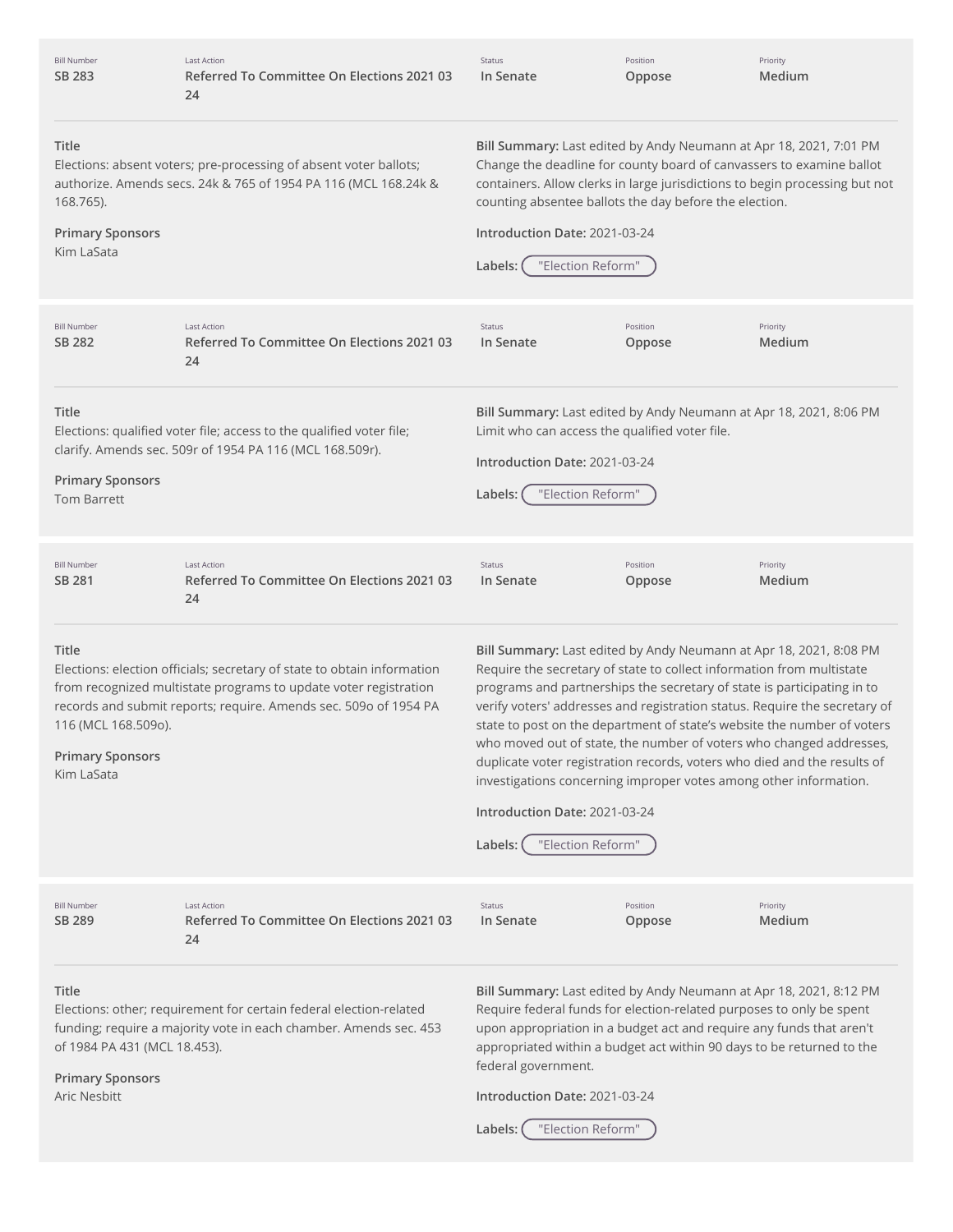| Bill Number<br>SB 288                                                                             | Last Action<br>Referred To Committee On Elections 2021 03<br>24                                                                                                                                                                                           | Status<br>In Senate                                                                                                              | Position<br>Oppose  | Priority<br>Medium                                                                                                                                                                                                                                                                            |
|---------------------------------------------------------------------------------------------------|-----------------------------------------------------------------------------------------------------------------------------------------------------------------------------------------------------------------------------------------------------------|----------------------------------------------------------------------------------------------------------------------------------|---------------------|-----------------------------------------------------------------------------------------------------------------------------------------------------------------------------------------------------------------------------------------------------------------------------------------------|
| <b>Title</b><br>sec. 31a of 1954 PA 116 (MCL 168.31a).<br><b>Primary Sponsors</b><br>Jon Bumstead | Elections: audits; election inspectors for an election audit; require,<br>allow political party observers at an election audit, and require the<br>secretary of state to live video stream an election audit. Amends                                      | secretary of state to provide live video streaming of an audit.<br>Introduction Date: 2021-03-24<br>"Election Reform"<br>Labels: |                     | Bill Summary: Last edited by Andy Neumann at Apr 18, 2021, 8:13 PM<br>Require statewide election audits conducted in a precinct to be carried<br>out by members of the two major political parties and allow political<br>parties to designate observers to monitor the audit and require the |
| <b>Bill Number</b><br>SB 274                                                                      | <b>Last Action</b><br>Referred To Committee On Elections 2021 03<br>24                                                                                                                                                                                    | Status<br>In Senate                                                                                                              | Position<br>Oppose  | Priority<br>Medium                                                                                                                                                                                                                                                                            |
| <b>Title</b><br>496a.<br><b>Primary Sponsors</b><br>Ruth Johnson                                  | Elections: registration; preregistration to vote at age 16; provide<br>for. Amends 1954 PA 116 (MCL 168.1 - 168.992) by adding sec.                                                                                                                       | they meet certain conditions.<br>Introduction Date: 2021-03-24<br>"Election Reform"<br>Labels:                                   |                     | Bill Summary: Last edited by Andy Neumann at Apr 18, 2021, 8:16 PM<br>Allow those between the ages of 16 and 17½ to pre-register to vote if                                                                                                                                                   |
| <b>Bill Number</b><br>SB 275                                                                      | <b>Last Action</b><br>Referred To Committee On Elections 2021 03<br>24                                                                                                                                                                                    | Status<br>In Senate                                                                                                              | Position<br>Oppose  | Priority<br>Medium                                                                                                                                                                                                                                                                            |
| Title<br><b>Primary Sponsors</b><br>Jim Runestad                                                  | Elections: audits; use of video recording devices to record election<br>audit proceedings; authorize, and allow live video coverage of the<br>tabulation of ballots. Amends secs. 31a & 765a of 1954 PA 116<br>(MCL 168.31a & 168.765a) & adds sec. 801b. | absentee ballots.<br>Introduction Date: 2021-03-24<br>"Election Reform"<br>Labels: (                                             |                     | Bill Summary: Last edited by Andy Neumann at Apr 18, 2021, 8:18 PM<br>Allow individuals from each political party to observe and record election<br>audits carried out at precincts and allow clerks to provide live video<br>coverage of counting boards tasked with processing and counting |
| <b>Bill Number</b><br>SB 215                                                                      | Last Action<br>Referred To Committee On Appropriations<br>2021 03 18                                                                                                                                                                                      | Status<br>In House                                                                                                               | Position<br>Monitor | Priority<br>Medium                                                                                                                                                                                                                                                                            |
| <b>Title</b><br>1979 PA 94 (MCL 388.1611 & 388.1617b).<br><b>Primary Sponsors</b>                 | Appropriations: school aid; multisection school aid supplemental<br>for fiscal year 2020-2021; provide for. Amends secs. 11 & 17b of                                                                                                                      | This bill is a vehicle bill for school aid appropriations.<br>Introduction Date: 2021-03-10<br>Labels: (<br>Funding              |                     | Bill Summary: Last edited by Andy Neumann at Mar 12, 2021, 6:53 PM                                                                                                                                                                                                                            |

Wayne Schmidt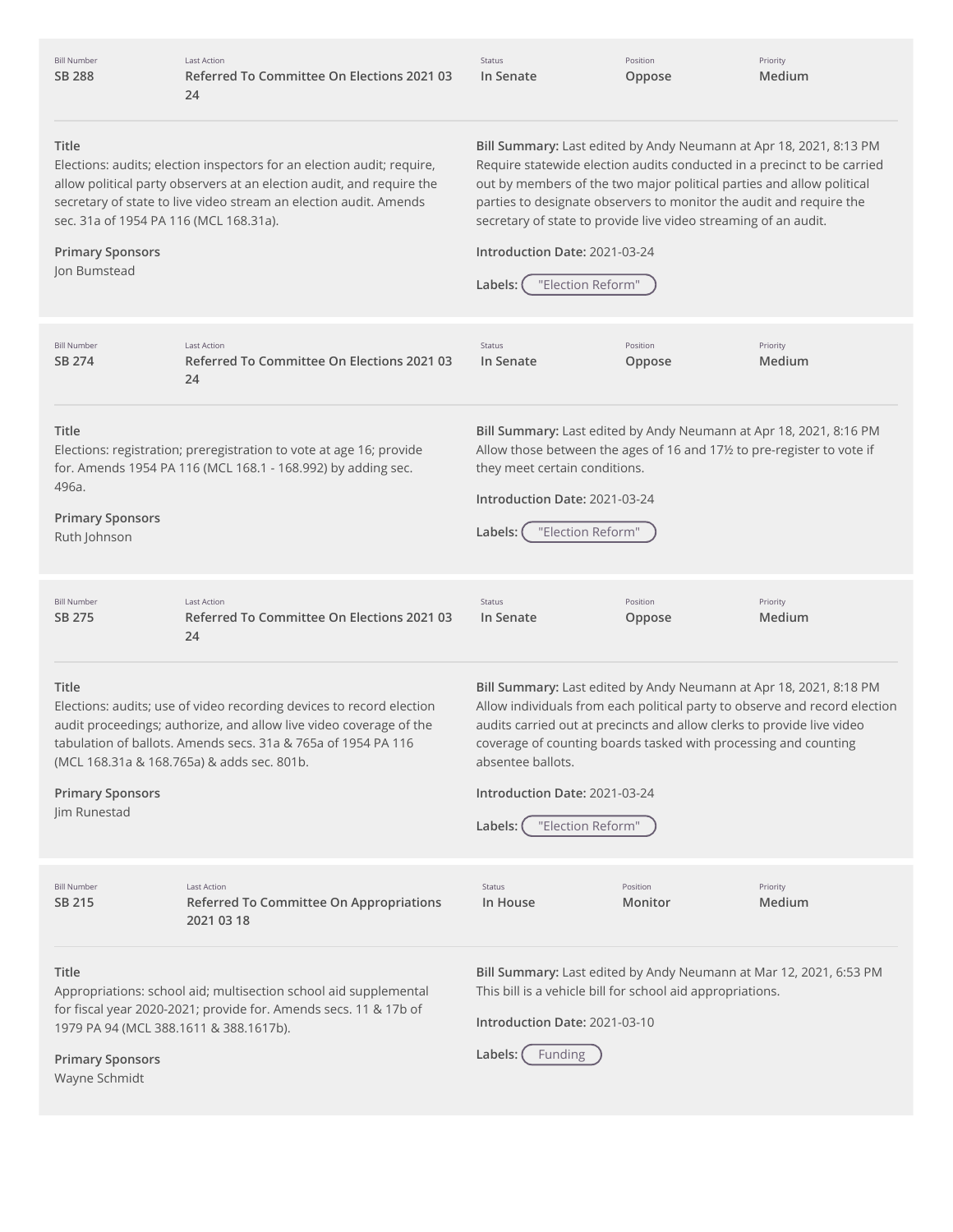| <b>Last Action</b><br>Bill Electronically Reproduced 03 16 2021 2021<br>03 17                                                                                                                                                                                                                                                                                                                                                                         | Status<br>In House             | Position<br>Oppose | Priority<br>Medium                                                                                                                                                                                                                                                                                                                                                                                                                                                                                                                                                                                                                                                                                                                                                                                                                                                       |
|-------------------------------------------------------------------------------------------------------------------------------------------------------------------------------------------------------------------------------------------------------------------------------------------------------------------------------------------------------------------------------------------------------------------------------------------------------|--------------------------------|--------------------|--------------------------------------------------------------------------------------------------------------------------------------------------------------------------------------------------------------------------------------------------------------------------------------------------------------------------------------------------------------------------------------------------------------------------------------------------------------------------------------------------------------------------------------------------------------------------------------------------------------------------------------------------------------------------------------------------------------------------------------------------------------------------------------------------------------------------------------------------------------------------|
| Education: curriculum; 21st century skills credit requirements for<br>high school diploma; provide for. Amends secs. 1278a & 1278b of<br>1976 PA 451 (MCL 380.1278a & 380.1278b) & adds sec. 1278f.                                                                                                                                                                                                                                                   | Labels:                        |                    |                                                                                                                                                                                                                                                                                                                                                                                                                                                                                                                                                                                                                                                                                                                                                                                                                                                                          |
| <b>Last Action</b><br><b>Referred To Committee On Education And</b><br>Career Readiness 2021 03 10                                                                                                                                                                                                                                                                                                                                                    | Status<br>In Senate            | Position<br>Oppose | Priority<br>Medium                                                                                                                                                                                                                                                                                                                                                                                                                                                                                                                                                                                                                                                                                                                                                                                                                                                       |
| Education: athletics; requirement that only biological males may<br>compete for a position on and compete on a boys' high school<br>team in an interscholastic activity and only biological females may<br>compete for a position on and compete on a girls' high school team<br>in an interscholastic activity; provide for. Amends 1979 PA 451<br>(MCL 380.1 - 380.1852) by adding sec. 1146a & repeals sec. 1289 of<br>1976 PA 451 (MCL 380.1289). |                                |                    |                                                                                                                                                                                                                                                                                                                                                                                                                                                                                                                                                                                                                                                                                                                                                                                                                                                                          |
| <b>Last Action</b><br>Bill Electronically Reproduced 02 23 2021 2021<br>02 24                                                                                                                                                                                                                                                                                                                                                                         | Status<br>In House             | Position<br>Oppose | Priority<br>Medium                                                                                                                                                                                                                                                                                                                                                                                                                                                                                                                                                                                                                                                                                                                                                                                                                                                       |
| Labor: collective bargaining; ending day of school year; make<br>prohibited subject of bargaining. Amends sec. 15 of 1947 PA 336                                                                                                                                                                                                                                                                                                                      |                                |                    |                                                                                                                                                                                                                                                                                                                                                                                                                                                                                                                                                                                                                                                                                                                                                                                                                                                                          |
| <b>Last Action</b><br>Bill Electronically Reproduced 02 17 2021 2021<br>02 18                                                                                                                                                                                                                                                                                                                                                                         | Status<br>In House             | Position<br>Oppose | Priority<br>Medium                                                                                                                                                                                                                                                                                                                                                                                                                                                                                                                                                                                                                                                                                                                                                                                                                                                       |
| Labor: collective bargaining; calendar and schedule for school year;<br>make prohibited subjects of bargaining. Amends sec. 15 of 1947 PA                                                                                                                                                                                                                                                                                                             | of bargaining.<br>Labels: (LBR |                    |                                                                                                                                                                                                                                                                                                                                                                                                                                                                                                                                                                                                                                                                                                                                                                                                                                                                          |
|                                                                                                                                                                                                                                                                                                                                                                                                                                                       |                                |                    | Bill Summary: Last edited by Andy Neumann at Mar 27, 2021, 4:29 PM<br>A bill to allow computer coding to be considered a foreign language.<br>Introduction Date: 2021-03-16<br>Merit Curriculum<br>Bill Summary: Last edited by Andy Neumann at Jul 15, 2021, 8:49 PM<br>This bill would allow only biological males to be on a boys school sports<br>team, and only biological females could be on a girls school sports team.<br>Introduction Date: 2021-03-10<br>Bill Summary: Last edited by Andy Neumann at Mar 9, 2021, 5:55 PM<br>A bill to make school calendar, the starting and ending day of school, a<br>prohibited subject of bargaining.<br>Introduction Date: 2021-02-23<br>Bill Summary: Last edited by Andy Neumann at Mar 9, 2021, 6:10 PM<br>A bill that would make school calendar and schedule prohibited subjects<br>Introduction Date: 2021-02-17 |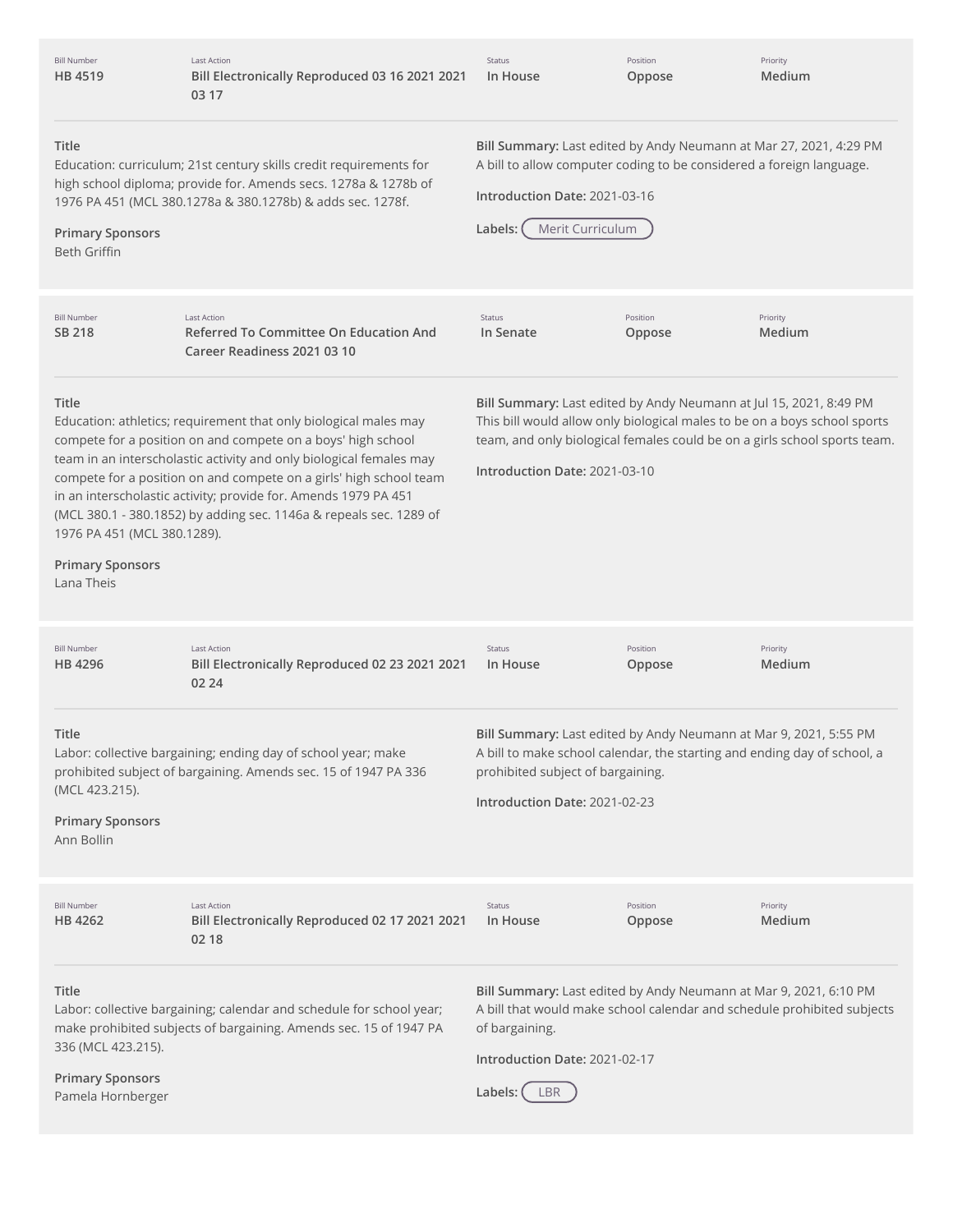| <b>Bill Number</b><br>HB 4261                                                                     | <b>Last Action</b><br>Bill Electronically Reproduced 02 16 2021 2021<br>02 17                                                                                                                     | Status<br>In House                                                                                                                                                                                                    | Position<br>Monitor | Priority<br>Medium |
|---------------------------------------------------------------------------------------------------|---------------------------------------------------------------------------------------------------------------------------------------------------------------------------------------------------|-----------------------------------------------------------------------------------------------------------------------------------------------------------------------------------------------------------------------|---------------------|--------------------|
| Title<br>sec. 41 of 1980 PA 300 (MCL 38.1341).<br><b>Primary Sponsors</b><br><b>Thomas Albert</b> | Retirement: public school employees; use of a level dollar method<br>for paying off unfunded actuarial accrued liability; modify. Amends                                                          | Bill Summary: Last edited by Doug Pratt at Mar 3, 2021, 12:59 AM<br>Reduce payroll growth assumption rate for MPSERS<br>Introduction Date: 2021-02-16<br>Labels:<br><b>RET</b>                                        |                     |                    |
| <b>Bill Number</b><br>HB 4198                                                                     | <b>Last Action</b><br>Bill Electronically Reproduced 02 10 2021 2021<br>02 11                                                                                                                     | Status<br>In House                                                                                                                                                                                                    | Position<br>Monitor | Priority<br>Medium |
| Title<br>380.1852) by adding sec. 1176.<br><b>Primary Sponsors</b><br>Pamela Hornberger           | Education: reports; comprehensive eye and vision testing notice;<br>require for certain pupils. Amends 1976 PA 451 (MCL 380.1 -                                                                   | Bill Summary: Last edited by Andy Neumann at Mar 9, 2021, 6:23 PM<br>This bill would require vision testing for certain pupils that may be<br>struggling.<br>Introduction Date: 2021-02-10<br>Labels: (<br><b>HCR</b> |                     |                    |
| <b>Bill Number</b><br>HB 4191                                                                     | Last Action<br>Bill Electronically Reproduced 02 10 2021 2021<br>02 11                                                                                                                            | Status<br>In House                                                                                                                                                                                                    | Position<br>Support | Priority<br>Medium |
| Title<br>of 1976 PA 451 (MCL 380.615).<br><b>Primary Sponsors</b><br>Pamela Hornberger            | Education: board members; popular election of intermediate<br>school board members; require. Amends sec. 611, 612, 614, 616,<br>617 & 703 of 1976 PA 451 (MCL 380.611 et seq.) & repeals sec. 615 | Bill Summary: Last edited by Andy Neumann at Mar 10, 2021, 1:03 AM<br>a Bill to require all ISD school board member to be elected in a popular<br>election.<br>Introduction Date: 2021-02-10                          |                     |                    |
| <b>Bill Number</b><br>SB 96                                                                       | Last Action<br>Referred To Committee On Appropriations<br>2021 02 02                                                                                                                              | Status<br>In Senate                                                                                                                                                                                                   | Position<br>Monitor | Priority<br>Medium |
| Title<br>of 1979 PA 94 (MCL 388.1611 et seq.).<br><b>Primary Sponsors</b><br>Kim LaSata           | Appropriations: school aid; fiscal year 2021-2022 omnibus<br>appropriations for K-12 school aid, higher education, and<br>community colleges; provide for. Amends secs. 11, 17b, 201 & 236        | Bill Summary: Last edited by Andy Neumann at Mar 10, 2021, 12:23 AM<br>Vehicle omnibus bill for education funding at this time.<br>Introduction Date: 2021-02-02<br>Labels:<br>Funding                                |                     |                    |